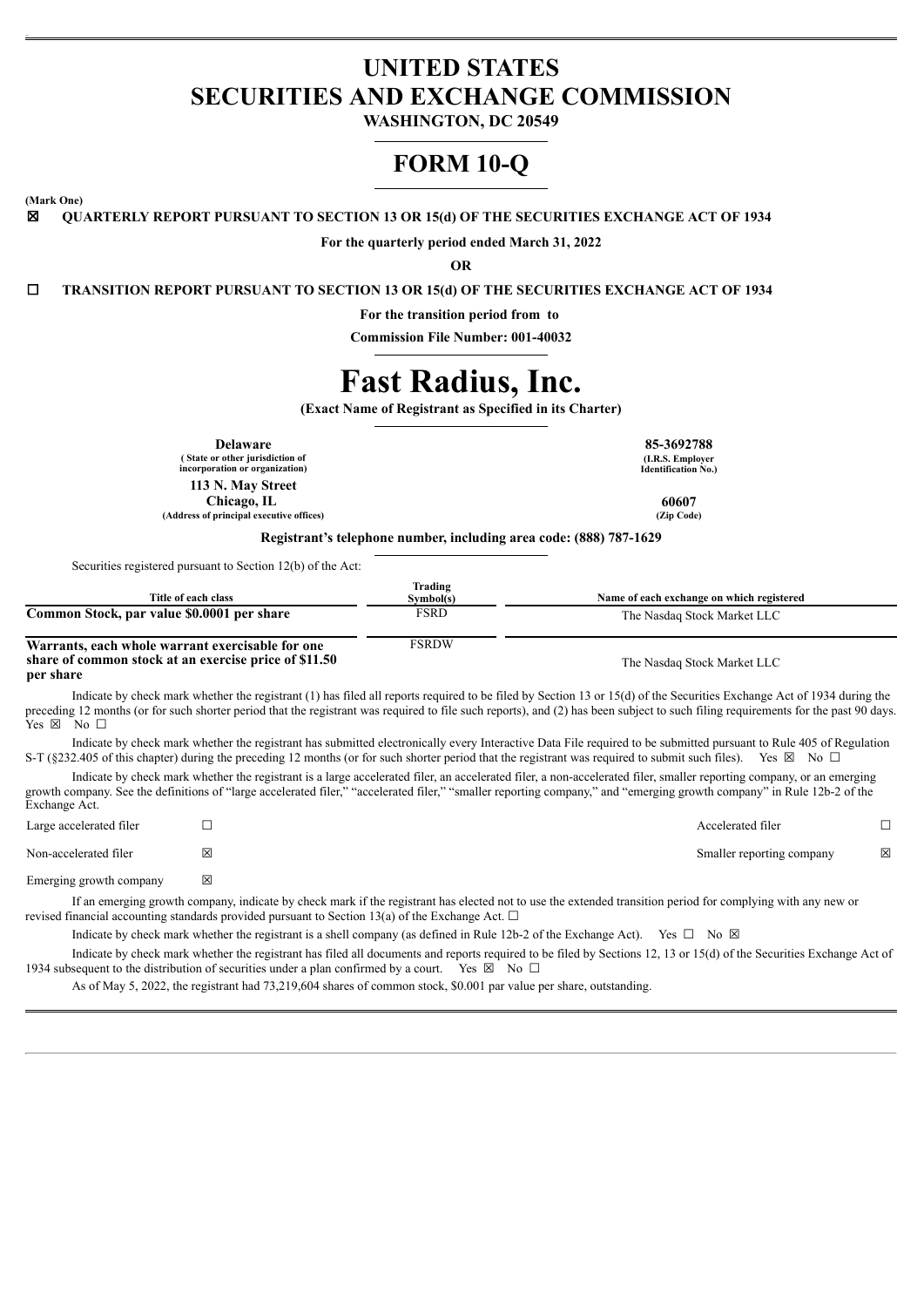# **Table of Contents**

| PART I.    | <b>FINANCIAL INFORMATION</b>                                                          |    |
|------------|---------------------------------------------------------------------------------------|----|
| Item 1.    | <b>Financial Statements (Unaudited)</b>                                               |    |
|            | <b>Condensed Consolidated Balance Sheets</b>                                          |    |
|            | Condensed Consolidated Statements of Net Loss and Comprehensive Loss                  |    |
|            | Condensed Consolidated Statements of Stockholders' Equity (Deficit)                   |    |
|            | <b>Condensed Consolidated Statements of Cash Flows</b>                                |    |
|            | <b>Notes to Unaudited Condensed Consolidated Financial Statements</b>                 |    |
| Item 2.    | Management's Discussion and Analysis of Financial Condition and Results of Operations | 22 |
| Item 3.    | <b>Ouantitative and Qualitative Disclosures About Market Risk</b>                     | 28 |
| Item 4.    | <b>Controls and Procedures</b>                                                        | 29 |
| PART II.   | <b>OTHER INFORMATION</b>                                                              | 30 |
| Item 1.    | <b>Legal Proceedings</b>                                                              | 30 |
| Item 1A.   | <b>Risk Factors</b>                                                                   | 30 |
| Item 2.    | Unregistered Sales of Equity Securities and Use of Proceeds                           | 30 |
| Item 3.    | <b>Defaults Upon Senior Securities</b>                                                | 30 |
| Item 4.    | <b>Mine Safety Disclosures</b>                                                        | 31 |
| Item 5.    | <b>Other Information</b>                                                              | 31 |
| Item 6.    | Exhibits                                                                              | 31 |
| Signatures |                                                                                       | 32 |
|            |                                                                                       |    |

**Page**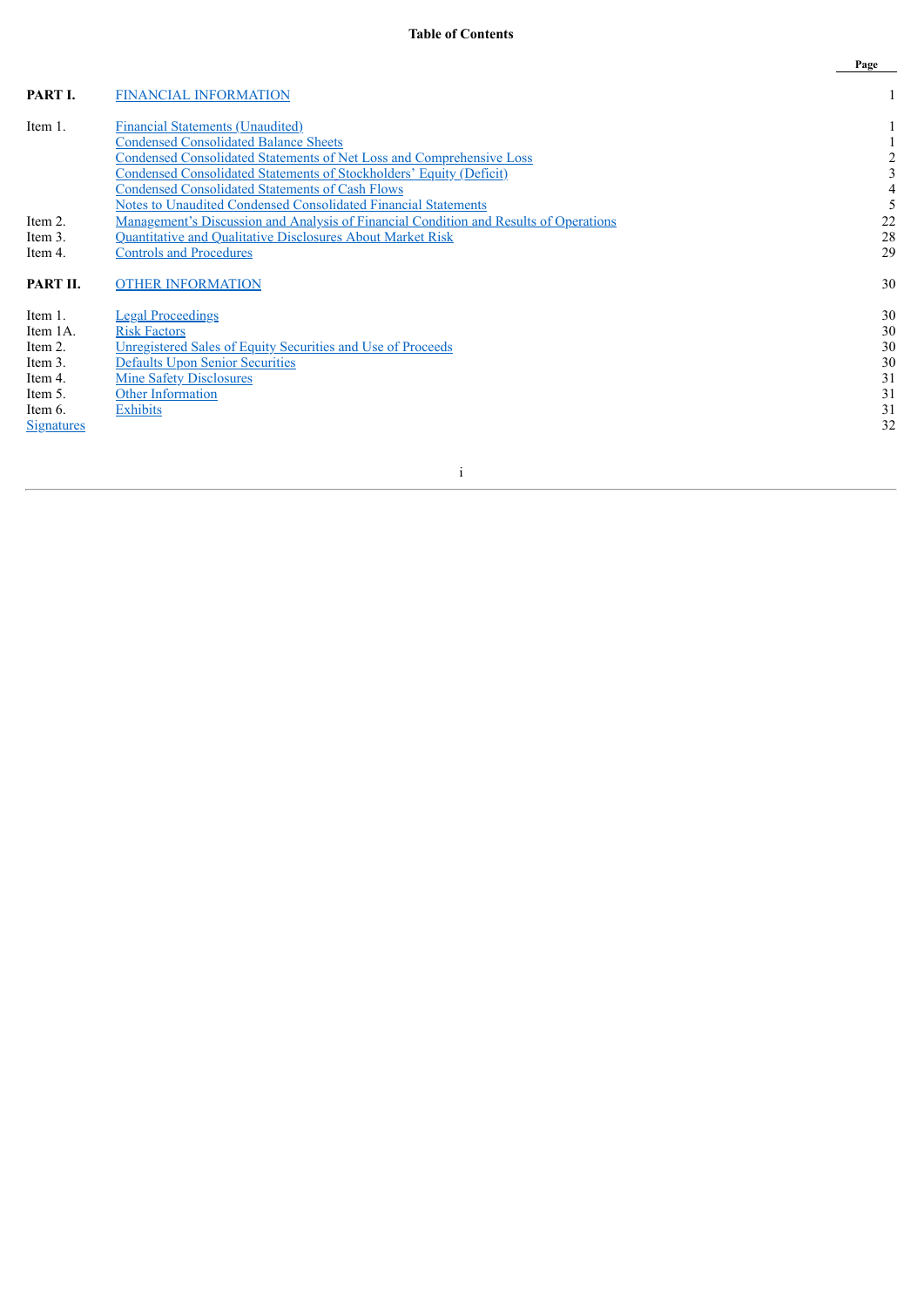# **PART I—FINANCIAL INFORMATION**

# **Fast Radius, Inc. Condensed Consolidated Balance Sheets (Unaudited)** (in thousands, except share information)

<span id="page-2-2"></span><span id="page-2-1"></span><span id="page-2-0"></span>

|                                                                                                                                                                      |                | March 31, 2022  | December 31, 2021 |                |  |
|----------------------------------------------------------------------------------------------------------------------------------------------------------------------|----------------|-----------------|-------------------|----------------|--|
| <b>Assets</b>                                                                                                                                                        |                |                 |                   |                |  |
| <b>Current assets</b>                                                                                                                                                |                |                 |                   |                |  |
| Cash and cash equivalents                                                                                                                                            | $\mathbf{s}$   | 57.360          | S                 | 8.702          |  |
| Accounts receivable, net of allowances for doubtful accounts<br>of \$850 and \$930, respectively                                                                     |                | 7,249           |                   | 7,015          |  |
| Inventories                                                                                                                                                          |                | 766             |                   | 449            |  |
| Prepaid production costs                                                                                                                                             |                | 695             |                   | 987            |  |
| Prepaid expenses and other current assets                                                                                                                            |                | 10,506          |                   | 4,422          |  |
| <b>Total current assets</b>                                                                                                                                          |                | 76,576          |                   | 21,575         |  |
| <b>Non-current assets:</b>                                                                                                                                           |                |                 |                   |                |  |
| Property and equipment, net                                                                                                                                          |                | 10,526          |                   | 9,528          |  |
| Other non-current assets                                                                                                                                             |                | 3,555           |                   | 535            |  |
| <b>Total assets</b>                                                                                                                                                  | $\overline{s}$ | 90,657          | $\overline{s}$    | 31.638         |  |
| Liabilities and stockholders' equity (deficit)                                                                                                                       |                |                 |                   |                |  |
| <b>Current liabilities</b>                                                                                                                                           |                |                 |                   |                |  |
| Accounts payable                                                                                                                                                     | $\mathbf{s}$   | 3,764           | S                 | 3,987          |  |
| Accrued compensation                                                                                                                                                 |                | 3,500           |                   | 3,097          |  |
| Accrued and other liabilities                                                                                                                                        |                | 16,495          |                   | 11,610         |  |
| Advances from customers                                                                                                                                              |                | 95              |                   | 258            |  |
| Accrued liabilities - related parties                                                                                                                                |                | 2,888           |                   | 2,513          |  |
| Warrant liability                                                                                                                                                    |                |                 |                   | 2,968          |  |
| Current portion of term loans                                                                                                                                        |                | 18,463          |                   | 13,266         |  |
| <b>Total current liabilities</b>                                                                                                                                     |                | 45,205          |                   | 37,699         |  |
| Other long-term liabilities                                                                                                                                          |                | 48              |                   | 396            |  |
| Warrant liability                                                                                                                                                    |                | 2,500           |                   |                |  |
| Term loans - net of current portion and debt issuance costs                                                                                                          |                | 10,458          |                   | 16,776         |  |
| Related party convertible notes and derivative liability                                                                                                             |                |                 |                   | 16,857         |  |
| <b>Total liabilities</b>                                                                                                                                             |                | 58,211          |                   | 71,728         |  |
| Commitment and contingencies (Note 6)                                                                                                                                |                |                 |                   |                |  |
| Stockholders' equity (deficit)                                                                                                                                       |                |                 |                   |                |  |
| Common stock, \$0.0001 par value, authorized 350,000,000 shares; issued 73,041,156 and 39,656,951 shares as of March 31, 2022 and December<br>31, 2021, respectively |                | $7\phantom{.0}$ |                   | $\overline{4}$ |  |
| Additional paid-in capital                                                                                                                                           |                | 225.373         |                   | 83,399         |  |
| <b>Accumulated Deficit</b>                                                                                                                                           |                | (192, 934)      |                   | (123, 493)     |  |
| Total stockholders' equity (deficit)                                                                                                                                 |                | 32,446          |                   | (40,090)       |  |
| Total liabilities and stockholders' equity (deficit)                                                                                                                 | s              | 90,657          | \$                | 31,638         |  |
|                                                                                                                                                                      |                |                 |                   |                |  |

The accompanying notes are an integral part of these condensed consolidated financial statements.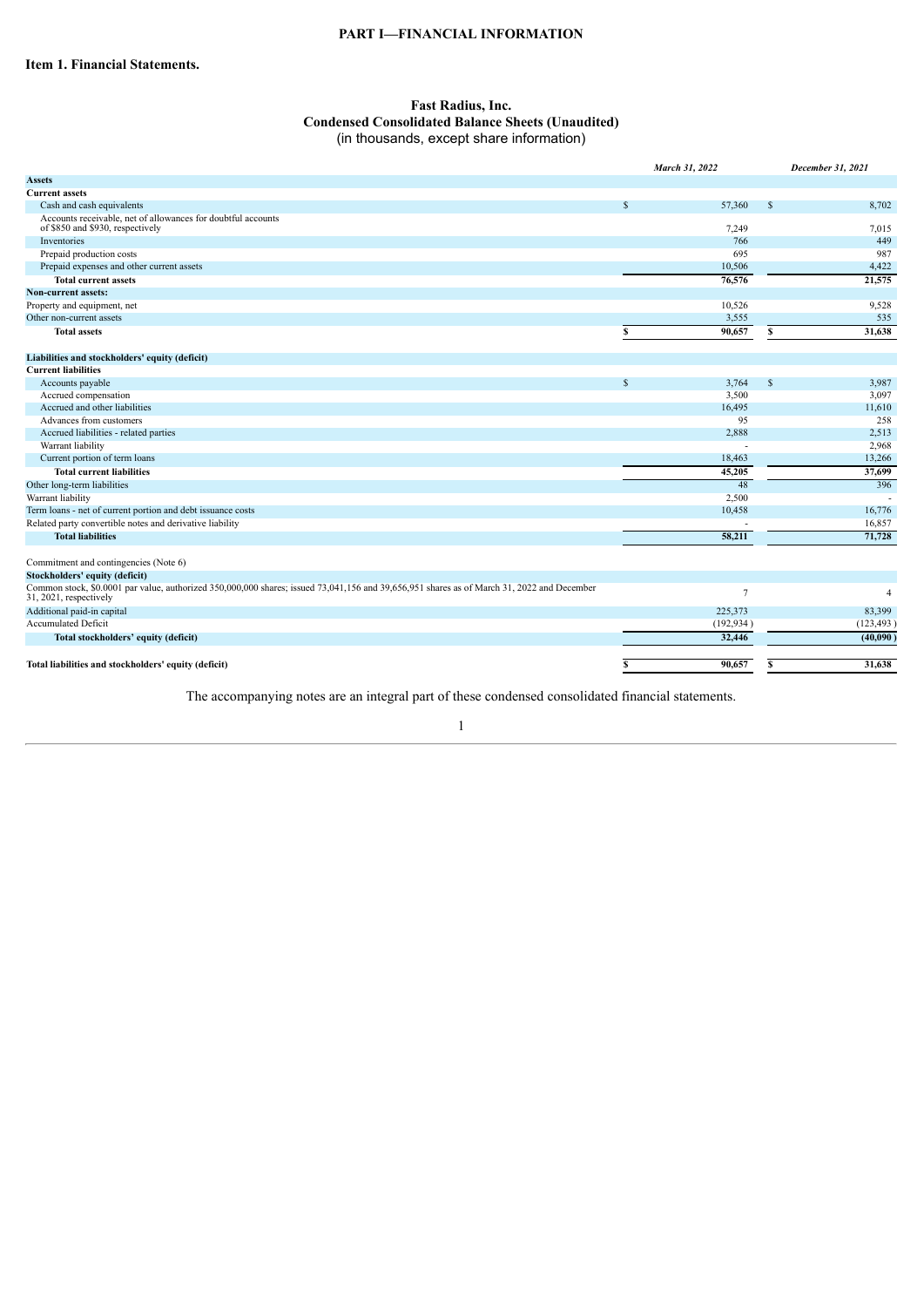# **Fast Radius, Inc. Condensed Consolidated Statements of Net Loss and Comprehensive Loss (Unaudited)** (in thousands, except share and per share data)

<span id="page-3-0"></span>

|                                                                 | <b>Three Months Ended March 31,</b> |             |            |  |  |
|-----------------------------------------------------------------|-------------------------------------|-------------|------------|--|--|
|                                                                 | 2022                                |             | 2021       |  |  |
| Revenues                                                        | \$<br>6,262                         | $\mathbf S$ | 3,796      |  |  |
| Cost of revenues                                                | 5,629                               |             | 2,966      |  |  |
| <b>Gross Profit</b>                                             | 633                                 |             | 830        |  |  |
| <b>Operating expenses</b>                                       |                                     |             |            |  |  |
| Sales and marketing                                             | 6,336                               |             | 3,469      |  |  |
| General and administrative                                      | 38,225                              |             | 7,712      |  |  |
| Research and development                                        | 3,332                               |             | 1,146      |  |  |
| <b>Total operating expenses</b>                                 | 47,893                              |             | 12,327     |  |  |
| <b>Loss from Operations</b>                                     | (47,260)                            |             | (11, 497)  |  |  |
| Change in fair value of warrants                                | 5,295                               |             | (1,253)    |  |  |
| Change in fair value of derivatives                             | 30                                  |             |            |  |  |
| Interest income and other income (expense), net                 | (1)                                 |             | 9          |  |  |
| Interest expense, including amortization of debt issuance costs | (2,664)                             |             | (45)       |  |  |
| Loss before income taxes                                        | (44,600)                            |             | (12,786)   |  |  |
| Provision for income taxes                                      |                                     |             |            |  |  |
| <b>Net Loss</b>                                                 | (44,600)                            | \$.         | (12,786)   |  |  |
| Net loss per share                                              |                                     |             |            |  |  |
| Basic and Diluted                                               | \$<br>$(0.73)$ \$                   |             | (0.33)     |  |  |
| Weighted average shares outstanding:                            |                                     |             |            |  |  |
| Basic and Diluted                                               | 60,851,683                          |             | 39,063,996 |  |  |

The accompanying notes are an integral part of these condensed consolidated financial statements.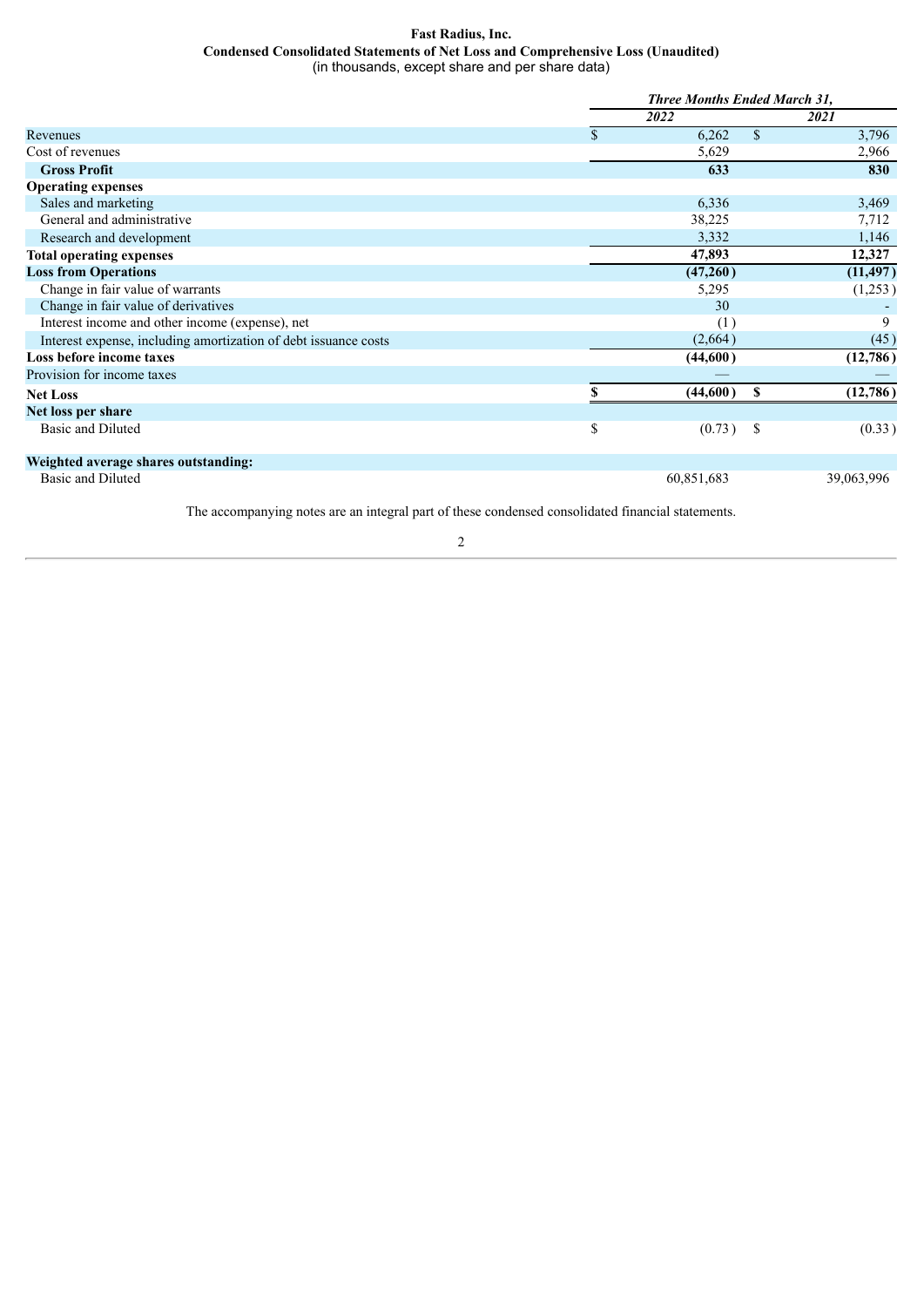# **Fast Radius, Inc. Condensed Consolidated Statements of Stockholders' Equity (Deficit) (Unaudited)** (in thousands)

<span id="page-4-0"></span>

|                                                                                                  | Convertib<br>le<br>Preferred<br><b>Equity</b> | Amount       | Commo<br>$\mathbf n$<br>Stock | Amount                  | Treasur<br>y<br><b>Stock</b>              | Amount         | <b>APIC</b>          | Accumulat<br>ed<br><b>Deficit</b> | <b>Total</b>      |
|--------------------------------------------------------------------------------------------------|-----------------------------------------------|--------------|-------------------------------|-------------------------|-------------------------------------------|----------------|----------------------|-----------------------------------|-------------------|
| <b>Balance at January 1, 2021</b>                                                                | 16,023                                        | \$74,290     | 3,428                         | $\mathbf{s}$            | $(650)$ \$                                |                | $(221)$ \$ 3,724 \$  | $(55,388)$ \$                     | (51, 88)<br>5)    |
|                                                                                                  |                                               | (74, 29)     |                               |                         |                                           |                |                      |                                   |                   |
| Retroactive application of recapitalization                                                      | (16,023)                                      | $\theta$     | 35,227                        |                         | 650<br>4                                  | 221            | 74,286               | (221)                             | 74,290            |
| Adjusted balance at January 1, 2021                                                              |                                               |              | 38,655                        |                         | $\overline{\mathbf{4}}$<br>$\blacksquare$ | $\blacksquare$ | 78,010               | (55,609)                          | 22,405            |
| Net loss                                                                                         |                                               |              |                               |                         |                                           |                |                      | (12,786)                          | (12,78)<br>6)     |
| Exercise of stock options and release of<br>notes' recourse provision                            |                                               |              | 1,002                         |                         |                                           |                | 9                    |                                   | 9                 |
| Share-based compensation                                                                         |                                               |              |                               |                         |                                           |                | 254                  |                                   | 254               |
| <b>Balance at March 31, 2021</b>                                                                 |                                               | $\mathbf S$  | 39,657                        | $\overline{\mathbf{s}}$ | $\overline{\mathbf{4}}$                   | $\mathbf S$    | $\overline{$}78,273$ | $(68,395)$ \$<br>$\mathbf{s}$     | 9,882             |
|                                                                                                  | 16,023                                        | \$74,290     | 4,040S                        |                         | $(650)$ \$                                | $(221)$ \$     | 9,113                | <sup>\$</sup>                     | (114,3)<br>80)    |
| <b>Balance at January 1, 2022</b>                                                                |                                               | (74, 29)     |                               |                         |                                           |                |                      | $(123, 272)$ \$                   |                   |
| Retroactive application of recapitalization                                                      | (16, 023)                                     | $\mathbf{0}$ | 35,873                        |                         | 650<br>$\overline{4}$                     | 221            | 74,286               | (221)                             | 74,290<br>(40,09) |
| <b>Adjusted balance at January 1, 2022</b>                                                       |                                               |              | 39,913                        |                         | 4                                         | $\blacksquare$ | 83,399               | (123, 493)                        | $\boldsymbol{0}$  |
| Net loss                                                                                         |                                               |              |                               |                         |                                           |                |                      | (44, 600)                         | (44, 60)<br>0)    |
| Effect of Business Combination and<br>recapitalization, net of redemptions and<br>issuance costs |                                               |              | 11,737                        | 1                       |                                           |                | 3,029                |                                   | 3,030             |
| Issuance of common stock pursuant to PIPE<br>investment                                          |                                               |              | 7,500                         | $\mathbf{1}$            |                                           |                | 74,999               |                                   | 75,000            |
| Issuance of common stock upon conversion<br>of convertible notes                                 |                                               |              | 2,034                         |                         |                                           |                | 17,655               |                                   | 17,655            |
| Exercise of stock options                                                                        |                                               |              | 441                           |                         |                                           |                | 63                   |                                   | 63                |
| Issuance of common stock for settlement of<br>share-based awards                                 |                                               |              | 9,176                         | 1                       |                                           |                | (1)                  |                                   |                   |
| Exercise of Legacy Fast Radius warrants                                                          |                                               |              | 2,240                         |                         |                                           |                | 1,020                |                                   | 1,020             |
| Company vesting shares granted to Fast<br>Radius shareholders                                    |                                               |              |                               |                         |                                           |                | 24,841               | (24, 841)                         |                   |
| Share-based compensation                                                                         |                                               |              |                               |                         |                                           |                | 20,368               |                                   | 20,368            |
| Balance at March 31, 2022                                                                        |                                               | $\mathbf S$  | 73,041                        | 7<br>-S                 |                                           | S              | 225,37<br>\$<br>3    | \$ (192,934) \$ 32,446            |                   |

The accompanying notes are an integral part of these condensed consolidated financial statements.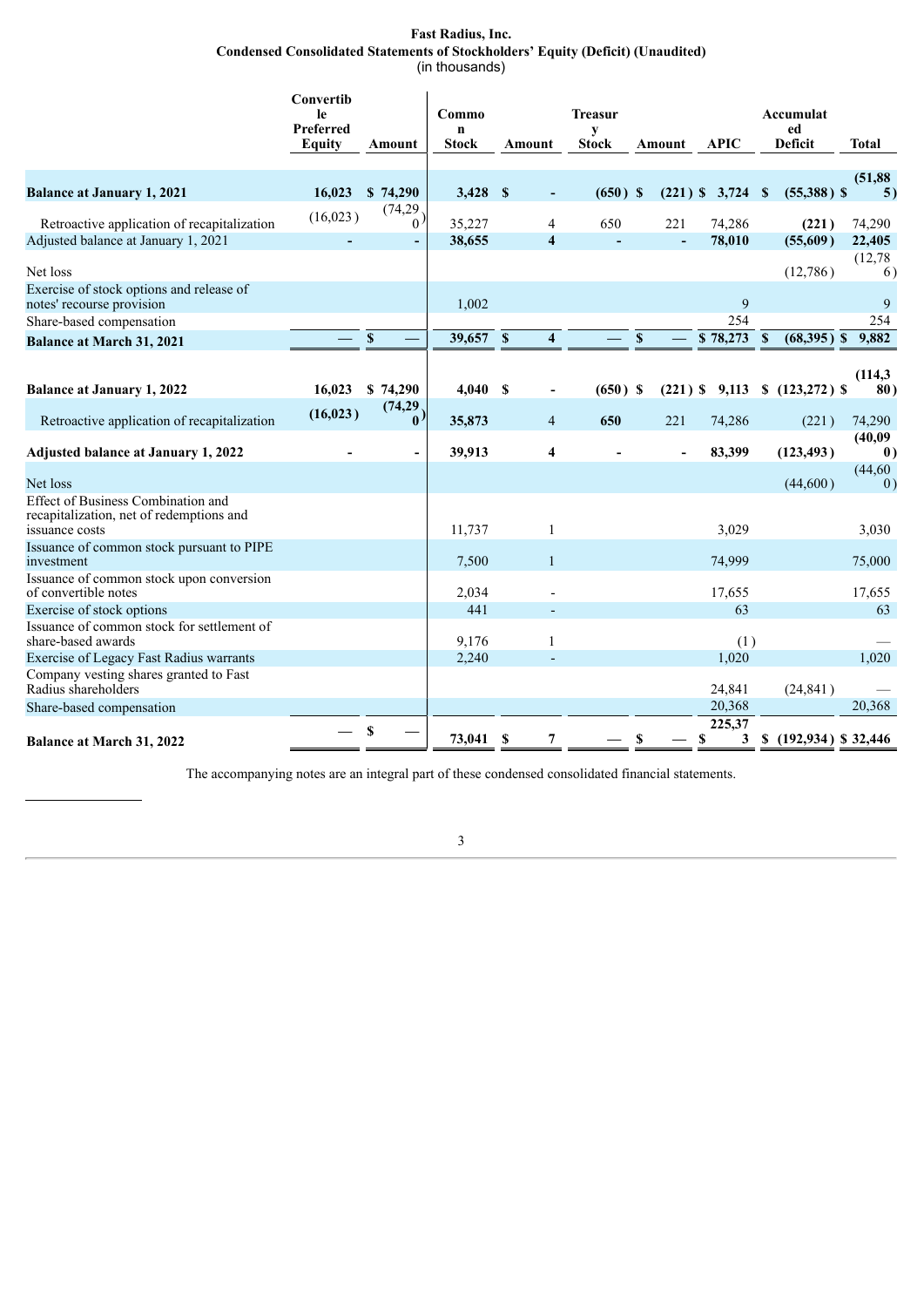# **Fast Radius, Inc. Condensed Consolidated Statements of Cash Flows (Unaudited)** (in thousands)

<span id="page-5-0"></span>

|                                                                            | Three Months Ended March 31, |                  |             |          |
|----------------------------------------------------------------------------|------------------------------|------------------|-------------|----------|
|                                                                            |                              | 2022             |             | 2021     |
| Cash flows lost in from operating activities                               |                              |                  |             |          |
| Net loss                                                                   | \$                           | (44,600)<br>- \$ |             | (12,786) |
| Adjustments to reconcile net loss to net cash used in operating activities |                              |                  |             |          |
| Depreciation and amortization                                              |                              | 654              |             | 231      |
| Amortization of deferred financing and convertible debt discount           |                              | 2,051            |             | 26       |
| Provision for doubtful accounts                                            |                              | (80)             |             | 130      |
| Loss on disposal of assets                                                 |                              |                  |             | 228      |
| Stock-based compensation                                                   |                              | 20,368           |             | 254      |
| Change in fair value of warrants                                           |                              | (5,295)          |             | 1,253    |
| Change in fair value of derivative liability                               |                              | (30)             |             |          |
| Changes in operating assets and liabilities                                |                              |                  |             |          |
| <b>Accounts Receivable</b>                                                 |                              | (154)            |             | (399)    |
| Inventories                                                                |                              | (317)            |             | (157)    |
| Prepaid production costs                                                   |                              | 292              |             | (379)    |
| Prepaid expense and other current assets                                   |                              | (9,701)          |             | (720)    |
| Accounts payable                                                           |                              | (265)            |             | 919      |
| Accrued compensation and other liabilities                                 |                              | (2,873)          |             | 2,268    |
| Advances from customers                                                    |                              | (163)            |             |          |
| Other non-current assets                                                   |                              | (3,020)          |             | 39       |
| Net cash used in operating activities                                      |                              | (43, 133)        |             | (9,093)  |
| <b>Cash flows from investing activities</b>                                |                              |                  |             |          |
| Additions to property and equipment                                        |                              | (1,610)          |             | (1,372)  |
| Net cash used in investing activities                                      |                              | (1,610)          |             | (1,372)  |
| <b>Cash flows from financing activities</b>                                |                              |                  |             |          |
| Proceeds from exercise of stock options                                    |                              | 63               |             | 9        |
| Proceeds from term loan                                                    |                              |                  |             | 703      |
| Effect of merger, net of transaction costs paid                            |                              | 22,632           |             |          |
| Issuance of PIPE shares                                                    |                              | 75,000           |             |          |
| Repayment of term loans                                                    |                              | (2,912)          |             | (128)    |
| Payment of deferred underwriting fees                                      |                              | (1,382)          |             |          |
| Net cash generated from financing activities                               |                              | 93,401           |             | 584      |
| Net increase (decrease) in cash                                            |                              | 48,658           |             | (9,881)  |
| Cash, beginning of period                                                  |                              | 8,702            |             | 18,494   |
| Cash, end of period                                                        | \$                           | 57,360           | $\mathbb S$ | 8,613    |
| Supplemental disclosure of cash flow information                           |                              |                  |             |          |
| Capital expenditures not yet paid                                          | \$                           | 282              | \$          | 327      |
|                                                                            |                              |                  |             |          |

The accompanying notes are an integral part of these condensed consolidated financial statements.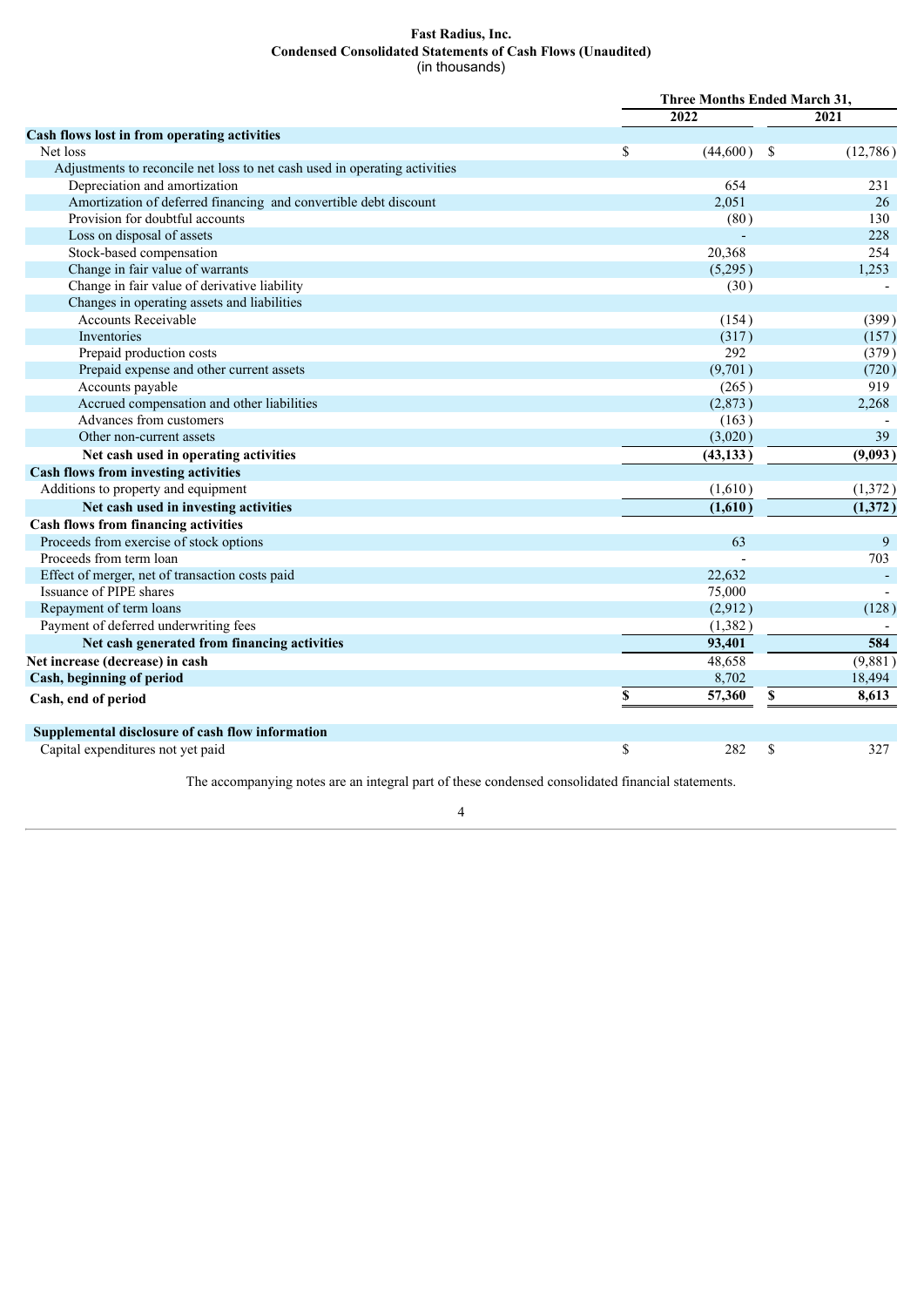#### **Fast Radius, Inc. Notes to Unaudited Condensed Consolidated Financial Statements**

# <span id="page-6-0"></span>**Note 1. Nature of Operations and Basis of Presentation**

Fast Radius, Inc. ("Fast Radius" or the "Company"), f/k/a ECP Environmental Growth Opportunities Corp. ("ENNV"), was formed as a Delaware corporation on October 29, 2020. The Company was incorporated for the purpose of effecting a merger, share exchange, asset acquisition, share purchase, reorganization, or similar business combination with one or more businesses ("Business Combination"). Fast Radius is a cloud manufacturing and digital supply chain company. The Fast Radius solution combines a proprietary software platform with physical infrastructure to enable accelerated product development and digital tools for product engineers.

Fast Radius is headquartered in Chicago, Illinois, with additional operating locations in Atlanta, Georgia; Louisville, Kentucky; and Singapore. Fast Radius' operations in Louisville, Kentucky are located within the Worldport facility of United Parcel Service, Inc. ("UPS"), enabling parts to be produced and shipped late into the evening for overnight distribution around the world. Fast Radius has an operating subsidiary located in Singapore.

Fast Radius is organized as a single operating segment. Substantially all of the assets and operations of Fast Radius are located in the United States ("U.S.").

#### *Basis of Presentation*

On July 18, 2021, the Company entered into an Agreement and Plan of Merger (as amended, the "Merger Agreement") by and among the Company, ENNV Merger Sub, Inc., a wholly owned subsidiary of ENNV ("Merger Sub"), and Fast Radius Operations, Inc. (f/k/a Fast Radius, Inc.) ("Legacy Fast Radius"), pursuant to which Merger Sub agreed to merge with and into Legacy Fast Radius, with Legacy Fast Radius surviving such merger as a wholly owned subsidiary of the Company (the "Merger" and, together with the other transactions contemplated by the Merger Agreement, the "Business Combination"). At the closing of the Merger (the "Closing"), the Company was renamed "Fast Radius, Inc." The Business Combination was completed on February 4, 2022 ("the Closing Date").

The Merger was accounted for as a reverse recapitalization (the "Reverse Recapitalization") in accordance with U.S. generally accepted accounting principles ("U.S. GAAP"). Under this method of accounting, ENNV is treated as the "acquired" company and Legacy Fast Radius is treated as the acquirer for financial reporting purposes. The Reverse Recapitalization was treated as the equivalent of Legacy Fast Radius issuing stock for the net assets of ENNV, accompanied by a recapitalization. The net assets of ENNV are stated at historical cost, with no goodwill or other intangible assets recorded.

Legacy Fast Radius was determined to be the accounting acquirer based on the following predominant factors:

- Legacy Fast Radius stockholders have the largest portion of voting rights in the Company;
- Legacy Fast Radius stockholders have the ability to elect the majority of the directors to the Company's board of directors (the "Board");
- Legacy Fast Radius' management comprise the management of the Company;
- Legacy Fast Radius' operations comprise the ongoing operations of the Company;
- Legacy Fast Radius is the larger entity based on historical revenues and business operations; and
- The Company assumed Legacy Fast Radius' name.

The consolidated assets, liabilities and results of operations prior to the Reverse Recapitalization are those of Legacy Fast Radius. The shares and corresponding capital amounts and losses per share, prior to the Business Combination, have been retroactively restated based on shares reflecting the exchange ratio established in the Business Combination. Activity within the Condensed Statements of Stockholders' Equity for the issuance and repurchases of Legacy Fast Radius redeemable convertible preferred stock were also retroactively converted to Legacy Fast Radius common stock.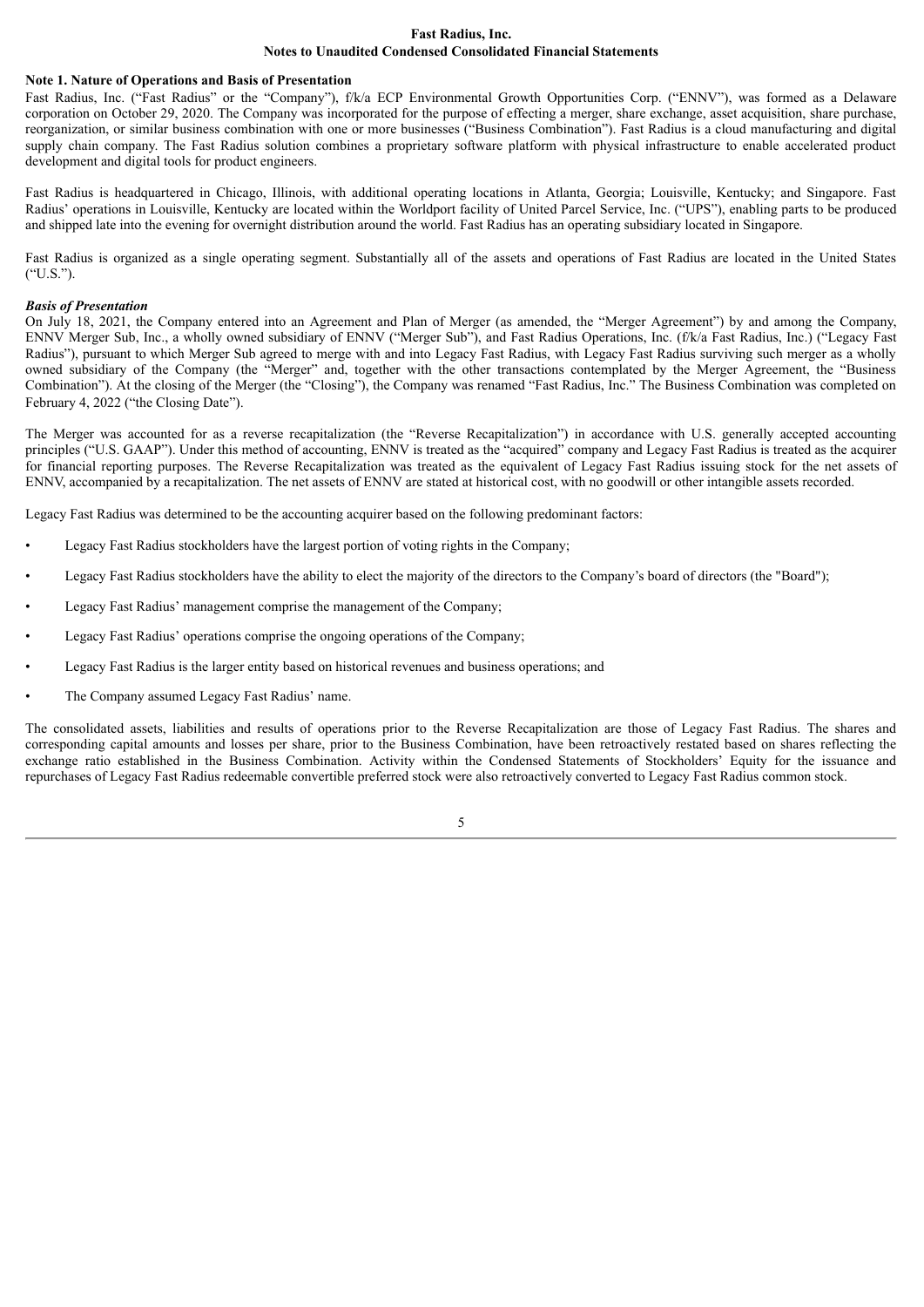The accompanying unaudited condensed consolidated financial statements have been prepared in accordance with U.S. GAAP for interim financial reporting and Securities and Exchange Commission (the "SEC") regulations. In the opinion of management, all adjustments, consisting of normal recurring adjustments, considered necessary for a fair presentation have been included. Results of operations for the interim periods are not necessarily indicative of the results to be expected for the full year ended December 31, 2022. A description of the Company's significant accounting policies is included in the Company's audited consolidated financial statements as of and for the year ended December 31, 2021 included as Exhibit 99.1 to the Company's Form 8- K/A filed with the SEC on March 30, 2022. These unaudited condensed consolidated financial statements should be read in conjunction with the Legacy Fast Radius December 31, 2021 audited consolidated financial statements and the accompanying notes.

The unaudited condensed consolidated financial statements include the accounts of the Company and its controlled subsidiaries. All significant intercompany accounts and transactions have been eliminated.

#### *Going Concern Consideration*

The accompanying consolidated financial statements are prepared in accordance with U.S. GAAP applicable to a going concern, which contemplates the realization of assets and the satisfaction of liabilities in the normal course of business.

The Company has generated recurring losses which have resulted in an accumulated deficit of \$192.9 million and \$123.5 million as of March 31, 2022 and December 31, 2021, respectively, and expects to incur additional losses in the future. The Company is still in the growth stage of its business and expects to continue to make substantial investments in its business, including in the expansion of its product portfolio and research and development, sales and marketing teams, in addition to incurring additional costs as a result of being a public company. The Company believes the cash it obtained from the Business Combination and the private placement that occurred substantially concurrently with the consummation of the Business Combination (the "PIPE Investment"), as well as potential proceeds available under the purchase agreement with Lincoln Park Capital Fund, LLC as discussed in Note 14, are not sufficient to meet its working capital and capital expenditure requirements for a period of at least twelve months from the date of the issuance of these financial statements. As a result of the Company's history of losses and negative cash flows from operations, and because its plans to obtain additional capital have not been completed at the time of the issuance of these consolidated financial statements, substantial doubt exists about the Company's ability to continue as a going concern within one year after the date that these consolidated financial statements are issued. The Company intends to seek additional capital to fund its operations and future growth; however, there can be no assurance that the Company will be able to obtain other debt or equity financing on terms acceptable to the Company, if at all. Failure to secure additional funding may require the Company to modify, delay, or abandon some of its planned future expansion or development, or to otherwise enact operating cost reductions available to management, which could have a material adverse effect on the Company's business, operating results, financial condition, and ability to achieve its intended business objectives. The Company has concluded that management's plans do not alleviate substantial doubt about the Company's ability to continue as a going concern.

The consolidated financial statements do not include any adjustments relating to the recoverability and classification of recorded asset amounts or the amounts and classification of liabilities that might result from the outcome of this uncertainty.

# *COVID-19 Impact*

In March 2020, the World Health Organization declared the outbreak of the new strain of the coronavirus ("COVID-19") to be a pandemic. The COVID-19 pandemic is having widespread, rapidly evolving, and unpredictable impacts on global society, economies, financial markets, and business practices. Federal and state governments have implemented measures in an effort to contain the virus, including social distancing, travel restrictions, border closures, limitations on public gatherings, work from home, supply chain logistical changes, and closure of non-essential businesses. To protect the health and wellbeing of its employees, suppliers, and customers, the Company previously made substantial modifications to employee travel policies, implemented office closures as employees were advised to work from home, and cancelled or shifted its conferences and other events to virtual-only. The COVID-19 pandemic has impacted and may continue to impact the Company's business operations, including its employees, customers, partners, and communities, and there is substantial uncertainty in the nature and degree of the pandemic's continued effects over time. In particular, the COVID-19 virus continues to surge in various parts of the world, including China, and such surges have impacts on the Company's suppliers and may cause supply chain issues, parts shortages and delayed shipping times. COVID-19 and other similar outbreaks, epidemics or pandemics could have a material adverse effect on the Company's business, financial condition, results of operations, cash flows and prospects as a result of any of the risks described above and other risks that the Company is not able to predict.

#### **Note 2. Summary of Significant Accounting Policies**

#### **Use of Estimates in Condensed Consolidated Financial Statements**

The preparation of the consolidated interim financial statements in conformity with U.S. GAAP requires management to make estimates, judgments and assumptions that affect the reported amounts of assets and liabilities, related disclosure of contingent assets and liabilities at the date of the financial statements, and the reported amounts of revenues and expenses for the periods presented. The Company's most significant estimates and judgements involve valuation of the Company's debt and equity securities, including assumptions made in the fair value of warrants, derivatives, and stock-based compensation; the useful lives of fixed assets; and allowances for doubtful accounts. Although the Company regularly assesses these estimates, actual results could differ materially from these estimates. Changes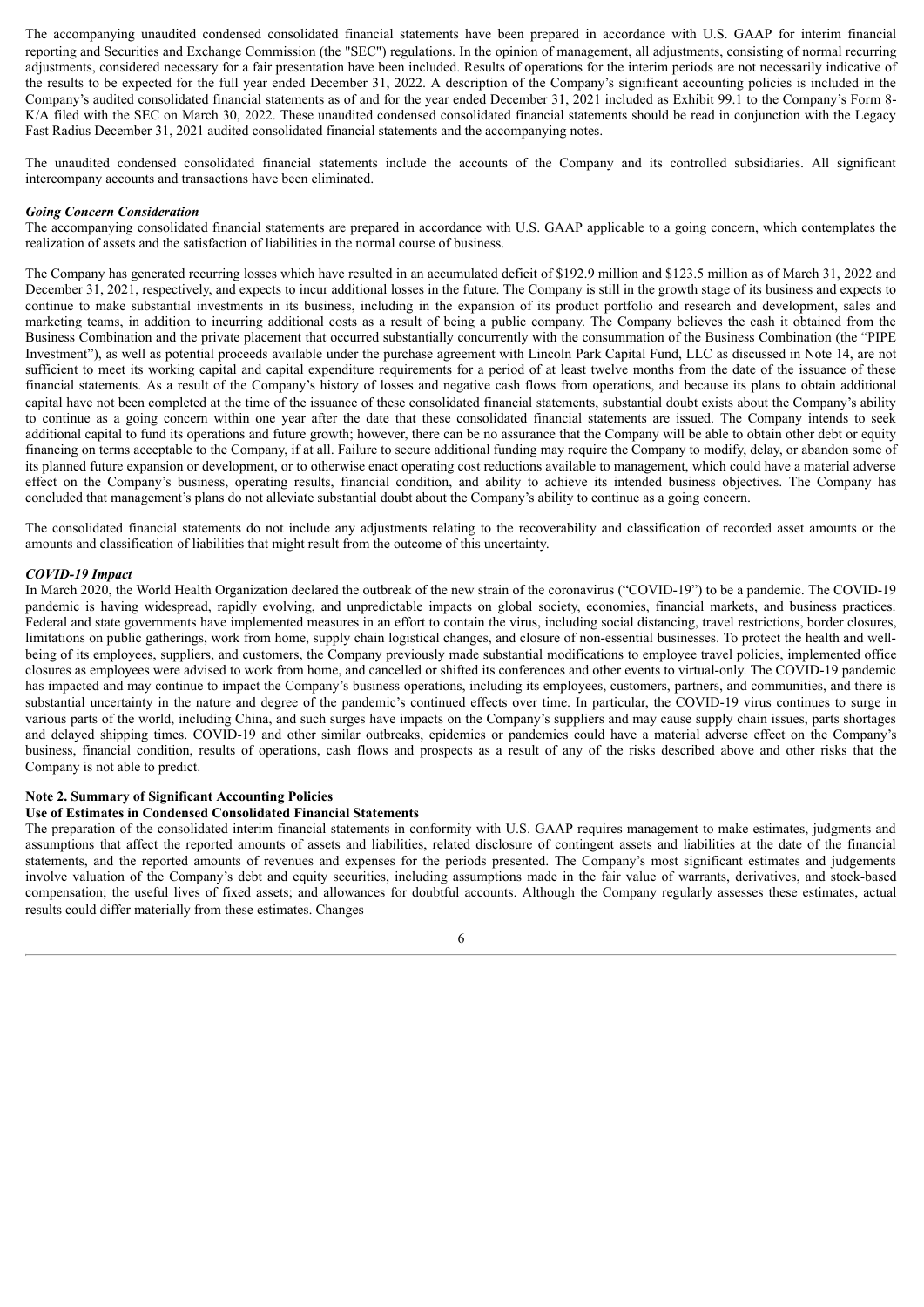in estimates are recorded in the period in which they become known. The Company bases its estimates on historical experience and various other assumptions that it believes to be reasonable under the circumstances. Actual results may differ from management's estimates if these results differ from historical experience or other assumptions prove not to be substantially accurate, even if such assumptions are reasonable when made.

Other than the below, there have been no material changes to the Company's significant accounting policies from its audited consolidated financial statements included as Exhibit 99.1 to the Company's Form 8-K/A filed with the SEC on March 30, 2022.

# *Redeemable Convertible Preferred Stock*

Prior to the Business Combination, Legacy Fast Radius' Series Seed, Seed-1, A-1, A-2, A-3, and B Convertible Preferred Stock (collectively the "Preferred Stock") were classified in temporary equity as they contained terms that could force Legacy Fast Radius to redeem the shares for cash or other assets upon the occurrence of an event not solely within Legacy Fast Radius' control. Legacy Fast Radius adjusted the carrying values of the Preferred Stock each reporting period to the redemption value inclusive of any declared and unpaid dividends.

All Preferred Stock previously classified as temporary equity was retroactively adjusted and reclassified to permanent equity as a result of the Business Combination. As a result of the Business Combination, each share of Preferred Stock that was then issued and outstanding was automatically converted into Legacy Fast Radius common stock, such that each converted share of Preferred Stock was no longer outstanding and ceased to exist. Each share of Legacy Fast Radius common stock, including the Legacy Fast Radius common stock issued upon conversion of Legacy Fast Radius Preferred Stock, was converted into and exchanged for 2.056 (the "Exchange Ratio") shares of the Company's common stock. The Exchange Ratio was established pursuant to the terms of the Merger Agreement.

# *Warrants*

At March 31, 2022, there were 15,516,639 warrants to purchase shares of common stock of the Company ("Common Stock"), consisting of 8,624,972 public warrants (the "Public Warrants") and 6,891,667 private warrants held by the ENNV initial stockholders (the "Private Placement Warrants" and collectively with the Public Warrants, the "Warrants"). Each Warrant entitles the registered holder to purchase one share of Common Stock at a price of \$11.50 per share. The Warrants expire on February 4, 2027, or earlier upon redemption or liquidation.

The Private Placement Warrants are identical to the Public Warrants underlying the units sold in the Company's initial public offering, except that the Private Placement Warrants and the shares of Common Stock issuable upon exercise of the Private Placement Warrants were not transferable, assignable, or salable until 30 days after the completion of a Business Combination, subject to certain limited exceptions. Additionally, the Private Placement Warrants are non-redeemable and can be exercised on a cashless basis so long as they are held by the initial purchasers or such purchasers' permitted transferees. If the Private Placement Warrants are held by someone other than the initial stockholders of ENNV or their permitted transferees, the Private Placement Warrants will be redeemable by the Company and exercisable by such holders on the same basis as the Public Warrants.

The Company may redeem the Public Warrants when the price per share of Common Stock equals or exceeds \$18.00:

- In whole and not in part;
- At a price of \$0.01 per Warrant;
- Upon not less than 30 days' prior written notice of redemption:
- If, and only if, the reported last sale price of the shares of Common Stock equals or exceeds \$18.00 per share (as adjusted for stock splits, stock dividends, reorganizations and recapitalizations), for any 20 trading days within a 30 trading day period commencing at any time after the warrants become exercisable and ending on the third business day prior to the notice of redemption to warrant holders; and
- if, and only if, there is a current registration statement in effect with respect to the shares of Common Stock underlying the warrants.

The Company may redeem the Public Warrants when the price per share of Common Stock equals or exceeds \$10.00:

- In whole and not in part;
- Upon not less than 30 days' prior written notice of redemption provided that holders will be able to exercise their warrants on a cashless basis prior to redemption and receive that number of shares of Common Stock to be determined by reference to an agreed table based on the redemption date and the "fair market value" of shares of Common Stock;
- If, and only if, the reported last sale price of the shares of Common Stock equals or exceeds \$10.00 per share (as adjusted for stock splits, stock dividends, reorganizations and recapitalizations) on the trading day prior to the date on which of redemption is sent to the warrant holders; and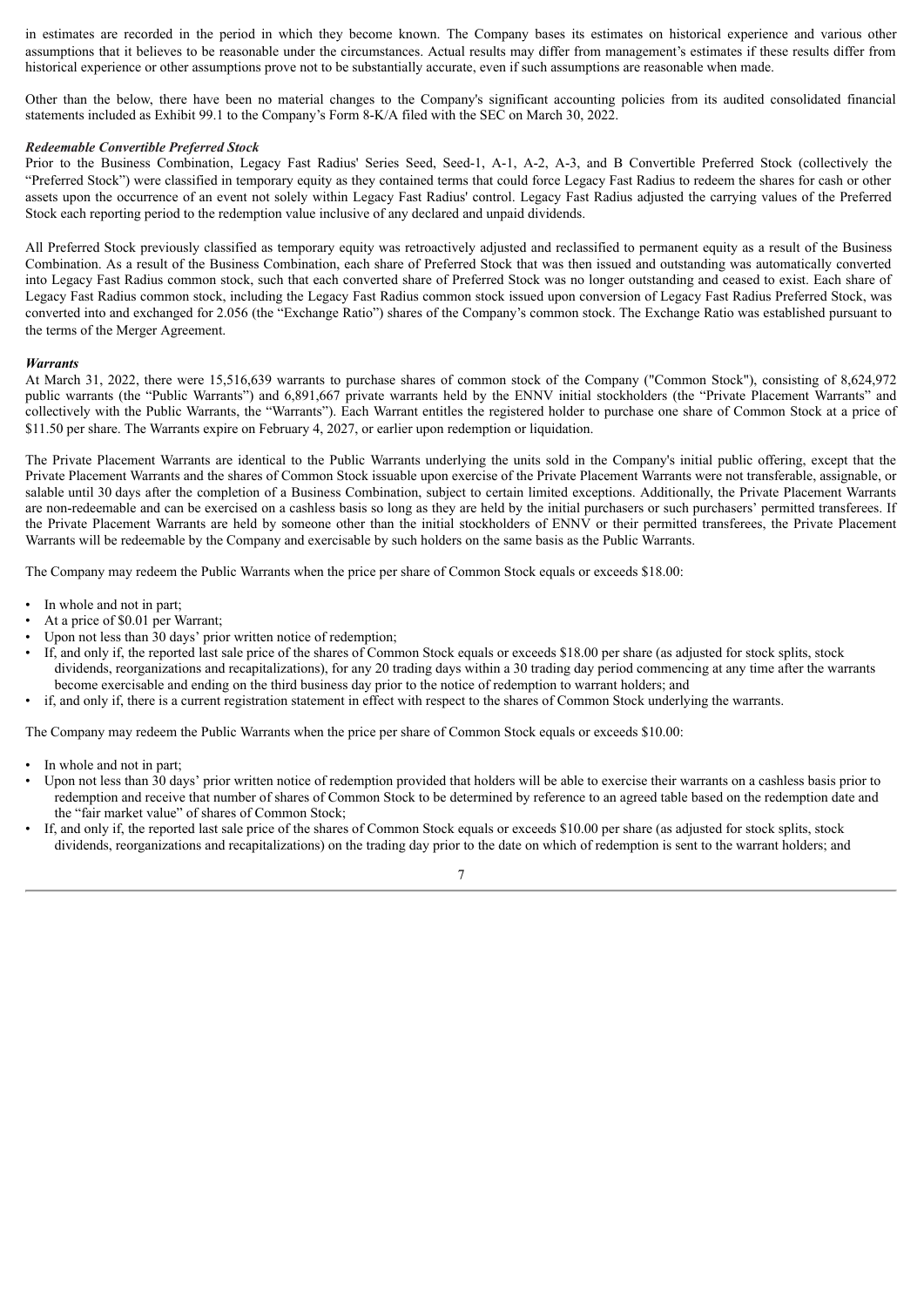• if, and only if, the Private Placement Warrants are also concurrently called for redemption on the same terms as the outstanding Public Warrants, as described above.

The Company accounts for the Public Warrants and Private Placement Warrants in accordance with the guidance contained in ASC 815-40. Such guidance provides that because the Warrants do not meet the criteria for equity treatment thereunder, each Warrant must be recorded as a liability.

#### **Note 3. Business Combination**

As discussed in Note 1, on February 4, 2022, the Company completed the Business Combination with Legacy Fast Radius through the Merger, with Legacy Fast Radius surviving the Merger as a wholly-owned subsidiary of the Company. Upon the consummation of the Business Combination, each share of Legacy Fast Radius common stock issued and outstanding was canceled and converted into the right to receive 2.056 shares of Common Stock.

Upon the closing of the Business Combination, the Company's certificate of incorporation was amended and restated to, among other things, increase the total number of authorized shares of all classes of capital stock to 351,000,000 shares, of which 350,000,000 shares were designated Common Stock, \$0.0001 par value per share, and 1,000,000 shares designated preferred stock, \$0.0001 par value per share.

Each option to purchase Legacy Fast Radius common stock that was outstanding immediately prior to the Business Combination, whether vested or unvested, was converted into an option to purchase a number of shares of Common Stock equal to the product (rounded down to the nearest whole number) of (i) the number of shares of Legacy Fast Radius common stock subject to such Legacy Fast Radius option and (ii) approximately 2.3, at an exercise price per share (rounded up to the nearest whole cent) equal to  $(A)$  the exercise price per share of such Legacy Fast Radius option, divided by  $(B)$  approximately 2.3.

Each unvested restricted stock unit awarded by Legacy Fast Radius that was outstanding immediately prior to the Business Combination was converted into an award of restricted stock units to acquire a number shares of Common Stock equal to the product (rounded down to the nearest whole number) of (1) the number of shares of Legacy Fast Radius common stock subject to the Legacy Fast Radius restricted stock unit award and (2) approximately 2.3.

The aggregate merger consideration also included an amount equal to 10,000,000 shares of common stock (the "Merger Earn Out Shares") which are subject to the satisfaction of certain price targets set forth in the Merger Agreement during the earn out period, which price targets are based upon (i) the daily volume-weighted average sale price of shares of Common Stock quoted on NASDAQ, or the exchange on which the shares of Common Stock are then traded, for any 20 trading days within any 30 consecutive trading day period within the earn out period or (ii) the per share consideration received in connection with the occurrence of certain change of control events of the Company specified in the Merger Agreement (any such event, an "Acquiror Sale"). The Merger Earn Out Shares will be issuable in two equal tranches of 5,000,000 shares of Common Stock at the time that the Common Stock reaches a value, as calculated above, of \$15.00 and \$20.00, respectively.

Furthermore, the Merger Agreement provides that 10% of the shares of Common Stock held by ENNV Holdings, LLC (the "Sponsor" and such shares, the "Sponsor Earn Out Shares") are subject to vesting upon the satisfaction of certain price targets set forth in the Sponsor Support Agreement during the earn out period, which price targets will be based upon (i) the daily volume-weighted average sale price of shares of Common Stock quoted on NASDAQ, or the exchange on which the shares of Common Stock are then traded, for any 20 trading days within any 30 consecutive trading day period within the earn out period or (ii) the per share consideration received in connection with an Acquiror Sale. The Sponsor Earn Out Shares will vest in two equal tranches of 407,000 shares of Common Stock at the time that the Common Stock reaches a value, as calculated above, of \$15.00 and \$20.00, respectively.

If, during the earn out period, there is an Acquiror Sale that will result in the holders of Common Stock receiving a per share price (based on the value of the cash, securities or in-kind consideration being delivered in respect of such Common Stock, as determined in good faith by the Board) equal to or in excess of the applicable stock price level set forth above, then immediately prior to the consummation of such Acquiror Sale, the Legacy Fast Radius equity holders entitled to Merger Earn Out Shares and the Sponsor Earnout Shares shall be eligible to participate in such Acquiror Sale. If, during the earn out period, there is an Acquiror Sale that will result in the holders of Common Stock receiving a per share price (based on the value of the cash, securities or inkind consideration being delivered in respect of such common stock, as determined in good faith by the Board) that is less than the applicable stock price level set forth above, then no Merger Earn Out Shares shall be issuable and no Sponsor Earn Out Shares shall become vested in connection with or following completion of such Acquiror Sale. In the event of an Acquiror Sale, including where the consideration payable is other than a specified price per share, for purposes of determining whether the applicable stock price levels set forth above have been achieved, the price paid per share of Common Stock will be calculated on a basis that takes into account the number of Sponsor Earn Out Shares that will vest and the number of Merger Earn Out Shares that will vest (i.e., the ultimate price per share payable to all holders of Common Stock will be the same price per share used to calculate the number of Sponsor Earn Out Shares and Merger Earn Out Shares that vest). The Sponsor

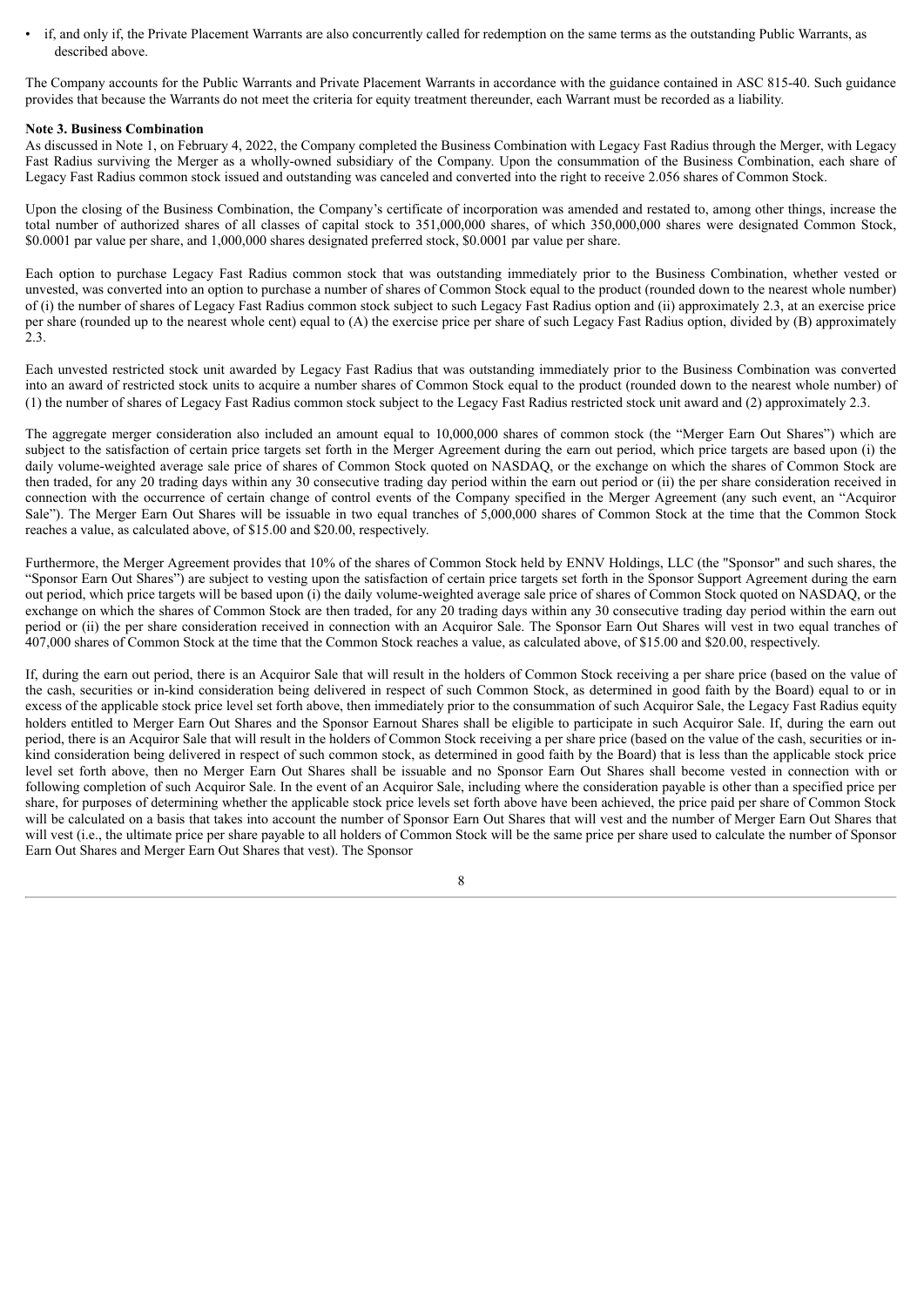will have all of the rights of a holder of Common Stock with respect to the unvested Sponsor Earn Out Shares, except that the Sponsor will not be entitled to consideration in connection with any sale or other transaction and the Sponsor Earn Out Shares cannot be sold, redeemed, assigned, pledged, hypothecated, encumbered or otherwise disposed of prior to vesting.

As the Merger Earn Out Shares and Sponsor Earn Out Shares are not puttable by the holders thereof, the underlying shares are not redeemable outside of the Company's control, and the Merger Earn Out Shares and Sponsor Earn Out Shares are settled through the issuance (in the case of the Merger Earn Out Shares) or through the vesting (in the case of the Sponsor Earn Out Shares) a fixed number of shares, the Merger Earn Out Shares and Sponsor Earn Out Shares are not a liability within the scope of ASC 480, Distinguishing Liabilities from Equity. Further, although the Merger Earn Out Shares and Sponsor Earn Out Shares meet the definition of a derivative, they qualify for the equity-scope exception to derivative accounting because they meet the criteria for equity indexation and equity classification under ASC 815-40, Contracts in Entity's Own Equity. Note that if an Acquiror Sale occurs as a result of a cash offer, the calculation of the share price used to determine if the applicable stock price level set forth above has been achieved would include the Merger Earn Out Shares and Sponsor Earn Out Shares. Lastly, the Merger Earn Out Shares and Sponsor Earn Out Shares are indexed to the Company's own stock, as there are no other events that would accelerate the vesting of such shares other than the share price being in excess of the applicable stock price levels set forth above or an Acquiror Sale.

The Merger Earn Out Shares are reflected in the condensed consolidated financial statements similar to a dividend since this arrangement was entered into with all the common shareholders of Legacy Fast Radius, which is considered the acquirer for accounting purposes.

In connection with the execution of the Merger Agreement, the Company entered into separate subscription agreements (the "Subscription Agreements") with certain investors (each a "Subscriber"), pursuant to which the Subscribers agreed to purchase, and the Company agreed to sell to the Subscribers, an aggregate of 7,500,000 shares of Common Stock (the "PIPE Shares"), for a purchase price of \$10.00 per share and an aggregate purchase price of \$75 million in the PIPE investment. The PIPE investment closed concurrently with the closing of the Business Combination.

Upon the closing of the Business Combination, ENNV had outstanding 8,624,972 Public Warrants and 6,891,667 Private Warrants which were listed on the Nasdaq Capital Market under the symbol "ENNVW." Upon the closing of the Business Combination, they became listed on the Nasdaq Global Select Market under the symbol "FSRDW." The Warrants remain subject to the same terms and conditions as prior to the Business Combination.

Also immediately prior to the closing of the Business Combination, the Legacy Fast Radius convertible notes (the "Convertible Notes") and Legacy Fast Radius warrants (the "Legacy Fast Radius Warrants") were converted into common shares of Legacy Fast Radius in accordance with their contractual terms. Upon completion of the Business Combination, the outstanding principal and unpaid accrued interest due on the Legacy Fast Radius Convertible Notes were converted into an aggregate of 2.0 million shares of Common Stock, and the converted notes were no longer outstanding, and ceased to exist. Upon completion of the Business Combination, the Legacy Fast Radius Warrants were converted into 2.2 million shares of Common Stock.

Upon consummation of the Business Combination and the closing of the PIPE, the most significant change in Legacy Fast Radius' financial position and results of operations was a total net increase in cash and cash equivalents of approximately \$73 million, which reflected the gross proceeds received less repayments of certain indebtedness, transaction costs and other related fees and expenses such as directors & officers' insurance and certain assumed liabilities from ENNV.

The Business Combination is accounted for as a reverse recapitalization in accordance with U.S. GAAP. Under this method of accounting, ENNV was treated as the "acquired" company for financial reporting purposes. See Note 1 for further details. Accordingly, for accounting purposes, the Business Combination was treated as the equivalent of Legacy Fast Radius issuing stock for the net assets of ENNV, accompanied by a recapitalization. The net assets of ENNV are stated at historical cost, with no goodwill or other intangible assets recorded.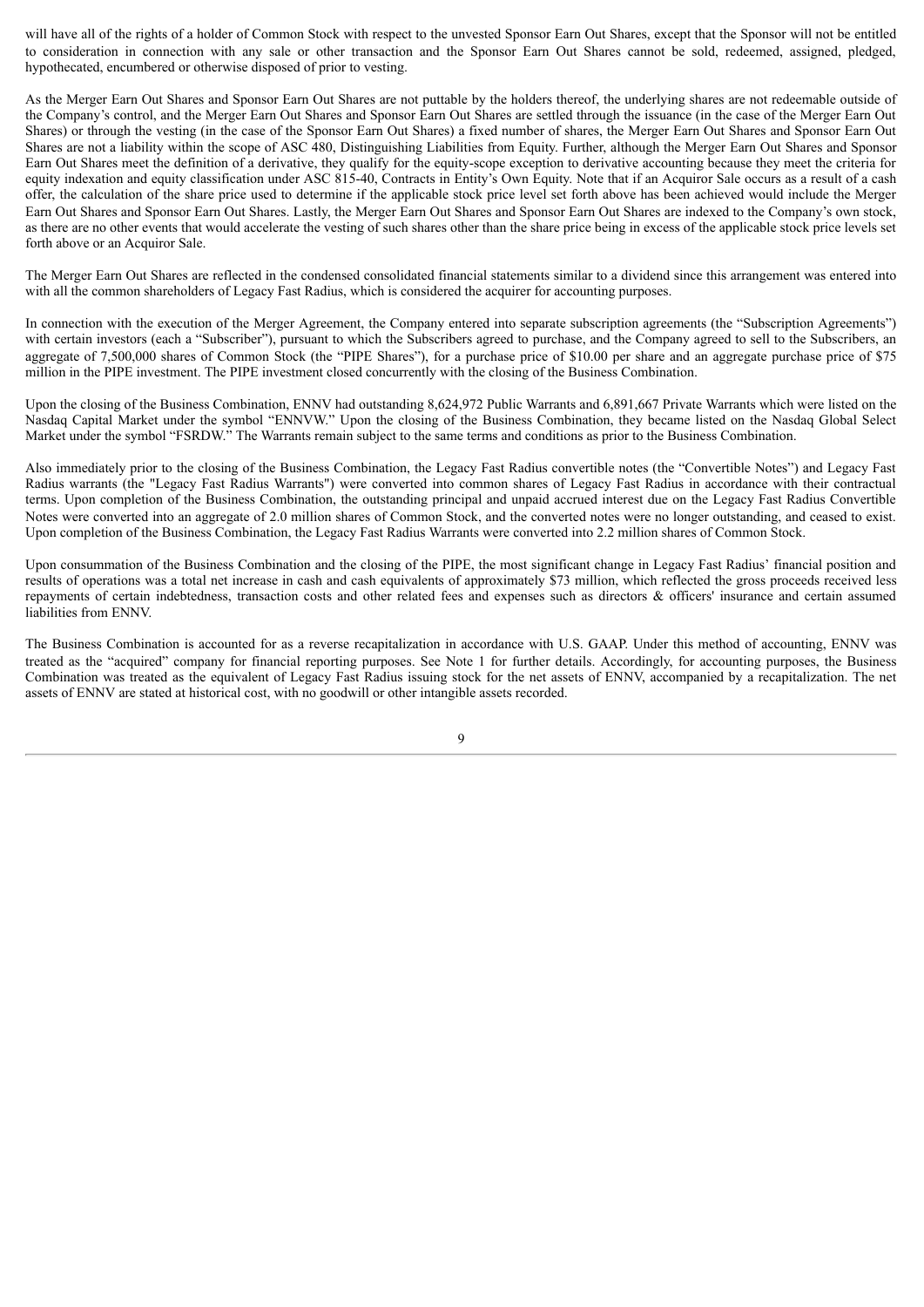The following table reconciles the elements of the Business Combination to the unaudited condensed consolidated statements of stockholders' equity (deficit) and cash flows for the three months ended March 31, 2022:

| (in thousands)                                                                                                  |    |           |
|-----------------------------------------------------------------------------------------------------------------|----|-----------|
| Cash - ENNV trust and cash, net of redemptions                                                                  | S. | 30,844    |
| Cash - PIPE financing                                                                                           |    | 75,000    |
| Non-cash Convertible Note conversion                                                                            |    | 17,655    |
| Non-cash Legacy Fast Radius warrant conversion                                                                  |    | 1,020     |
| Liabilities paid on behalf of or assumed from ENNV                                                              |    | (10, 361) |
| Fair value of assumed common stock warrants                                                                     |    | (5,847)   |
| Transaction costs recorded in equity                                                                            |    | (11,606)  |
| Net impact on total stockholders' equity                                                                        |    | 96,705    |
| Transaction costs not yet paid or paid in the prior year                                                        |    | 6.565     |
| Non-cash Convertible Note conversion                                                                            |    | (17,655)  |
| Non-cash Legacy Fast Radius warrant conversion                                                                  |    | (1,020)   |
| Liabilities paid on behalf of ENNV and classified as operating cash flows or assumed from ENNV and not yet paid |    | 5,808     |
| Non-cash fair value of assumed common stock warrants                                                            |    | 5,847     |
| Net impact on net cash provided by financing activities                                                         |    | 96,250    |

# **Note 4. Supplemental Financial Information**

# **Allowance for Doubtful Accounts**

The following table summarizes activity in the allowance for doubtful accounts for the three months ended*:*

| (in thousands)                                       | <b>March 31, 2022</b> | <b>March 31, 2021</b> |
|------------------------------------------------------|-----------------------|-----------------------|
| Balance at beginning of period                       | (930)                 | (405)                 |
| Uncollectible accounts (charged) credited to expense | 80                    | (130)                 |
| Balance at end of period                             | (850)                 |                       |

# **Inventories**

| (in thousands)           | <b>March 31, 2022</b> | December 31, 2021 |     |  |
|--------------------------|-----------------------|-------------------|-----|--|
| Raw materials            | 592                   |                   | 433 |  |
| Work-in-process          | 174                   |                   | 16  |  |
| <b>Finished Goods</b>    |                       |                   |     |  |
| <b>Total Inventories</b> | 766                   |                   | 449 |  |

# **Property and Equipment, Net**

| (in thousands)                                       | <b>March 31, 2022</b> | December 31, 2021 |
|------------------------------------------------------|-----------------------|-------------------|
| Advanced manufacturing machinery & quality equipment | 5,740                 | 5,705             |
| Software                                             | 3,709                 | 2,912             |
| Computer & office hardware                           | 1,226                 | 1,149             |
| Furniture and fixtures                               | 136                   | 39                |
| Leasehold improvements                               | 3,400                 | 3,048             |
| Construction in-progress                             | 293                   |                   |
| Total property, plant and equipment                  | 14.504                | 12,853            |
| Accumulated depreciation and amortization            | (3,978)               | (3,325)           |
| Property, plant and equipment (net)                  | 10.526                | 9,528             |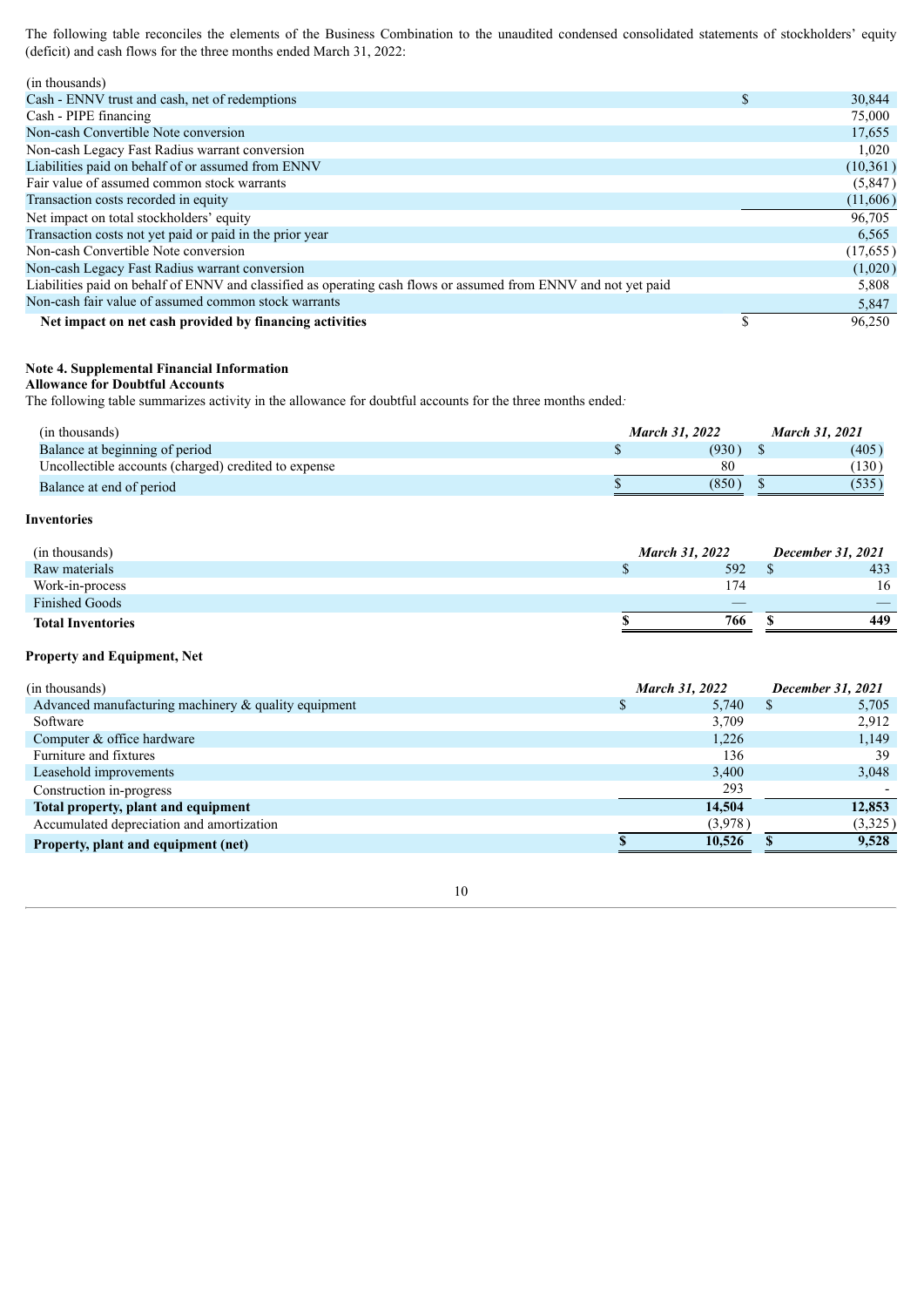# **Accrued and Other Liabilities**

Accrued and other liabilities as of March 31, 2022 and December 31, 2021 included costs associated with the Business Combination of approximately \$13.5 million and \$6.3 million, respectively.

#### **Significant Customers and Concentration of Credit Risks**

The Company is subject to credit risk primarily through its accounts receivable. Credit is generally extended to customers based on a credit review. The credit review considers each customer's financial condition, including the customer's established credit rating or the Company's assessment of the customer's creditworthiness based on their financial statements absent a credit rating, local industry practices, and business strategy. A credit limit and terms are established for each customer based on the outcome of this review. The Company performs on-going credit evaluations of its customers and maintains allowances for potential credit losses which, when realized, have been within the range of management's expectations. The Company generally does not require collateral. The Company regularly evaluates the credit risk of its customers.

Significant customers are those that represent more than 10% of the Company's total revenue or accounts receivable. For the three months ended March 31, 2022 and 2021, no single customer accounted for more than 10% of the Company's revenue. As of March 31, 2022 and December 31, 2021, no single customer accounted for more than 10% of the Company's accounts receivable.

# **Note 5. Debt**

The following is a summary of short- and long-term debt:

| (in thousands)                                 | <b>March 31, 2022</b> |         | December 31, 2021 |          |  |
|------------------------------------------------|-----------------------|---------|-------------------|----------|--|
| 2020 MFS Loan                                  | S                     | 296     | \$.               | 314      |  |
| Manufacturers Capital Promissory Notes         |                       | 907     |                   | 968      |  |
| Related Party - Energize Convertible Debt      |                       |         |                   | 7,600    |  |
| 2020 SVB Loan                                  |                       | 9,392   |                   | 10,225   |  |
| 2021 SVB Loan                                  |                       | 20,868  |                   | 20,800   |  |
| Related Party - Drive Capital Convertible Debt |                       |         |                   | 3,000    |  |
| Related Party - ECP Holdings Convertible Debt  |                       |         |                   | 7,000    |  |
| <b>Total Outstanding Principal</b>             |                       | 31,463  |                   | 49.907   |  |
| Less: Discounts and deferred financing fees    |                       | (2,542) |                   | (7, 403) |  |
| <b>Total Outstanding Debt</b>                  |                       | 28,921  |                   | 42,504   |  |
| Fair Value of Derivatives                      |                       |         |                   | 4,395    |  |
| Total Debt and Derivative Liabilities          |                       | 28,921  |                   | 46,899   |  |

The following is the summary of future principal repayments of debt:

| (in thousands)    | <b>March 31, 2022</b> |
|-------------------|-----------------------|
| Remainder of 2022 | 12,147                |
| 2023              | 15,160                |
| 2024              | 3,949                 |
| 2025              | 207                   |
| Total             | 31,463                |

#### *2021 SVB Loan*

On February 4, 2022, the 2021 Silicon Valley Bank ("SVB") Loan was amended to extend the maturity date from the Closing Date to April 3, 2023 and required payment of \$2.0 million of the \$20.0 million outstanding principal balance upon consummation of the Business Combination. This amendment also added the original \$0.8 million fee due at the Closing Date to the amended loan's outstanding principal balance, deferring its repayment until maturity. In exchange for the extension of the loan, Fast Radius will pay an additional fee of \$2.1 million due at maturity. The Company will make six interest-only payments beginning March 1, 2022 and will begin paying \$2.4 million in principal beginning September 1, 2022. The interest rate on the term loan is the prime rate  $+ 6.0\%$ .

#### *Related Party Convertible Notes – Energize Ventures Fund*

On March 12, 2021, Legacy Fast Radius entered into a note purchase agreement with Energize Ventures Fund LP, Energize Growth Fund I LP, EV FR SPV and Ironspring Venture Fund I-FR, LP, all of which were existing stockholders or affiliates of existing shareholders of Legacy Fast Radius, for convertible promissory notes (collectively the "Related Party Convertible Notes I"). Legacy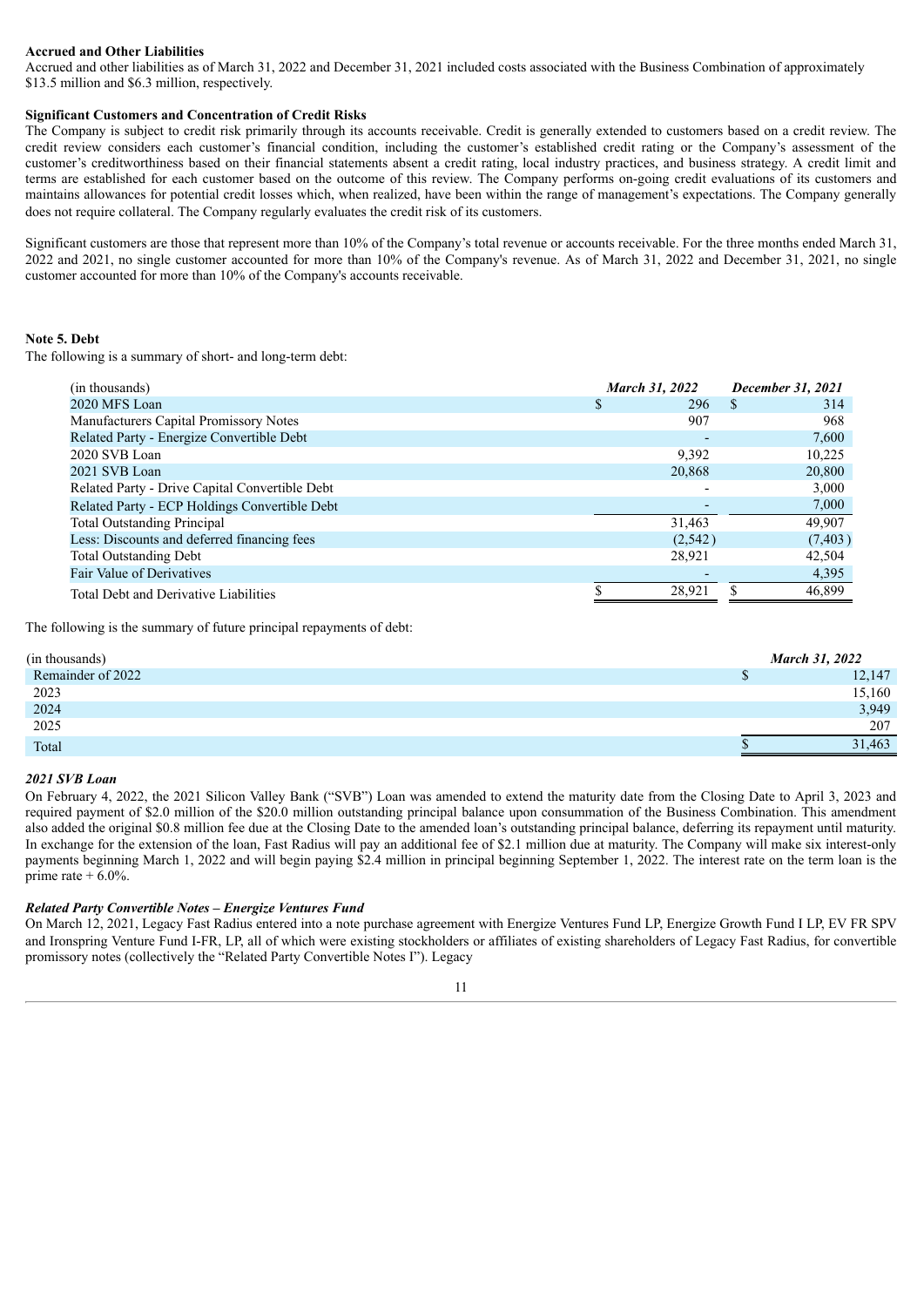Fast Radius received the principal of \$7.6 million on April 13, 2021 at closing. The Related Party Convertible Notes had a stated interest rate of 6%, with all accrued interest and principal due at maturity, which was scheduled to be April 13, 2023. Further, warrants to purchase a maximum of 140,000 shares with an exercise price of \$0.01 were issued in conjunction with the closing of the Related Party Convertible Notes I. The warrants were determined to be equity classified and were recorded as a discount to the Related Party Convertible Notes I. The Related Party Convertible Notes I contained a share settlement redemption feature that qualified as a derivative liability and required bifurcation. The derivative had a fair value of \$2.5 million as of December 31, 2021 and was recorded in Related party convertible notes and derivative liability on the condensed consolidated balance sheet. For the three months ended March 31, 2022, the Company recognized a mark to market gain associated with the derivative of \$47 thousand.

The following provides a summary of the interest expense of the Company's Related Party Convertible Notes I and Related Party Derivative Liability with Energize Ventures:

| (in thousands)                                                         | <b>Three Months Ended</b><br><b>March 31, 2022</b> |
|------------------------------------------------------------------------|----------------------------------------------------|
| Contractual interest expense                                           | 44                                                 |
| Amortization of deferred financing costs and convertible debt discount | 184                                                |
| <b>Total Interest Expense</b>                                          | 228                                                |
| Effective interest rate                                                | 58.3%                                              |

The following provides a summary of the convertible notes and derivatives:

|                                                               | As of |                   |  |  |
|---------------------------------------------------------------|-------|-------------------|--|--|
| (in thousands)                                                |       | December 31, 2021 |  |  |
| Unamortized deferred issuance costs, derivative, and warrants |       | 3.534             |  |  |
| Net carrying amount of convertible note                       |       | 4.066             |  |  |
| Principal value of convertible note                           |       | 7,600             |  |  |
| Fair value of convertible note and derivative liability       |       | 9.936             |  |  |
| Fair value of convertible note excluding derivative liability |       | 7.446             |  |  |
| Fair value Level                                              |       | Level 3           |  |  |

For further information on fair value measurements, refer to Note 12.

# *Related Party Convertible Notes – Drive Capital Fund*

On August 23, 2021, Legacy Fast Radius entered into a Note Purchase Agreement with Drive Capital Fund II LP and Drive Capital Ignition Fund II LP (existing stockholders of Legacy Fast Radius) for convertible promissory notes (collectively the "Related Party Convertible Notes II"). Legacy Fast Radius received funding of \$3.0 million on August 24, 2021 at closing. The Notes had a stated interest rate of 6%, with all accrued interest and principal due at maturity, which was scheduled to be August 23, 2023. These Related Party Convertible Notes II contained a share settlement redemption feature that qualified as a derivative liability and required bifurcation. The derivative had a fair value of \$0.6 million as of December 31, 2021 and was recorded in Related party convertible notes and derivative liability on the consolidated balance sheet. For the three months ended March 31, 2022, the Company recognized a mark to market loss associated with the derivative of \$5 thousand.

The following provides a summary of interest expense on the Company's Related Party Convertible Notes II and Related Party Derivative Liability with Drive Capital:

|                                                                        | <b>Three Months Ended</b><br>March 31, |
|------------------------------------------------------------------------|----------------------------------------|
| (in thousands)                                                         | 2022                                   |
| Contractual interest expense                                           |                                        |
| Amortization of deferred financing costs and convertible debt discount | 24                                     |
| <b>Total Interest Expense</b>                                          | 41                                     |
| Effective interest rate                                                | $17.1\%$                               |

The following provides a summary of the convertible notes and derivatives: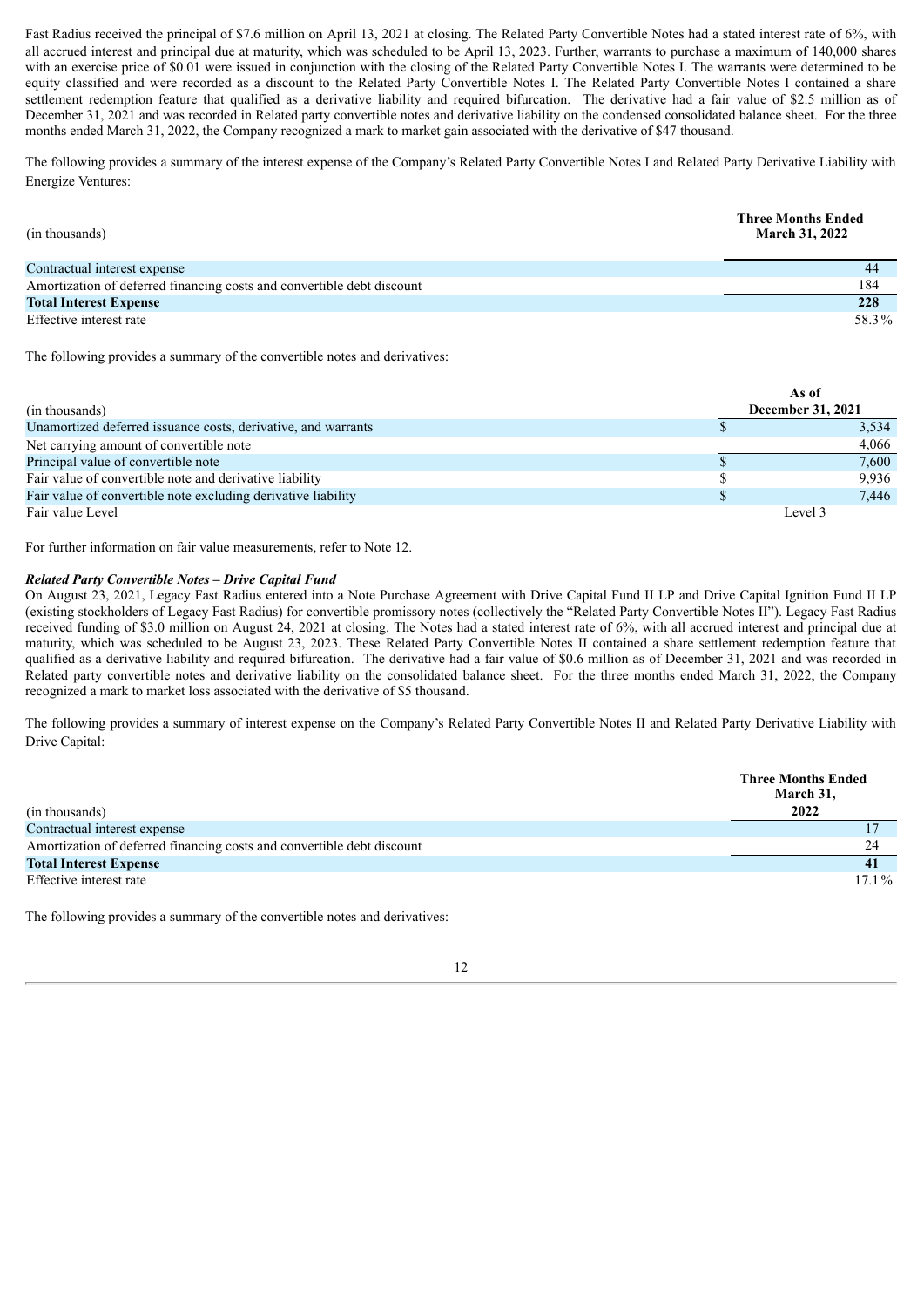|                                                               | As of                    |       |
|---------------------------------------------------------------|--------------------------|-------|
| (in thousands)                                                | <b>December 31, 2021</b> |       |
| Unamortized deferred issuance costs, derivative, and warrants |                          | 474   |
| Net carrying amount of convertible note                       |                          | 2,526 |
| Principal value of convertible note                           |                          | 3,000 |
| Fair value of convertible note and derivative liability       |                          | 3,390 |
| Fair value of convertible note excluding derivative liability |                          | 2,830 |
| Fair value Level                                              | Level 3                  |       |

# *Related Party Convertible Notes – Energy Capital Partners Holdings*

On October 26, 2021, Legacy Fast Radius entered into a Note Purchase Agreement with Energy Capital Partners Holdings, LP for convertible promissory notes (collectively the "Related Party Convertible Notes III"). Legacy Fast Radius received funding of \$7.0 million on October 26, 2021 at closing. The Notes had a stated interest rate of 6%, with all accrued interest and principal due at maturity, which was scheduled to be October 26, 2023. These Related Party Convertible Notes III contained a share settlement redemption feature that qualified as a derivative liability and required bifurcation. The derivative had a value of \$1.3 million as of December 31, 2021 and was recorded in Related party convertible notes and derivative liability on the consolidated balance sheet. For the three months ended March 31, 2022, the Company recognized a mark to market loss associated with the derivative of \$12 thousand.

The following provides a summary of the interest expense of the Company's Related Party Convertible Notes III and Related Party Derivative Liability with Energy Capital Partners Holdings:

| (in thousands)                                                         | <b>Three Months Ended</b><br>March 31,<br>2022 |
|------------------------------------------------------------------------|------------------------------------------------|
| Contractual interest expense                                           | 40                                             |
| Amortization of deferred financing costs and convertible debt discount | 52                                             |
| <b>Total Interest Expense</b>                                          | 92                                             |
| Effective interest rate                                                | $16.3\%$                                       |

The following provides a summary of the convertible notes and derivatives:

|                                                               | As of             |         |  |  |
|---------------------------------------------------------------|-------------------|---------|--|--|
| (in thousands)                                                | December 31, 2021 |         |  |  |
| Unamortized deferred issuance costs, derivative, and warrants |                   | 1,130   |  |  |
| Net carrying amount of convertible note                       |                   | 5,870   |  |  |
| Principal value of convertible note                           |                   | 7.000   |  |  |
| Fair value of convertible note and derivative liability       |                   | 7.829   |  |  |
| Fair value of convertible note excluding derivative liability | S                 | 6.484   |  |  |
| Fair value Level                                              |                   | Level 3 |  |  |

Immediately prior to the completion of the Business Combination, the Related Party Convertible Notes I, II and III, along with unpaid and accrued interest, were converted into 990 thousand shares of common stock of Legacy Fast Radius (2.0 million shares of Common Stock post Business Combination).

# **Note 6. Commitments and Contingencies**

The Company accounts for loss contingencies in accordance with ASC 450-20, *Loss Contingencies*. Liabilities for loss contingencies arising from claims, assessments, litigation, fines and penalties and other sources are recorded when it is probable that a liability has been incurred and the amount of the assessment can be reasonably estimated.

#### *Commitments*

In May 2021, Legacy Fast Radius entered into a master subscription agreement with Palantir Technologies Inc. ("Palantir") in which Legacy Fast Radius would commit to utilize software and services from Palantir over the next six years for a total of \$45.0 million. The software and services are related to the Company's future plan to provide automated intelligence solutions as a service following commercialization of the Company's Cloud Manufacturing Platform. Upon close of the Merger in February 2022, the Company made a payment to Palantir of \$9.4 million and the remaining non-cancellable future minimum payments due on this firm purchase agreement are \$10.1 million.

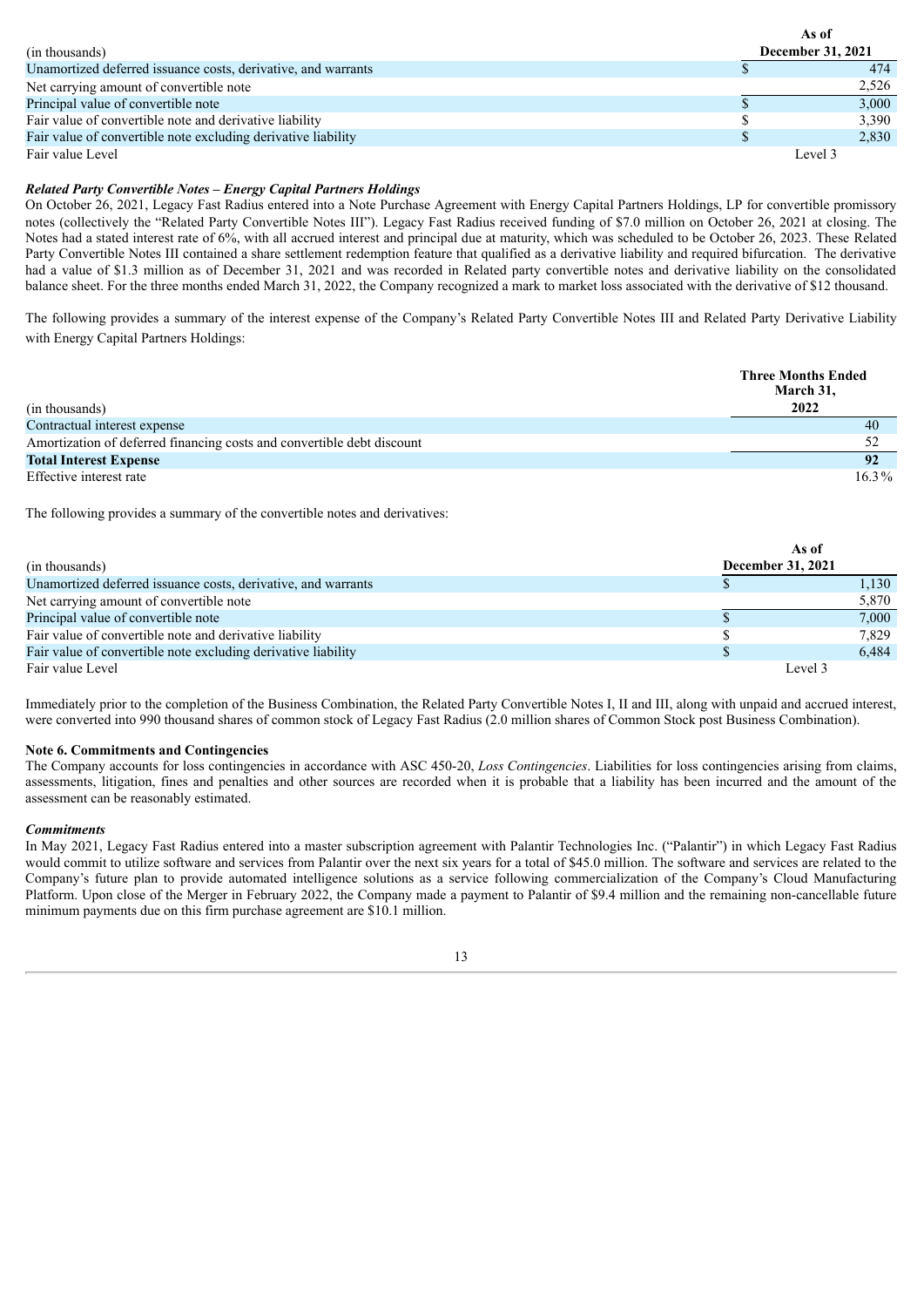# *Contingencies*

In October 2021, based on an internal review, Legacy Fast Radius became aware of certain additional duties likely owed to the United States Customs and Border Protection ("CBP"). Legacy Fast Radius initiated a voluntary disclosure to CBP in late 2021 of certain possible errors in the declaration of imported products relating to value, classification, and other matters. As part of the disclosure, the Company conducted a comprehensive review of its import practices and in March 2022 made a further submission to CBP providing details regarding the possible errors. The Company's comprehensive review of import practices and communication with CBP is ongoing. As a result, related to additional duties primarily from 2021, Legacy Fast Radius recognized a \$1.0 million charge within Cost of revenues in the consolidated statement of net loss and comprehensive loss for the year ended December 31, 2021. The information submitted by the Company will be reviewed by CBP and the Company may be liable to CBP for additional unpaid duties and interest. The resolution of this prior disclosure could be material to the Company's cash flows in a future period and to its results of operations for any period.

# **Note 7. Equity**

The condensed consolidated statements of changes in stockholders' equity (deficit) reflects the Business Combination as defined in Note 1 as of February 4, 2022. As Legacy Fast Radius was deemed the accounting acquirer in the Business Combination with ENNV, all periods prior to the consummation date reflect the balances and activity of Legacy Fast Radius. The balances as of January 1, 2022 and 2021 are from the consolidated financial statements of Legacy Fast Radius as of that date, share activity (convertible preferred stock, common stock, treasury stock, additional paid in capital and accumulated deficit) and per share amounts were retroactively adjusted, where applicable, using the recapitalization conversion ratio of 2.056.

# *Common Stock*

Upon closing of the Business Combination, pursuant to the terms of the Company's Second Amended and Restated Certificate of Incorporation, the Company authorized 350,000,000 shares of Common Stock with a par value \$0.0001. The holders of Common Stock are entitled to one vote per share on all matters submitted to the stockholders for their vote or approval and are entitled to receive dividends, as and if declared by the Board out of legally available funds.

The Company had 73.0 million issued and outstanding shares of Common Stock as of March 31, 2022. Not reflected in the shares issued and outstanding as of March 31, 2022 is approximately 1.8 million shares related to RSUs that vested in 2022 but have not yet been settled and issued.

# *Preferred Stock*

Upon closing of the Business Combination, pursuant to the terms of the Company's Second Amended and Restated Certificate of Incorporation, the Company authorized 1,000,000 shares of Preferred Stock with a par value \$0.0001.

There was no Preferred Stock outstanding as of March 31, 2022.

# *Legacy Fast Radius Warrants*

Immediately prior to the completion of the Business Combination, all outstanding Legacy Fast Radius Warrants were exercised into an aggregate of 1.1 million shares of Legacy Fast Radius common stock (2.2 million shares of Common Stock post Business Combination).

# *Legacy Fast Radius Convertible Preferred Stock*

Immediately prior to the completion of the Business Combination, all outstanding shares of Legacy Fast Radius preferred stock converted into an aggregate of 16.0 million shares of Legacy Fast Radius common stock (32.9 million shares of Common Stock post Business Combination).

# *Legacy Fast Radius Treasury Stock*

Immediately prior to the completion of the Business Combination, all treasury shares of Legacy Fast Radius were retired.

# *Warrants*

Prior to the Business Combination, there were 15,516,667 warrants to purchase Common Stock outstanding, consisting of 8,625,000 Public Warrants and 6,891,667 Private Placement Warrants held by the ENNV initial stockholders. Following the Business Combination, there were 15,516,639 warrants to purchase Common Stock outstanding, consisting of 8,624,972 Public Warrants and 6,891,667 Private Placement Warrants held by the ENNV initial stockholders, with the reduction in Public Warrants resulting from rounding for fractional interests. Each warrant entitles the registered holder to purchase one share of Common Stock at a price of \$11.50 per share. The warrants expire on February 4, 2027, or earlier upon redemption or liquidation. Refer to Note 2 for additional information.

# **Note 8. Revenues**

The Company charges certain customers shipping and handling fees. These fees are recorded within revenue when incurred after transfer of control of the products to customers. Revenues related to shipping and handling fees were \$389 thousand and \$57 thousand for the

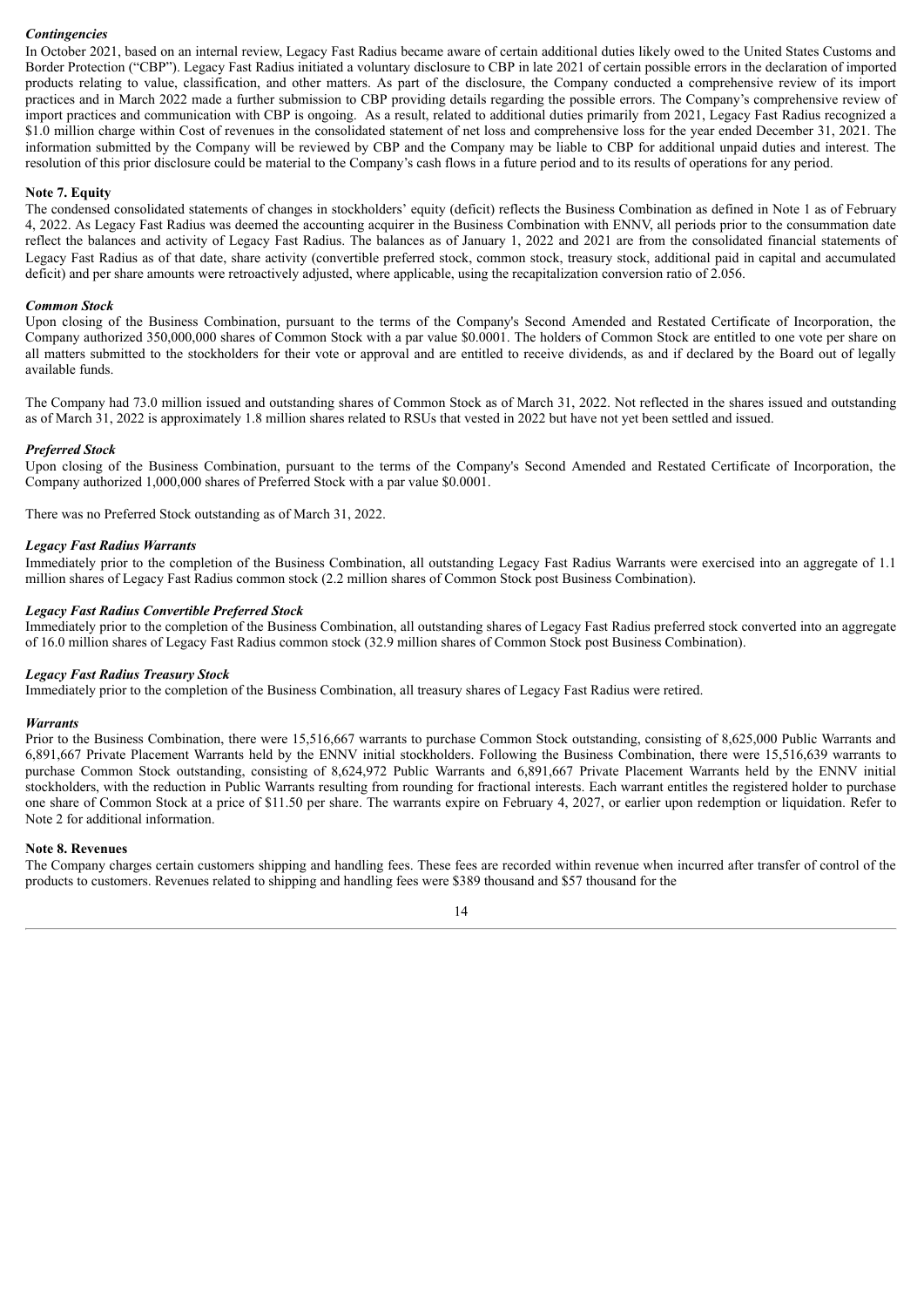three months ended March 31, 2022 and 2021, respectively. When shipping and handling services are performed before transfer of control to customers, they are accounted for as a fulfillment cost and are included in cost of revenues when incurred.

The Company will contract with third parties to produce certain components of a customer order. Costs paid in advance of production are recorded in current assets as prepaid production costs until control of the product is transferred to the customer. Under such outsourced manufacturing arrangements, the Company is the primary obligor to its customer.

Contract assets are recorded when the Company has a right to consideration in exchange for goods or services that it has transferred to a customer but for which payment is conditional on more than just the passage of time. Contract liabilities consist of fees paid by the Company's customers for which the associated performance obligations have not been satisfied and revenue has not been recognized based on the Company's revenue recognition criteria. The Company did not have any contract assets or liabilities as of March 31, 2022 or December 31, 2021, respectively. During the three months ended March 31, 2021, the amount of revenue recognized that was included in deferred revenue as of December 31, 2020 was not significant.

#### Disaggregation of Revenues

The Company's primary sources of revenue are from one revenue stream, product sales of manufactured parts. The Company is also presenting a disaggregation of revenue by geographical region (based on the external customer's location) for the three months ended March 31, 2022 and 2021:

|                 | <b>Three Months Ended March 31,</b> |       |  |       |  |
|-----------------|-------------------------------------|-------|--|-------|--|
| (in thousands)  | 2022                                |       |  | 2021  |  |
| <b>Revenues</b> |                                     |       |  |       |  |
| Americas        |                                     | 6,039 |  | 3,501 |  |
| Europe          |                                     | 170   |  | 71    |  |
| Asia Pacific    |                                     | 53    |  | 224   |  |
| <b>Total</b>    |                                     | 6,262 |  | 3,796 |  |

# **Note 9. Stock-Based Compensation**

#### *Equity Incentive Plan*

On February 2, 2022, the Company' stockholders approved the Fast Radius, Inc. 2022 Equity Incentive Plan (the "Equity Incentive Plan"), which became effective immediately upon the Closing, replacing the Legacy Fast Radius 2017 Equity Incentive Plan, as amended (the "2017 Equity Incentive Plan"). Each outstanding vested or unvested stock award under the 2017 Plan was converted to the 2022 Plan, multiplied by the applicable exchange ratio as described in Note 3, with the same key terms and vesting requirements. All stock option activity prior to the closing of the Business Combination on February 4, 2022 has been retroactively restated to reflect the Exchange Ratio. Pursuant to the Equity Incentive Plan, the Board may grant stock awards, including stock options, stock appreciation rights, restricted stock awards, restricted stock units and other stock-based awards, to officers, key employees, and directors. The Equity Incentive Plan allows for non-employee director grants, which are accounted for in the same manner as employee awards. There are 11.0 million registered shares of Common Stock reserved for issuance under the Equity Incentive Plan. During the three months ended March 31, 2022, 7.2 million RSUs were considered granted under the Equity Incentive Plan for accounting purposes.

Standard employee RSUs contain both service and performance conditions wherein vesting is generally subject to a requisite four year service period, whereby the award vests 25% on the one-year anniversary of the vesting commencement date then ratably over 36 monthly installments, subject to continuous service by the individual and achievement of the performance target, as stipulated in the notice of grant ("Liquidity Event" as defined in the underlying agreements). Founder RSUs included a portion that vested upon the closing of the Business Combination, and a portion that will vest on the first day following the lapse of the Lock-Up Period, the first 180 days from the consummation of the Business Combination, on which the Company Valuation equals or exceeds \$1.5 billion. Due to the nature of the performance condition, recognition of compensation cost was deferred until the occurrence of the Liquidity Event. The fair values associated with the RSUs granted after the Closing Date are based on the closing price of the Company's Common Stock on the date of grant. The fair values associated with the RSUs granted in 2022 prior to the Closing Date under the 2017 Equity Incentive Plan were estimated on the date of grant by multiplying the SPAC share market value by the Exchange Ratio and adding the value of the \$15 and \$20 earn out shares which is evaluated using a Monte-Carlo analysis. The remaining private scenario is evaluated using the Black-Scholes option-pricing model. The key assumptions used in this valuation are as follows.

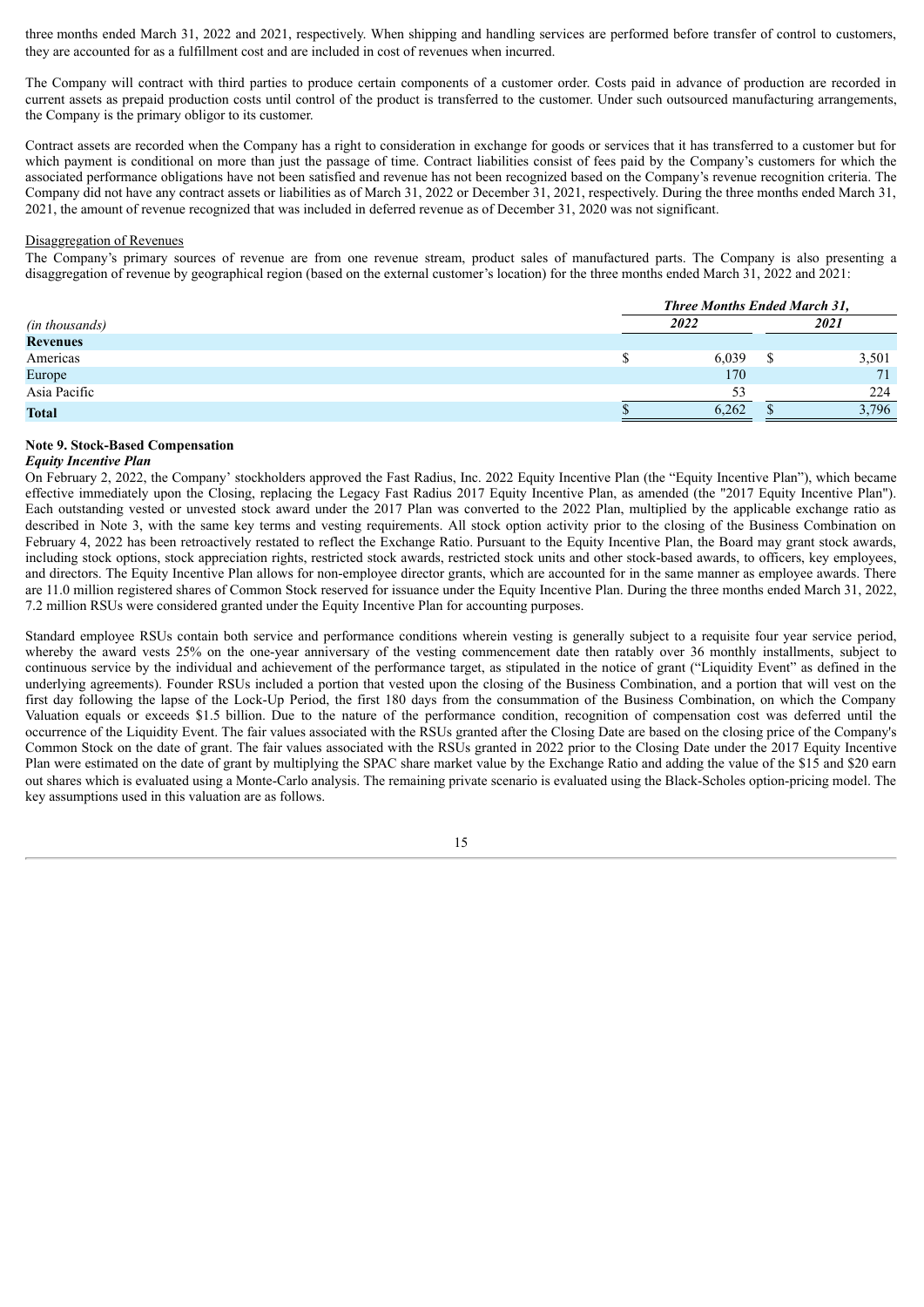| SPAC probability               | $95\%$        |
|--------------------------------|---------------|
| Remain private probability     | $5\%$         |
| <b>SPAC Market Value</b>       | \$736 million |
| <b>Conversion Ratio</b>        | 2.056         |
| Expected annual dividend yield | $0.00\%$      |
| Expected volatility            | 84%           |
| Risk-free rate of return       | $0.71\%$      |
| Expected option term (years)   | 1.4 years     |

Vesting of the RSUs issued under the 2017 Equity Incentive Plan was dependent on a liquidity event, of which the Business Combination qualified under the 2017 Equity Incentive Plan as a liquidity event, which occurred on February 4, 2022. Accordingly, the Company recognized stock-based compensation expense of \$18.7 million as of that date to recognize the vested portion of the awards.

# CEO Award

Pursuant to the terms of his amended and restated employment agreement, Mr. Rassey, the Company's Chief Executive Officer, was granted a RSU award of 6 million shares under the Equity Incentive Plan for accounting purposes concurrent with the closing of the Business Combination. The award is eligible to vest in installments contingent upon Mr. Rassey's continued employment as Chief Executive Officer through the date of attainment of ten common stock share price performance goals ("Price Hurdles"), 10% of the total number of shares subject to the award are eligible to vest upon attainment of each separate identified Price Hurdle. Once any portion of the award vests based on achievement of a specific Price Hurdle, no additional portion of the award may vest based on any subsequent attainment of the same Price Hurdle on any later date during the term of the award. The fair value is determined by using the Monte Carlo Simulation valuation model and the assumptions below. The valuation model incorporated the following key assumptions on the date of grant:

| Stock price                        | 7.63     |
|------------------------------------|----------|
| Expected volatility                | $30.1\%$ |
| Expected term (years)              | 10.0     |
| Risk-free rate                     | $1.92\%$ |
| Discount for lack of marketability | $6.9\%$  |

The aggregate grant date fair value of the award is \$11.6 million. The derived service period under the Monte Carlo Simulation model for the equityclassified award was determined based on the median vesting time for the simulations that achieved the vesting hurdle. Stock-based compensation expense associated with each tranche under the award is recognized over the longer of the (i) derived service period of the tranche and (ii) expected service period, using the accelerated expense recognition method. It is estimated that the stock-based compensation expense for the award will be recognized over 8 years.

Stock-based compensation expense for the three months ended March 31, 2022 and 2021 was \$20.4 million and \$0.3 million respectively. No income tax benefit was recognized in the condensed consolidated statements of net loss and comprehensive loss and an immaterial amount of compensation was capitalized. Stock-based compensation expense was recorded in the following financial statement lines within the condensed consolidated statements of net loss and comprehensive loss:

| (in thousands)             | 2022   | 2021                     |
|----------------------------|--------|--------------------------|
| Cost of Revenues           |        |                          |
| General and Administrative | 17.545 | 219                      |
| Selling $&$ Marketing      | .183   | $\overline{\phantom{0}}$ |
| Research & Development     | .525   |                          |

As of March 31, 2022, the Company had 10.1 million granted but unvested RSUs with unrecognized stock-based compensation expense of \$29.7 million remaining to be recognized over a weighted-average period of 2.1 years.

# *Employee Stock Purchase Plan*

On February 2, 2022, the Company's stockholders approved the 2022 Employee Stock Purchase Plan, (the "ESPP"). The ESPP provides eligible employees with a means of acquiring equity in the Company at a discounted price using their own accumulated payroll deductions. Under the terms of the ESPP, employees can elect to have amounts of their annual compensation withheld, up to a maximum set by the Board, to purchase shares of Common Stock for a purchase price equal to 85% of the lower of the fair market value per share (at closing) of Common Stock on (i) the first trading day of the offering period or (ii) the last trading day of the offering period. There are 2,150,000 shares of Common Stock reserved for issuance under the ESPP. During the three months ended March 31, 2022, there were no shares purchased under the ESPP.

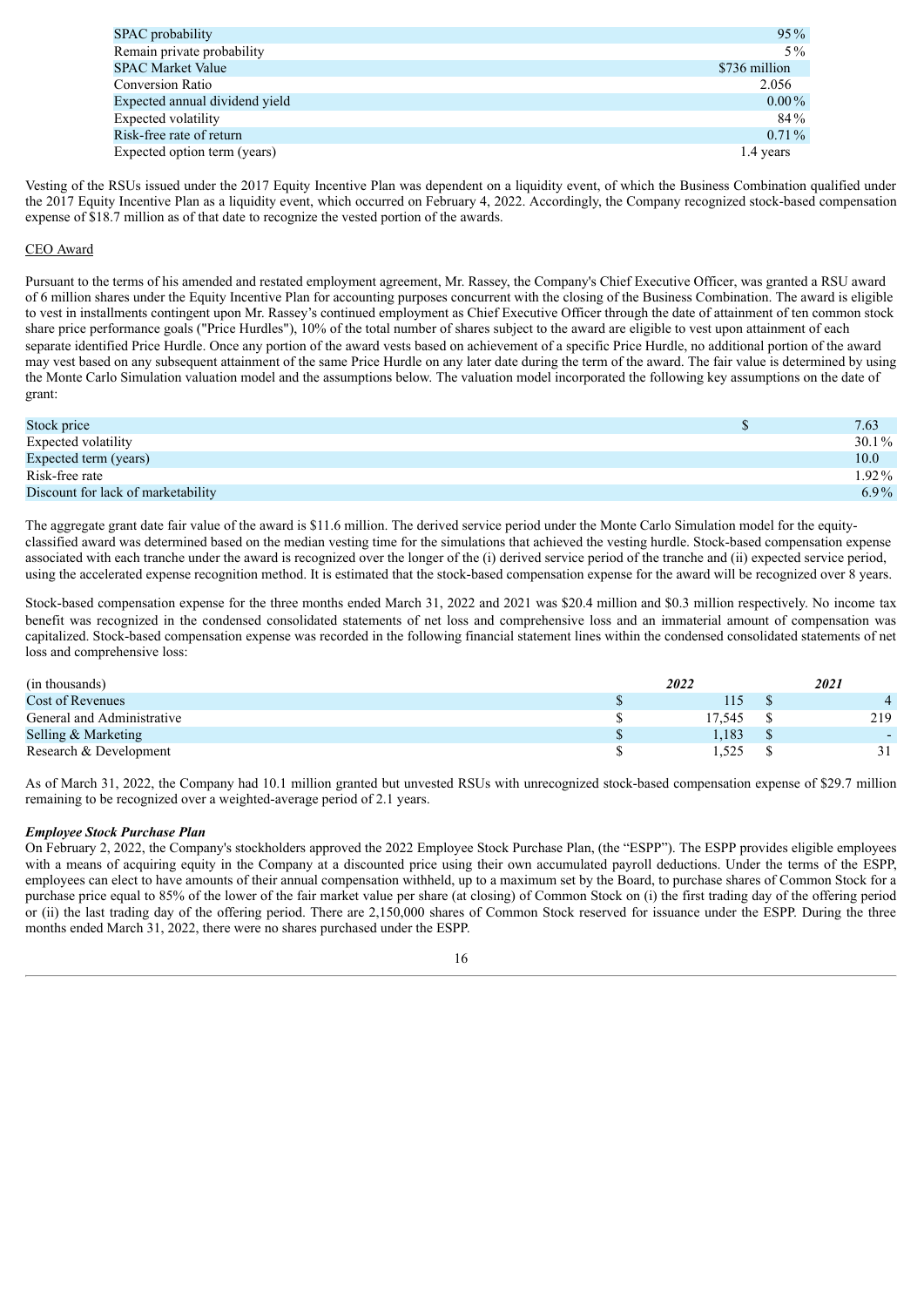# **Note 10. Taxes**

The Company's provision for interim periods is determined using an estimate of the annual effective tax rate, adjusted for discrete items arising in that period. The Company's effective tax rate differs from the U.S. statutory tax rate primarily due to valuation allowances on its deferred tax assets as it is more likely than not that some, or all, of the Company's deferred tax assets will not be realized. There was no income tax benefit for the three months ended March 31, 2022 and 2021, respectively.

Deferred tax assets and liabilities are determined based upon the differences between the unaudited condensed consolidated financial statements carrying amounts and the tax bases of existing assets and liabilities and for loss and credit carryforwards, using enacted tax rates expected to be in effect in the years in which the differences are expected to reverse. The Company has provided a full valuation allowance against the net deferred tax assets as the Company has determined that it was more likely than not that the Company would not realize the benefits of federal and state net deferred tax assets.

#### **Note 11. Net Loss Per Share**

The Company computes basic loss per share using net loss attributable to stockholders and the weighted-average number of Common Stock shares outstanding during each period. Diluted earnings per share include shares issuable upon exercise of outstanding stock options and stock-based awards where the conversion of such instruments would be dilutive. The Company's potentially dilutive securities, which include stock options, unvested restricted stock awards/units, earnout awards, convertible notes, redeemable convertible preferred stock and warrants to purchase shares of stock, have been excluded from the computation of diluted net loss per share as the effect would be to reduce the net loss per share. Therefore, the weighted average number of common shares outstanding used to calculate both basic and diluted net loss per share attributable to the Company's stockholders' is the same.

The reconciliation of the numerator and denominator for the basic and diluted earnings calculations for the three months ended March 31, 2022 and 2021 is as follows:

| (in thousands, except share and per share data)           | <b>March 31, 2022</b> |               | <b>March 31, 2021</b> |            |
|-----------------------------------------------------------|-----------------------|---------------|-----------------------|------------|
| Income (loss) available to common stockholders per share: |                       |               |                       |            |
| Net loss                                                  |                       | $(44.600)$ \$ |                       | (12,786)   |
| Weighted average common shares outstanding:               |                       |               |                       |            |
| Basic and Diluted                                         |                       | 60,851,683    |                       | 39,063,996 |
| Net loss per share - Basic and Diluted                    |                       | (0.73)        |                       | (0.33)     |

The computation of diluted net loss per share excluded approximately 43 million and 45 million securities in 2022 and 2021, respectively, because their inclusion would have had an anti-dilutive effect on net loss per share

#### **Note 12. Fair Value Measurements**

The Company's financial assets and liabilities that are measured at fair value on a recurring basis as of March 31, 2022 and December 31, 2021 by level within the fair value hierarchy are as follows:

|                            |  | <b>March 31, 2022</b>              |  |                                                  |                                       |           |  |  |  |  |  |  |
|----------------------------|--|------------------------------------|--|--------------------------------------------------|---------------------------------------|-----------|--|--|--|--|--|--|
| (in thousands)             |  | Quoted prices in<br>active markets |  | Significant<br>other observable<br><i>n</i> puts | Significant<br>unobservable<br>inputs |           |  |  |  |  |  |  |
|                            |  | (Level 1)                          |  | (Level 2)                                        |                                       | (Level 3) |  |  |  |  |  |  |
| Cash sweep accounts        |  | 57,360                             |  | $\overline{\phantom{0}}$                         |                                       |           |  |  |  |  |  |  |
| Public warrants            |  | 1,390                              |  | ۰                                                |                                       |           |  |  |  |  |  |  |
| Private placement warrants |  | $\overline{\phantom{a}}$           |  | 1,110                                            |                                       |           |  |  |  |  |  |  |

|                                      | <b>December 31, 2021</b>           |  |                                                  |                                              |           |  |  |  |  |  |  |
|--------------------------------------|------------------------------------|--|--------------------------------------------------|----------------------------------------------|-----------|--|--|--|--|--|--|
| (in thousands)                       | Quoted prices in<br>active markets |  | Significant<br>other observable<br><i>inputs</i> | Significant<br>unobservable<br><i>inputs</i> |           |  |  |  |  |  |  |
|                                      | (Level 1)                          |  | (Level 2)                                        |                                              | (Level 3) |  |  |  |  |  |  |
| Cash sweep and money market accounts | 8.702                              |  | $\overline{\phantom{0}}$                         |                                              |           |  |  |  |  |  |  |
| Related party derivative liability   | $\overline{\phantom{a}}$           |  | $\overline{\phantom{a}}$                         |                                              | 4,395     |  |  |  |  |  |  |
| Legacy Fast Radius warrant liability | $\overline{\phantom{0}}$           |  | $\overline{\phantom{a}}$                         |                                              | 2,968     |  |  |  |  |  |  |

There were no transfers between Level 1, 2 or 3 during the three months ended March 31, 2022.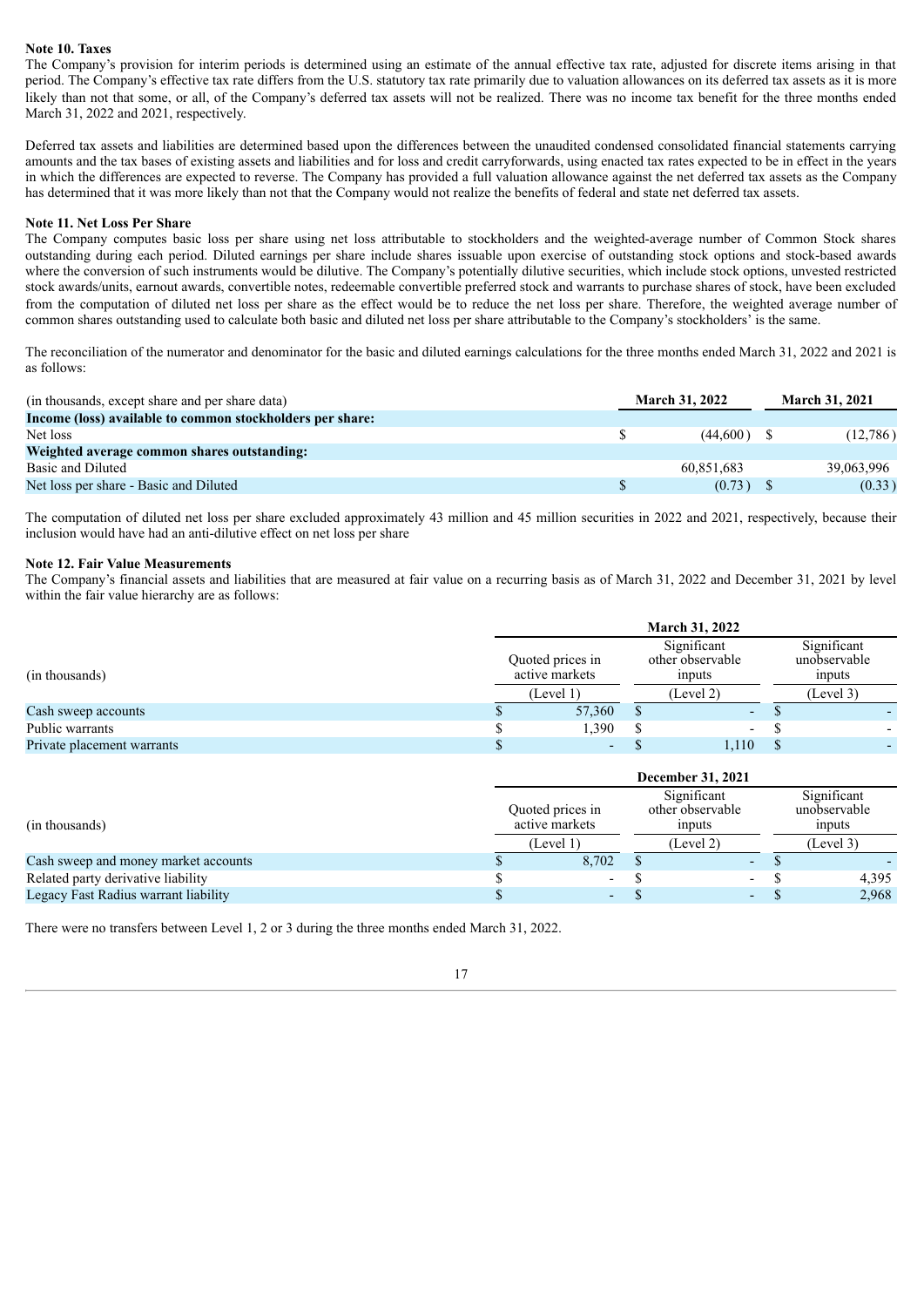# *Fair Value of warrants issued to purchase Legacy Fast Radius Common Stock*

The following table includes a summary of the changes in fair value of the liability classified warrants issued to purchase Legacy Fast Radius common stock measured at fair value using significant unobservable inputs (Level 3) for the three months ended March 31, 2022 and 2021:

| (in thousands)            | 2022    |  | 2021  |
|---------------------------|---------|--|-------|
| Beginning balance         | 2,014   |  | 87    |
| Additions                 |         |  | 507   |
| Change in fair value      | (1,475) |  | 559   |
| Converted to common stock | (539)   |  |       |
| <b>Ending balance</b>     | -       |  | 1,153 |

A summary of the weighted average significant unobservable inputs (Level 3 inputs) used in measuring the Company's warrant liability for common share warrants categorized within Level 3 of the fair value hierarchy as of February 4, 2022 (the conversion date) and December 31, 2021 is as follows:

|                                | February 4, 2022 | December 31, 2021 |
|--------------------------------|------------------|-------------------|
| Legacy Fast Radius stock price | 15.69            | 28.28             |
| Term (Years)                   | N/A              | 10.71             |
| Volatility                     | N/A              | 84.40%            |
| Risk-free rate of return       | N/A              | $1.52\%$          |
| Dividend yield                 | $0.00\%$         | $0.00\%$          |

#### *Fair Value of warrants issued to purchase Legacy Fast Radius series A-3 preferred stock*

The following table includes a summary of changes in fair value of the liability classified warrants issued to purchase Legacy Fast Radius series A-3 preferred stock measured at fair value using significant unobservable inputs (Level 3) for the three months ended March 31, 2022 and 2021:

| (in thousands)            | 2022 |                          | 2021 |
|---------------------------|------|--------------------------|------|
| Beginning balance         |      | 954                      |      |
| Change in fair value      |      | (473)                    | 694  |
| Converted to common stock |      | (481                     |      |
| Ending balance            |      | $\overline{\phantom{0}}$ | 806  |

A summary of the weighted average significant unobservable inputs (Level 3 inputs) used in measuring the Company's warrant liability for preferred share warrants is categorized within Level 3 of the fair value hierarchy as of February 4, 2022 (the conversion date) and December 31, 2021 is as follows:

|                                | February 4, 2022 | December 31, 2021 |          |
|--------------------------------|------------------|-------------------|----------|
| Legacy Fast Radius stock price | 15.69            |                   | 30.19    |
| Term (Years)                   | N/A              |                   | 11.26    |
| Volatility                     | N/A              |                   | 83.10%   |
| Risk-free rate of return       | N/A              |                   | $1.54\%$ |
| Dividend vield                 | $0.00\%$         |                   | $0.00\%$ |

#### *Related Party Derivative Liability*

The following table includes a summary of changes in fair value of the Company's Related party derivative liabilities related to the convertible notes measured at fair value using significant unobservable inputs (Level 3) for the three months ended March 31, 2022:

| (in thousands)            | 2022    |
|---------------------------|---------|
| Beginning balance         | 4,395   |
| Change in fair value      | (30)    |
| Converted to common stock | (4,365) |
| Ending balance            |         |

A summary of the weighted average significant unobservable inputs (Level 3 inputs) used in measuring the Company's derivative liability categorized within Level 3 of the fair value hierarchy as of February 4, 2022 (the conversion date) and December 31, 2021 is as follows:

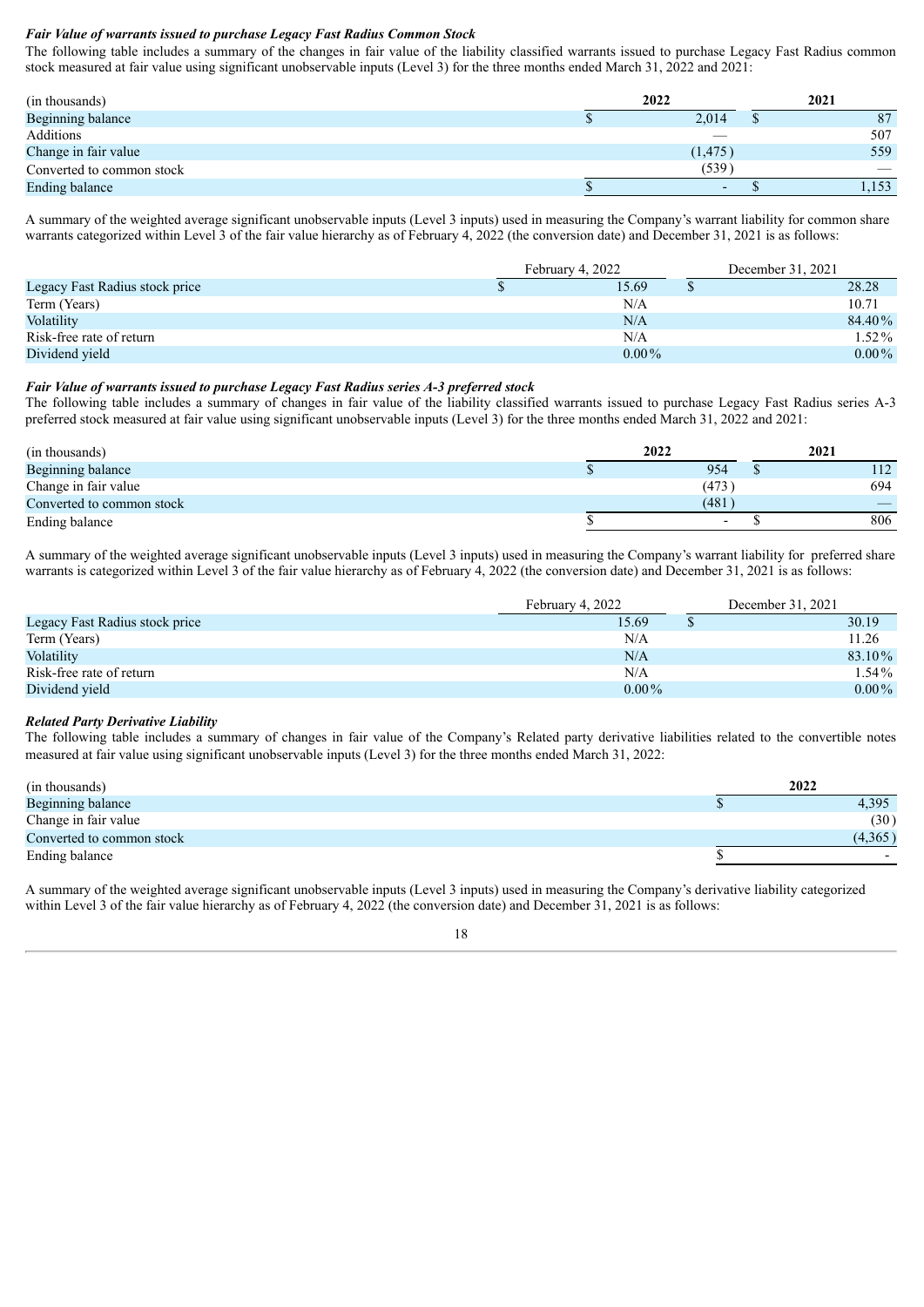| Energize             | February 4, 2022 | December 31, 2021 |
|----------------------|------------------|-------------------|
| Cost of debt         | $11.0\%$         | $11.0\%$          |
| Term (Years)         | 0.0              | $0.08 - 0.25$     |
| Present value factor |                  | $0.98 - 0.99$     |
|                      |                  |                   |
| Drive Capital        | February 4, 2022 | December 31, 2021 |
| Cost of debt         | $11.0\%$         | $11.0\%$          |
| Term (Years)         | 0.0              | $0.08 - 0.25$     |
| Present value factor |                  | $0.98 - 0.99$     |
|                      |                  |                   |
| <b>ECP Holdings</b>  | February 4, 2022 | December 31, 2021 |
| Cost of debt         | $11.0\%$         | $11.0\%$          |
| Term (Years)         | 0.0              | $0.08 - 0.25$     |
| Present value factor |                  | $0.98 - 0.99$     |
|                      |                  |                   |

#### *Other*

The carrying amounts reported in the condensed consolidated balance sheets for accounts receivable, accounts payable, and accrued liabilities approximate fair value due to their short-term maturities. With the exception of the Company's Related Party Convertible Notes, the fair value of the Company's debt approximates their carrying values based on the variable nature of interest rates and current market rates available. The Company considered its debt at December 31, 2021 to be a Level 3 measurement in the fair value hierarchy as significant judgment was involved to determine the fair value of embedded conversion features. Refer to Note 5 for further information regarding the fair value of the Company's Related Party Convertible Notes.

# **Note 13. Related Party Transactions**

# *United Parcel Service*

Since Legacy Fast Radius' inception, UPS has contributed significant amounts of capital in the form of equity and debt to Legacy Fast Radius. UPS currently has investments in Common Stock. The Company has multiple agreements with UPS, which are summarized below.

Legacy Fast Radius entered into a Discount Agreement in 2016 with UPS, which was amended in March 2017 and March 2019. Under the agreement, UPS performs advertising and brand marketing services for the Company. In exchange for the services, the Company has agreed to compensate UPS in the form of equity royalties which are determined based on 6% of the Company's gross revenues. The Company determined this arrangement qualifies as a nonmonetary transaction within ASC 718. As of March 31, 2022 and December 31, 2021, the Company recognized \$2.9 million and \$2.5 million as a related party accrued liability on the condensed consolidated balance sheets. During the three months ended March 31, 2022 and 2021, the Company recognized \$375 thousand and \$227 thousand, respectively, in sales and marketing expense on its condensed consolidated statements of net loss and comprehensive loss.

Legacy Fast Radius entered into a warehouse rental agreement with UPS in January 2015. The Company leases space in a warehouse in Louisville, KY that is used for printing equipment, supplies, packages and shipping space. The Company paid \$17 thousand in lease payments to UPS for the three months ended March 31, 2022 and 2021, respectively.

Legacy Fast Radius entered into a shipping service agreement with UPS in 2016 (as amended in both 2017 and 2019) for which the Company receives pickup and delivery services. The Company paid \$451 thousand and \$148 thousand in fees to UPS for shipping services for the three months ended March 31, 2022 and 2021, respectively.

Legacy Fast Radius entered into a sub-lease agreement with UPS in August 2018. The Company sub-leases office space from UPS in Singapore. The Company paid \$3 thousand and \$2 thousand in lease payments to UPS for the three months ended March 31, 2022 and 2021, respectively.

#### *Energize Venture Fund & Ironspring Venture Fund*

Energize Venture Fund LP ("Energize") and Ironspring Venture Fund I, LP ("Ironspring") have investments in the Company's Common Stock. On March 12, 2021, Legacy Fast Radius signed a convertible note agreement with Energize and Ironspring, which was funded on April 13, 2021. The Company received \$7.6 million in proceeds related to these notes. The notes had a stated interest rate of 6% and an effective interest rate of 58%, with all principal and interest due at maturity. Interest expense recorded on the note during the three months ended March 31, 2022 was \$228 thousand. The note, including accrued and unpaid interest, was converted into Common Stock upon close of the Business Combination. Legacy Fast Radius also issued warrants to purchase 140,000 shares of Legacy Fast Radius common stock to holders of Energize that were converted into Common Stock upon the close of the Business Combination.

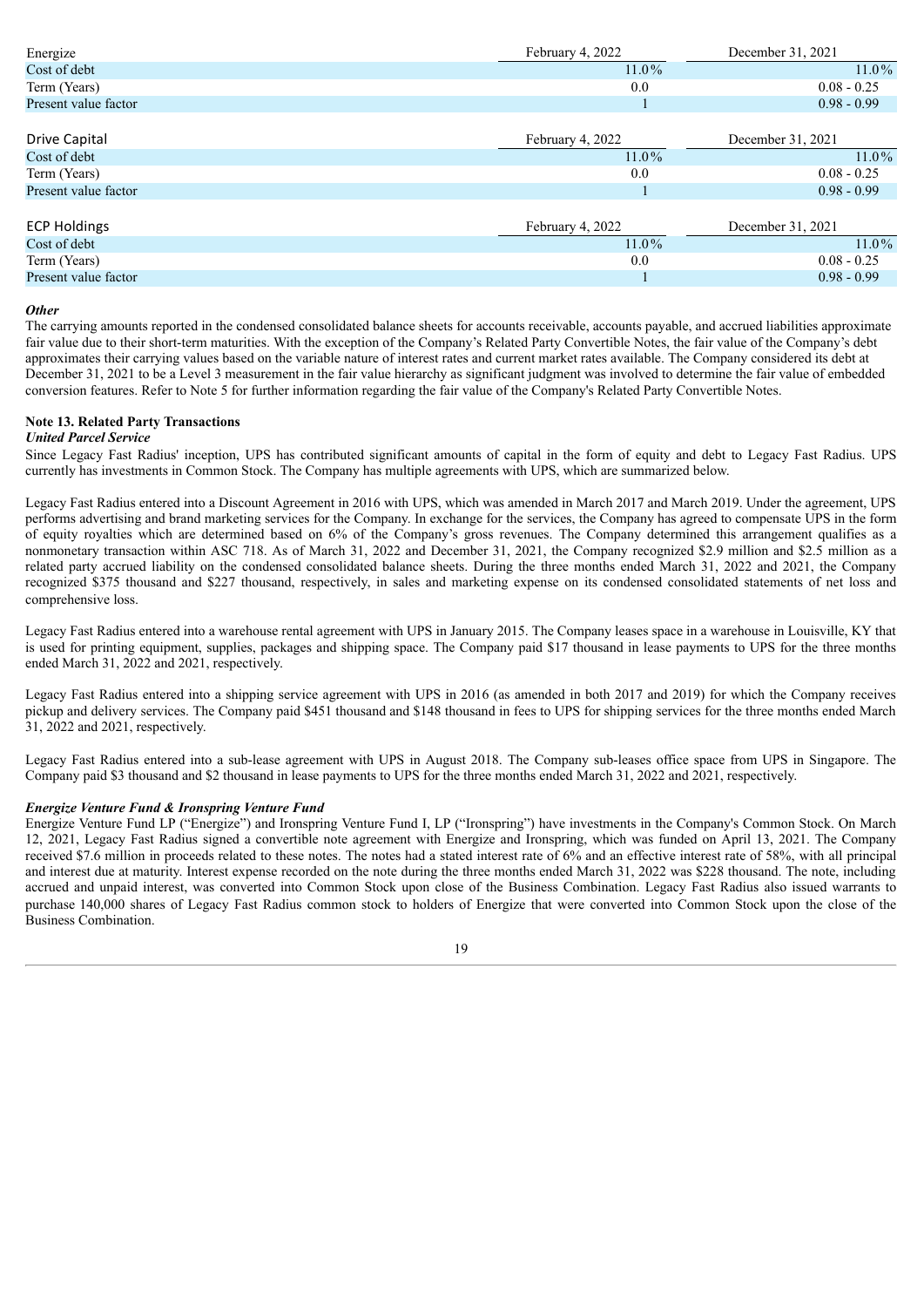# *Drive Capital*

Drive Capital has an investment in the Company's Common Stock. On August 24, 2021, Legacy Fast Radius signed a convertible note agreement with Drive Capital, which was funded on August 24, 2021. Legacy Fast Radius received \$3.0 million in proceeds related to these notes. The notes had a stated interest rate of 6% and an effective interest rate of 17%, with all principal and interest due at maturity. Interest expense recorded on the note during the three months ended March 31, 2022 was \$41 thousand. The note, including accrued and unpaid interest, was converted into Common Stock upon close of the Business Combination.

# *ECP Holdings*

On October 26, 2021, Legacy Fast Radius signed a convertible note agreement with Energy Capital Partners Holdings LP ("ECP Holdings"), an affiliate of ENNV, which was funded on October 26, 2021. Legacy Fast Radius received \$7.0 million in proceeds related to these notes. The notes have a stated interest rate of 6% and an effective interest rate of 16%, with all principal and interest due at maturity. Interest expense recorded on the note during the three months ended March 31, 2022 was \$92 thousand. The note, including accrued and unpaid interest, was converted into Common Stock upon close of the Business Combination.

#### *Palantir*

Concurrently with the execution of the Merger Agreement in 2021, ENNV entered into subscription agreements with the PIPE Investors, including Palantir, pursuant to which the PIPE Investors agreed to subscribe for and purchase, and ENNV agreed to issue and sell, to the PIPE Investors the PIPE Shares for a purchase price of \$10.00 per share, or an aggregate purchase price of \$75.0 million, in the PIPE Investment. The PIPE Investment closed concurrently with the Business Combination on February 4, 2022. In May 2021, Legacy Fast Radius entered into a master subscription agreement with Palantir in which Legacy Fast Radius committed to utilize software and services from Palantir over the next six years for a total of \$45.0 million. The software and services are related to the Company's future plan to provide automated intelligence solutions as a service following commercialization of the Company's Cloud Manufacturing Platform. Upon close of the Merger in February 2022, the Company made a payment to Palantir of \$9.4 million and the remaining noncancellable future minimum payments due on this firm purchase agreement are \$10.1 million.

# **Note 14. Subsequent Events**

On May 11, 2022, the Company entered into a purchase agreement (the "Purchase Agreement") with Lincoln Park Capital Fund, LLC, an Illinois limited liability company ("Lincoln Park"), pursuant to which Lincoln Park has committed to purchase up to \$30.0 million worth of Common Stock. Concurrently with entering into the Purchase Agreement, the Company also entered into a registration rights agreement (the "Registration Rights Agreement") with Lincoln Park, pursuant to which it agreed to register the offer and sale of shares of Common Stock available for issuance under the Purchase Agreement under the Securities Act of 1933, as amended (the "Securities Act").

Beginning on the Commencement Date (as defined below) and thereafter, the Company has the right, but not the obligation, to deliver to Lincoln Park a purchase notice (a "Regular Purchase Notice"), directing Lincoln Park to purchase up to 100,000 shares of Common Stock (the "Regular Purchase Amount") provided that the closing sale price of Common Stock on the purchase date is not below a threshold price set forth in the Purchase Agreement (a "Regular Purchase"). The Regular Purchase Amount may be increased to various limits, up to 400,000 shares, if the closing sale price of Common Stock on the applicable purchase date equals or exceeds certain higher threshold prices set forth in the Purchase Agreement, provided that Lincoln Park's maximum committed purchase obligation under any single Regular Purchase may not exceed \$2.0 million. The above-referenced share amount limitations and closing sale price thresholds are subject to adjustment for any reorganization, recapitalization, non-cash dividend, stock split or other similar transaction as provided in the Purchase Agreement. The purchase price per share for each Regular Purchase will be the lower of: (i) the lowest sale price of Common Stock during the purchase date, or (ii) the average of the three lowest closing sale prices of Common Stock in the ten business days prior to the purchase date. There are no upper limits on the price per share that Lincoln Park must pay for shares of Common Stock under the Purchase Agreement. Lincoln Park may not assign or transfer its rights and obligations under the Purchase Agreement.

If the Company directs Lincoln Park to purchase the maximum number of shares of Common Stock that the Company may sell in a Regular Purchase, then in addition to such Regular Purchase, and subject to certain conditions and limitations in the Purchase Agreement, the Company may direct Lincoln Park to purchase additional shares of Common Stock in accelerated purchases (each, an "Accelerated Purchase") up to the lower of: (i) three times the number of shares of Common Stock purchased pursuant to the corresponding Regular Purchase or (ii) 30% of the trading volume on the date of each such accelerated purchase or such shorter period as provided under the Purchase Agreement. The purchase price for the additional shares is 97% of the lesser of:

- the closing sale price for the Common Stock on the date of sale; or
- the accelerated purchase date's volume weighted average price of the Common Stock on the date of sale.

The aggregate number of shares of Common Stock that the Company can sell to Lincoln Park under the Purchase Agreement may in no case exceed 14,643,920 shares (subject to adjustment as described above) of Common Stock (which is equal to approximately 19.99%

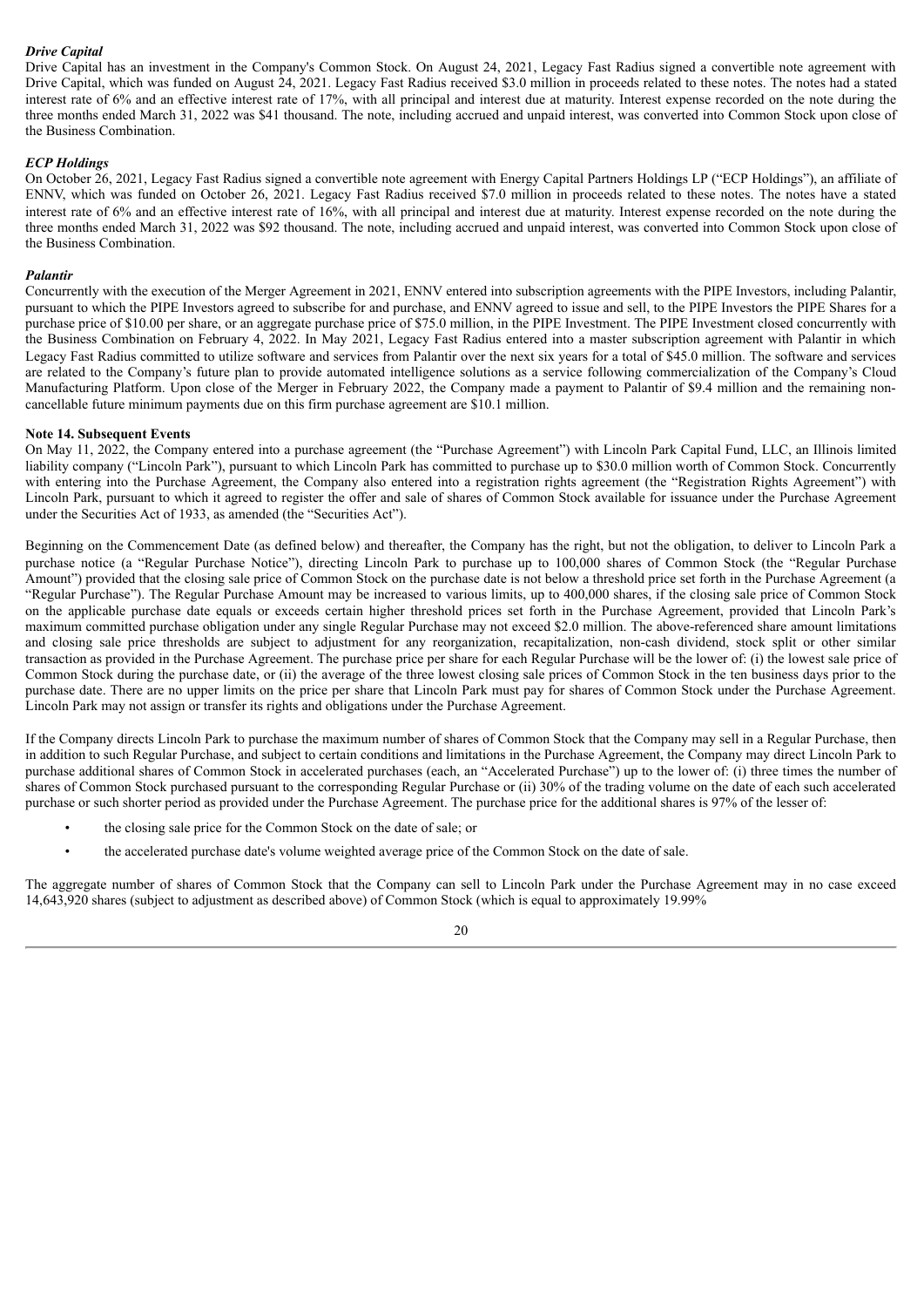of the shares of Common Stock outstanding immediately prior to the execution of the Purchase Agreement) (the "Exchange Cap"), unless (i) Company stockholder approval is obtained to issue Purchase Shares above the Exchange Cap, in which case the Exchange Cap will no longer apply, or (ii) the average price of all applicable sales of Common Stock to Lincoln Park under the Purchase Agreement equals or exceeds \$0.62 per share of Common Stock (which represents the lower of (A) the Nasdaq official closing price of the Common Stock on the trading day immediately preceding the date of the Purchase Agreement or (B) the average Nasdaq official closing price of the Common Stock for the five consecutive trading days ending on the trading day immediately preceding the date of the Purchase Agreement, adjusted such that the transactions contemplated by the Purchase Agreement are exempt from the Exchange Cap limitation under applicable Nasdaq rules).

In all cases, the Purchase Agreement also prohibits the Company from directing Lincoln Park to purchase any shares of Common Stock if those shares, when aggregated with all other shares of Common Stock then beneficially owned by Lincoln Park (as calculated pursuant to Section 13(d) of the Securities Exchange Act of 1934, as amended (the "Exchange Act"), and Rule 13d-3 thereunder), would result in Lincoln Park beneficially owning more than 9.99%.

As consideration for Lincoln Park's commitment to purchase shares of Common Stock under the Purchase Agreement, the Company issued 728,385 shares of Common Stock to Lincoln Park as a commitment fee. Upon the date of the first Regular Purchase, the Company will be required to issue 182,096 shares as an additional commitment fee.

The Purchase Agreement contains customary representations, warranties, covenants, closing conditions and indemnification provisions. Sales under the Purchase Agreement may commence only after certain conditions have been satisfied (the date on which all requisite conditions have been satisfied, the "Commencement Date"), which conditions include the effectiveness of a registration statement covering the resale of the shares of Common Stock issued or sold by the Company to Lincoln Park under the Purchase Agreement, the filing with The Nasdaq Stock Market of a Listing of Additional Shares notification with respect to the shares of Common Stock issued or sold by the Company to Lincoln Park under the Purchase Agreement and Nasdaq having raised no objection to the consummation of transactions contemplated under the Purchase Agreement, and the receipt by Lincoln Park of a customary opinion of counsel and other certificates and closing documents.

The Purchase Agreement may be terminated by the Company at any time for any reason or for no reason, without any cost or penalty, by giving one business day notice to Lincoln Park. Lincoln Park has covenanted not to cause or engage in any manner whatsoever, any direct or indirect short selling or hedging of the Common Stock. Although the Company has agreed to reimburse Lincoln Park for a limited portion of the fees it incurred in connection with the Purchase Agreement, the Company has not and will not pay any additional amounts to reimburse or otherwise compensate Lincoln Park in connection with the transaction, other than the issuance of the shares of Common Stock being issued as a commitment fee.

There are no limitations on use of proceeds, financial or business covenants, restrictions on future financings (other than restrictions on the Company's ability to enter into variable rate transactions described in the Purchase Agreement), rights of first refusal, participation rights, penalties or liquidated damages in the Purchase Agreement. The Company may deliver Purchase Notices under the Purchase Agreement, subject to market conditions, and in light of its capital needs from time to time and under the limitations contained in the Purchase Agreement. Any proceeds that the Company receives under the Purchase Agreement are expected to be used to advance its growth strategy and for general corporate purposes.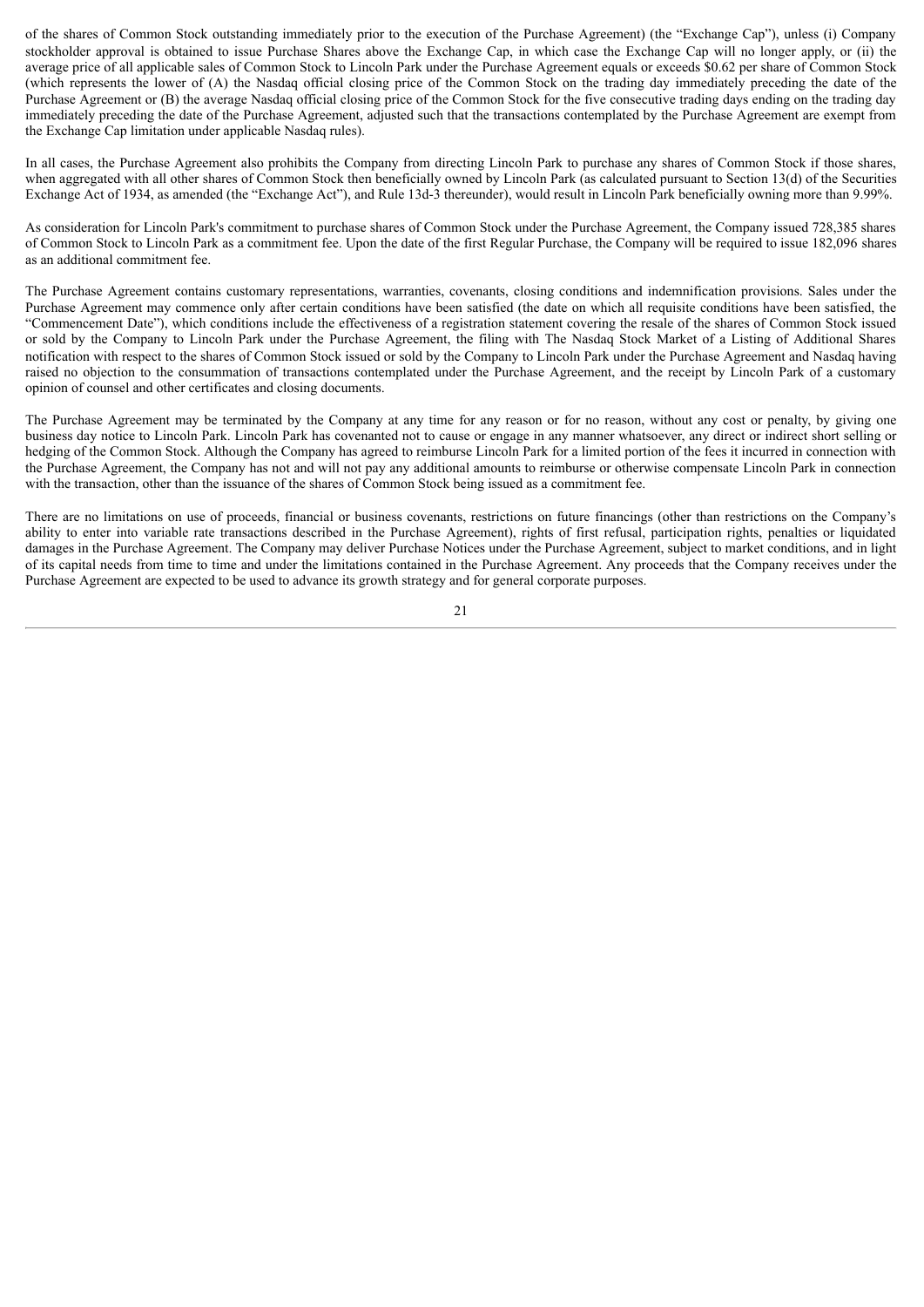# <span id="page-23-0"></span>**Item 2. Management's Discussion and Analysis of Financial Condition and Results of Operations.**

This Quarterly Report on Form 10-Q contains statements that may constitute "forward-looking statements" within the meaning of Section 27A of the Securities Act of 1933, as amended (the "Securities Act"), and Section 21E of the Securities Exchange Act of 1934, as amended (the "Exchange Act"), that involve substantial risks and uncertainties. All statements contained in this Quarterly Report other than statements of historical fact, including statements regarding our future results of operations and financial position, our business strategy and plans, and our objectives for future operations, are forwardlooking statements. The words "believes," "expects," "intends," "estimates," "projects," "anticipates," "will," "plan," "may," "should," or similar *language are intended to identify forward-looking statements.*

It is routine for our internal projections and expectations to change throughout the year, and any forward-looking statements based upon these projections or expectations may change prior to the end of the next quarter or year. Readers of this Quarterly Report are cautioned not to place undue reliance on any such forward-looking statements. As a result of a number of known and unknown risks and uncertainties, our actual results or performance may be materially different from those expressed or implied by these forward-looking statements. Risks and uncertainties are identified under "Risk Factors" in Item 1A herein and in our other filings with the Securities and Exchange Commission (the "SEC"). Unless otherwise required by law, we do not undertake, and specifically disclaim, any obligation to update any forward-looking statement, whether as a result of new information, future events, or otherwise after *the date of such statement.*

As used in this section, unless the context suggests otherwise, "we," "us," "our," "Company," "Fast Radius" refer to Fast Radius, Inc., a Delaware corporation (f/k/a ECP Environmental Growth Opportunities Corp. ("ENNV")), collectively with Fast Radius Operations, Inc., a Delaware corporation ("Legacy Fast Radius") and its consolidated subsidiaries. You should read the following discussion and analysis of our financial condition and results of operations together with our unaudited condensed consolidated financial statements and related notes included elsewhere in this Form 10-O, and Legacy Fast Radius' audited consolidated financial statements and related notes for the year ended December 31, 2021 included in our Current Report on Form 8-*K/A filed with the SEC on March 30, 2022.*

# **Overview**

We are a leading cloud manufacturing and digital supply chain company. We are headquartered in Chicago with offices in Atlanta, Louisville, and Singapore and micro-factories in Chicago and at the UPS Worldport facility in Louisville, Kentucky.

We have built and are scaling a Cloud Manufacturing Platform which includes both physical infrastructure – Fast Radius micro-factories and third-party supplier factories – and a proprietary software layer. Our Cloud Manufacturing Platform supports engineers, product developers, and supply chain professionals across the product design and manufacturing lifecycle.

We offer a wide and growing range of manufacturing technologies, including additive manufacturing (often referred to as 3D printing), CNC machining, injection molding, sheet metal, urethane casting, and other manufacturing methods. We offer these manufacturing capabilities through our own microfactories as well as a network of curated third-party suppliers.

# **Recent Developments**

#### *Business combination*

On February 4, 2022 ("the Closing Date"), the Company consummated a business combination with Legacy Fast Radius, pursuant to which ENNV Merger Sub, Inc., a wholly owned subsidiary of the Company ("Merger Sub"), merged with and into Legacy Fast Radius, with Legacy Fast Radius surviving the Merger as a wholly owned subsidiary of the Company (the "Business Combination"). After giving effect to the Business Combination, the Company owns, directly or indirectly, all of the issued and outstanding equity interests of Legacy Fast Radius and its subsidiary and the equity holders of Legacy Fast Radius immediately prior to the Business Combination own a portion of the Company's common stock, par value \$0.0001 per share ("Common Stock").

While the legal acquirer in the Business Combination is ENNV, for financial accounting and reporting purposes under U.S. GAAP ("GAAP"), Legacy Fast Radius was the accounting acquirer and the Business Combination was accounted for as a "reverse recapitalization." A reverse recapitalization (i.e., a capital transaction involving the issuance of stock by ENNV for Legacy Fast Radius' stock) does not result in a new basis of accounting, and the condensed consolidated financial statements of the combined entity represent the continuation of the condensed consolidated financial statements of Legacy Fast Radius in many respects. Accordingly, the consolidated assets, liabilities and results of operations of Legacy Fast Radius became the historical condensed consolidated financial statements of the combined company, and ENNV's assets, liabilities and results of operations were consolidated with those of Legacy Fast Radius beginning on the acquisition date. Operations prior to the Business Combination are presented as those of Legacy Fast Radius. The net assets of ENNV were recognized at historical cost, with no goodwill or other intangible assets recorded.

Concurrently with the execution of the Merger Agreement, ENNV entered into subscription agreements (collectively, the "Subscription Agreements"), with certain third-party investors, including, among others, UPS, Palantir and the Sponsor (the "PIPE Investors"),

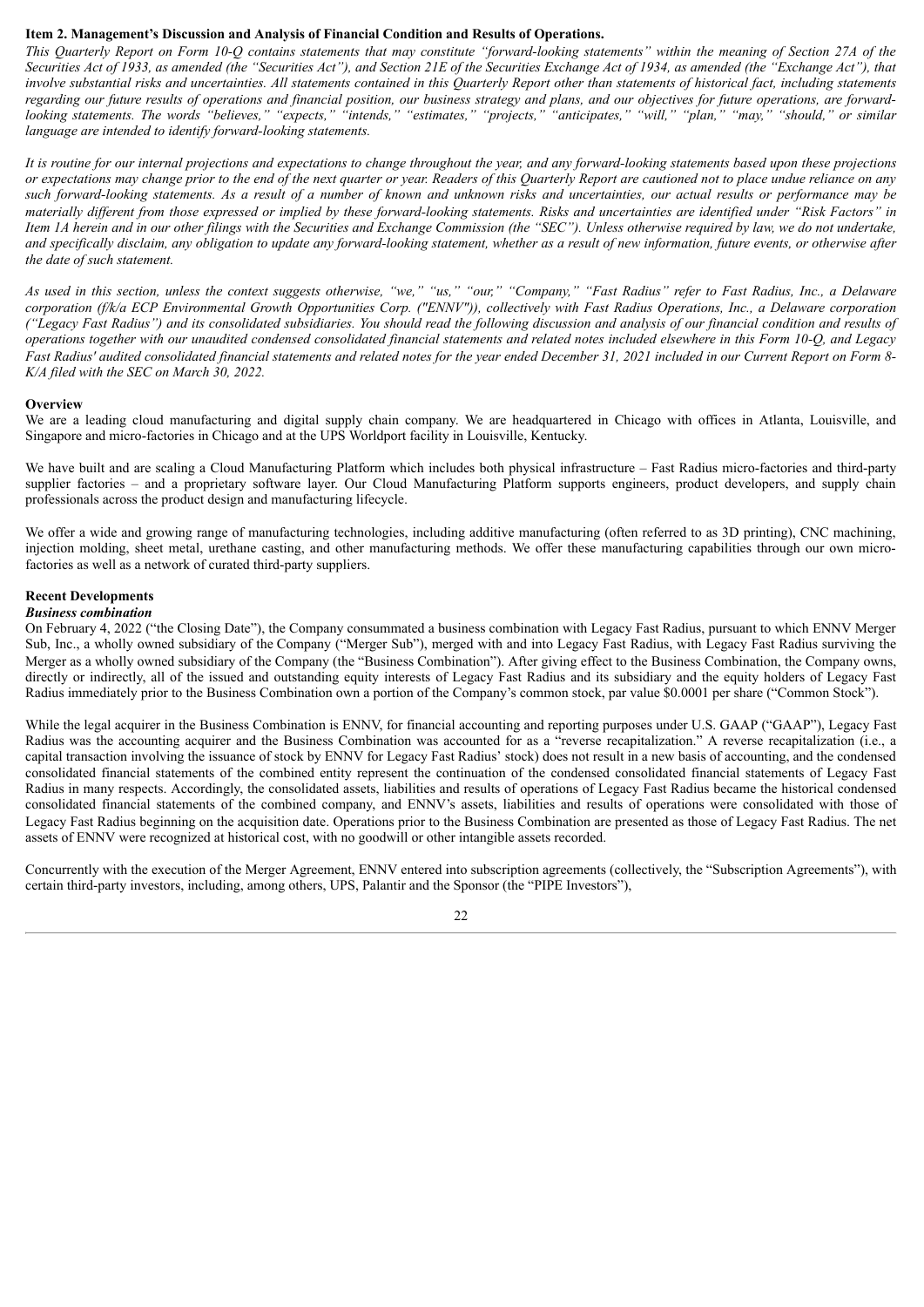pursuant to which the PIPE Investors agreed to subscribe for and purchase, and ENNV agreed to issue and sell, to the PIPE Investors an aggregate of 7,500,000 shares of Common Stock (the "PIPE Shares") for a purchase price of \$10.00 per share, or an aggregate purchase price of \$75.0 million, in a private placement (the "PIPE Investment"). Under the Subscription Agreements, ENNV granted certain registration rights to the PIPE Investors with respect to the PIPE Shares. The PIPE Shares were issued concurrently with the closing of the Business Combination on the Closing Date.

Upon consummation of the Business Combination, the closing of the PIPE Investment and payment of certain other amounts that were contingent on the closing of the Business Combination, the most significant change in our reported financial position was an increase in cash and cash equivalents of approximately \$73 million, primarily due to \$75.0 million in gross proceeds from the PIPE Investment and \$29.6 million in proceeds from the Trust Account, partially offset by cash payments that were disbursed at the Closing which included \$8.3 million of transaction expenses, \$2.5 million in debt repayments, \$8.2 million in directors' and officers' ("D&O") insurance premiums, and \$12.8 million related to IT and other costs.

In connection with the Business Combination, over 31.5 million ENNV shares were submitted for redemption. As a result, the condition to Fast Radius' obligation to consummate the Business Combination that the amount of cash available in ENNV's trust account immediately prior to the effective time of the Business Combination, after deducting the amount required to satisfy payments to ENNV stockholders in connection with the redemptions, the payment of any deferred underwriting commissions being held in ENNV's trust account and the payment of certain transaction expenses, plus the gross proceeds from the PIPE Investment to be consummated in connection with the closing of the Business Combination, is equal to or greater than \$175 million (such condition, the "Minimum Cash Condition") was not satisfied. Therefore, in connection with the closing of the Business Combination, we waived the Minimum Cash Condition.

The reduction in available cash upon closing of the Business Combination due to those share redemptions may reduce our ability to invest in our growth strategy. To the extent that our resources are insufficient to satisfy our cash requirements, we may need to seek additional equity or debt financing. If the needed financing is not available, or if the terms of financing are less desirable than we expect, we may be forced to make changes to our long-term growth strategy in the discretion of our management and the Board. These changes may include, but are not limited to, decreasing our level of investment in new product launches and related marketing initiatives and scaling back our existing operations, which could have an adverse impact on our business and financial prospects.

In addition, as a consequence of the Business Combination, we became the successor to an SEC-registered and Nasdaq-listed company, which requires us to hire additional personnel and implement procedures and processes to address public company regulatory requirements and customary practices. We expect to incur additional annual expenses as a public company for, among other things, D&O liability insurance, director fees and additional internal and external accounting, legal and administrative resources, including increased audit and legal fees. Our future results of operations and financial position may not be comparable to historical results as a result of the Business Combination.

# *COVID-19 pandemic*

In March 2020, the World Health Organization declared the outbreak of the new strain of the coronavirus ("COVID-19") to be a pandemic. The COVID-19 pandemic is having widespread, rapidly evolving, and unpredictable impacts on global society, economies, financial markets, and business practices. Federal and state governments have implemented measures in an effort to contain the virus, including social distancing, travel restrictions, border closures, limitations on public gatherings, work from home, supply chain logistical changes, and closure of non-essential businesses. To protect the health and wellbeing of its employees, suppliers, and customers, the Company previously made substantial modifications to employee travel policies, implemented office closures as employees were advised to work from home, and cancelled or shifted its conferences and other events to virtual-only. The COVID-19 pandemic has impacted and may continue to impact the Company's business operations, including its employees, customers, partners, and communities, and there is substantial uncertainty in the nature and degree of the pandemic's continued effects over time. In particular, the COVID-19 virus continues to surge in various parts of the world, including China, and such surges have impacts on the Company's suppliers and may cause supply chain issues, parts shortages and delayed shipping times. COVID-19 and other similar outbreaks, epidemics or pandemics could have a material adverse effect on the Company's business, financial condition, results of operations, cash flows and prospects as a result of any of the risks described above and other risks that the Company is not able to predict.

If the COVID-19 pandemic continues for a prolonged duration, we or our customers may be unable to perform fully on our contracts, which will likely result in increases in costs and reductions in revenue. These cost increases may not be fully recoverable or adequately covered by insurance. The long-term effects of COVID-19 to the global economy and to us are difficult to assess or predict and may include a further decline in the market prices of our products, risks to employee health and safety, risks for the deployment of our products and services and reduced sales in geographic locations impacted. Any prolonged restrictive measures put in place in order to control COVID-19 or other adverse public health developments in any of our targeted markets may have a material and adverse effect on our business operations and results of operation.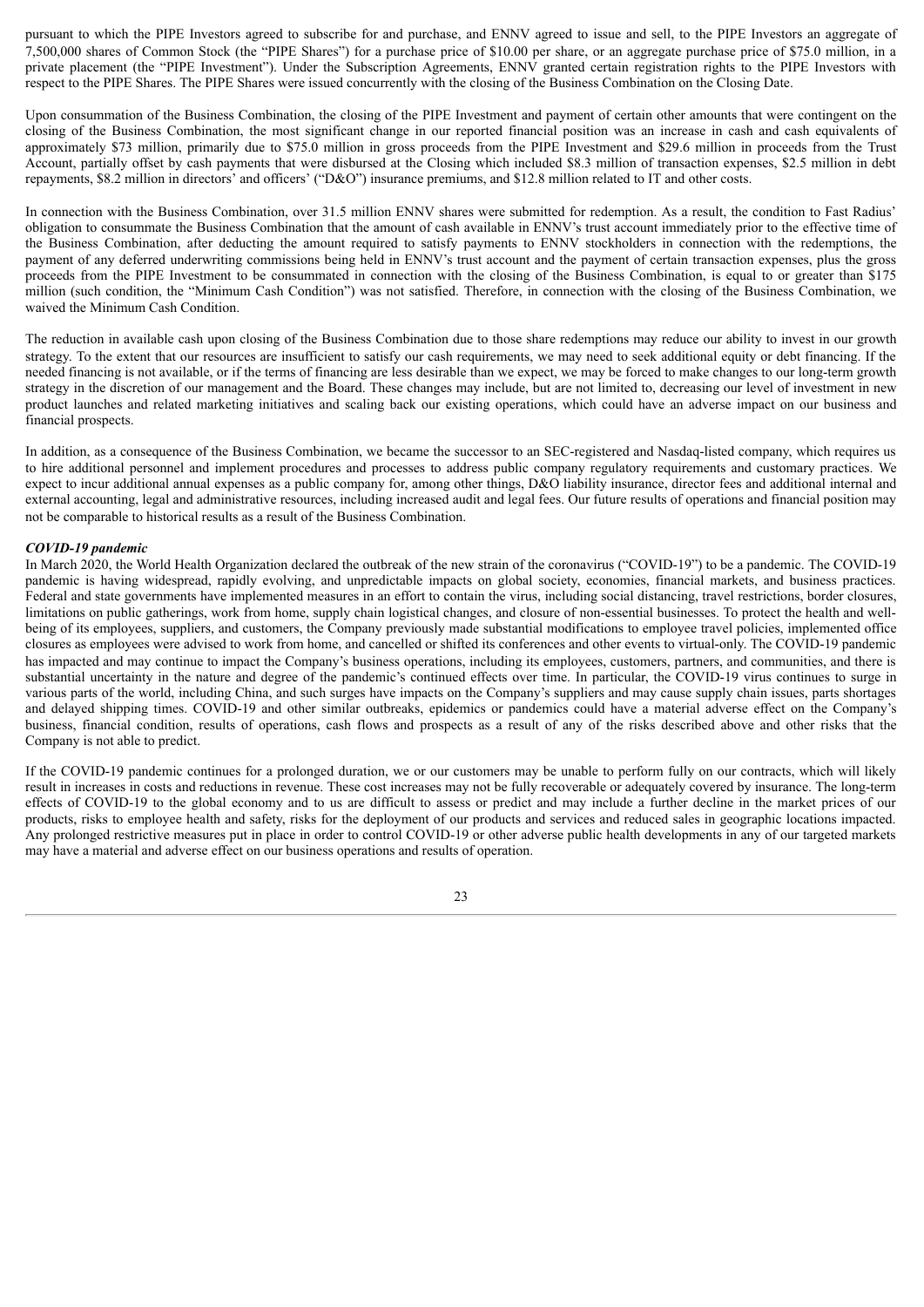# **Results of Operations**

# *Three Months Ended March 31, 2022 Compared with the Three Months Ended March 31, 2021*

The following table sets forth a summary of our consolidated results of operations, as well as the dollar and percentage change for the period:

|                                                                 | For the Three Months Ended March 31, |          |               |                   |               |             |            |  |
|-----------------------------------------------------------------|--------------------------------------|----------|---------------|-------------------|---------------|-------------|------------|--|
| (in thousands)                                                  |                                      | 2022     |               | 2021              |               | Change (\$) | Change (%) |  |
| <b>Revenues</b>                                                 | \$                                   | 6,262    | $\mathbb{S}$  | 3,796             | <sup>\$</sup> | 2,466       | 65 %       |  |
| Cost of revenues <sup>(1)</sup>                                 |                                      | 5,629    |               | 2,966             |               | 2,663       | 90%        |  |
| <b>Gross Profit</b>                                             |                                      | 633      |               | 830               |               | (197)       | $-24%$     |  |
| <b>Operating expenses</b>                                       |                                      |          |               |                   |               |             |            |  |
| Sales and marketing <sup>(1)</sup>                              |                                      | 6,336    |               | 3,469             |               | 2,867       | 83%        |  |
| General and administrative <sup>(1)</sup>                       |                                      | 38,225   |               | 7,712             |               | 30,513      | 396%       |  |
| Research and development <sup>(1)</sup>                         |                                      | 3,332    |               | 1,146             |               | 2,186       | 191%       |  |
| <b>Total operating expenses</b>                                 |                                      | 47,893   |               | 12,327            |               | 35,566      | 289 %      |  |
| <b>Loss from Operations</b>                                     |                                      | (47,260) |               | (11, 497)         |               | (35,763)    | 311 %      |  |
| Change in fair value of warrants                                |                                      | 5,295    |               | (1,253)           |               | 6,548       | $-523%$    |  |
| Change in fair value of derivatives                             |                                      | 30       |               |                   |               | 30          | n/m        |  |
| Interest income and other income (expense), net                 |                                      | (1)      |               | 9                 |               | (10)        | $-111\%$   |  |
| Interest expense, including amortization of debt issuance costs |                                      | (2,664)  |               | (45)              |               | (2,619)     | 5820%      |  |
| Loss before income taxes                                        |                                      | (44,600) |               | (12,786)          |               | (31, 814)   | 249 %      |  |
| Provision for income taxes                                      |                                      |          |               |                   |               |             | n/m        |  |
| <b>Net Loss</b>                                                 | S                                    | (44,600) | \$.           | (12,786)          | S             | (31, 814)   | 249 %      |  |
| $(1)$ Includes stock-based compensation, as follows:            |                                      |          |               |                   |               |             |            |  |
| Cost of Revenues                                                | \$                                   | 115      | $\mathbb{S}$  | $\overline{4}$    | $\mathcal{S}$ | 111         | 2775 %     |  |
| General and Administrative                                      |                                      | 17,545   |               | 219               |               | 17,326      | 7911%      |  |
| Selling and Marketing                                           |                                      | 1,183    |               | $\qquad \qquad -$ |               | 1,183       | n/m        |  |
| Research & Development                                          |                                      | 1,525    |               | 31                |               | 1,494       | 4819%      |  |
| <b>Total</b>                                                    | $\mathbf{s}$                         | 20,368   | <sup>\$</sup> | 254               | \$            | 20,114      | 7919%      |  |

#### *Revenues*

Revenues increased 65% from \$3.8 million to \$6.3 million for the three months ended March 31, 2022 compared to the prior-year period. The increase in 2022 was attributable to sales from new customers and an increase in revenue from existing customers.

#### *Cost of Revenues*

Cost of revenues increased 90% from \$3.0 million to \$5.6 million for the three months ended March 31, 2022 compared to the prior-year period. The increase in of cost of revenues was primarily attributable to the increase in revenues. Additionally, cost of revenues was impacted by an investment we made in a new CNC manufacturing facility in 2021, which is currently running at low utilization as we ramp up production.

# *Operating Expenses*

#### *Sales and Marketing*

Sales and marketing expenses increased 83% from \$3.5 million to \$6.3 million for the three months ended March 31, 2022 compared to the prior-year period. The increase in sales and marketing expenses in 2022 was attributable to increases in spend related to online advertising and marketing and promotional activities combined with organizational headcount growth within the function. Additionally, we recorded incremental stock compensation expense in the first quarter of 2022 as our outstanding restricted stock units ("RSUs") included a performance condition that became probable upon the closing of the Business Combination.

# *General and Administrative*

General and administrative expenses increased 396% from \$7.7 million to \$38.2 million for the three months ended March 31, 2022 compared to the prioryear period. The most significant increase in 2022 was attributable to incremental stock compensation expense in the first quarter of 2022 as our outstanding RSUs included a performance condition that became probable upon the closing of the Business Combination and cash bonuses paid to certain employees that were contingent on the closing of the Business Combination. Additionally, we recorded expense of approximately \$5.8 million related to our software subscription agreement with Palantir. Finally, we incurred incremental legal, consulting and accounting costs to support our growth, including costs related to the Business Combination, and new costs associated with being a publicly-traded company.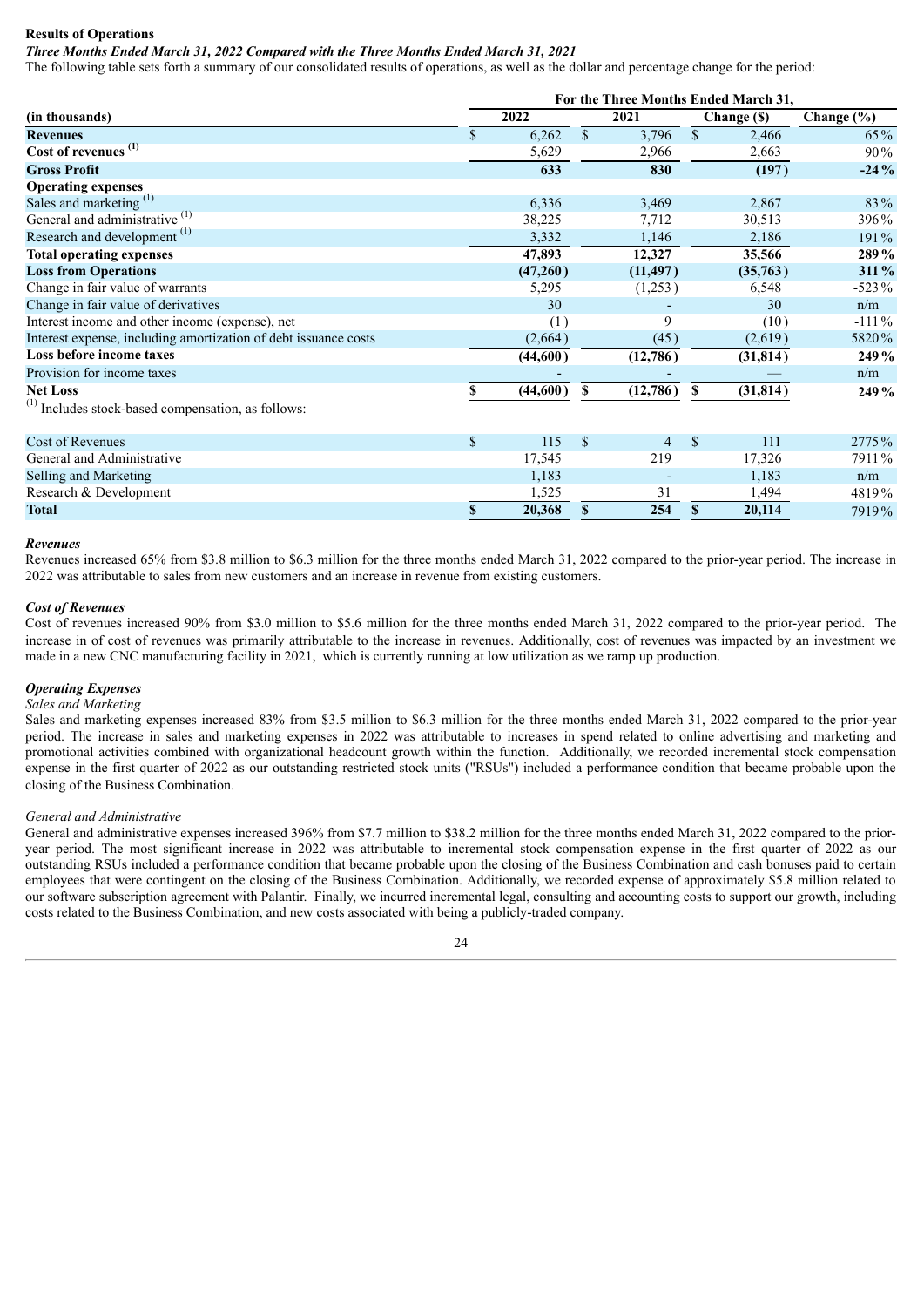# *Research and Development*

Research and development expenses increased 191% from \$1.1 million to \$3.3 million for the three months ended March 31, 2022 compared to the prioryear period. The \$3.3 million of research and development expenses for the three months ended March 31, 2022 included \$4.1 million of gross research and development expenses, primarily related to our Cloud Manufacturing Platform, that was offset by \$0.8 million of internal-use software costs that were capitalized. No software development costs were capitalized in the three months ended March 31, 2021. The increase in gross spend in 2022 is attributable to our continued focus on developing the Cloud Manufacturing Platform. Additionally, we recorded incremental stock compensation expense in the first quarter of 2022 as our outstanding RSUs included a performance condition related to the closing of the Business Combination.

#### *Change in fair value of warrants*

The income recorded in 2022 was attributable to mark to market adjustments on warrant liabilities and was attributable to a decrease in our enterprise valuation.

#### *Change in fair value of Derivatives*

The income recorded in 2022 was attributable to mark to market adjustments on embedded derivatives associated with 2021 convertible debt issuances. All outstanding derivative liabilities, along with the related convertible debt instruments, were converted into Common Stock at the closing of the Business Combination. Refer to Note 5 and Note 12 of the consolidated financial statements included elsewhere in this Report for additional information on derivative liabilities.

#### *Interest income and other income*

The decrease in interest income was primarily attributable to a decrease in our average money market account balance in 2022 as compared to 2021.

#### *Interest expense, including amortization of debt issuance costs*

The increase in interest expense was primarily attributable to higher outstanding debt levels in 2022 compared to 2021. Refer to Note 5 for additional information related to indebtedness.

#### *Non-GAAP Financial Measures*

In addition to our results determined in accordance with GAAP, we believe the below non-GAAP financial measures are useful in evaluating our operational performance. We use this non-GAAP financial information to evaluate our ongoing operations and for internal planning and forecasting purposes. We believe that this non-GAAP financial information, when taken collectively, may be helpful to investors in assessing our operating performance.

We define "EBITDA" as net loss plus interest expense, income tax expense, depreciation and amortization expense.

We define "Adjusted EBITDA" as EBITDA adjusted for stock-based compensation, changes in the fair value of warrant liability, changes in the fair value of derivative liabilities, and transaction and related costs.

To provide investors with additional information regarding our financial results, we are presenting EBITDA and Adjusted EBITDA, non-GAAP financial measures, in the table below along with a reconciliation to net loss, the most directly comparable measure calculated and presented in accordance with GAAP.

#### *Adjusted EBITDA*

We consider Adjusted EBITDA to be an important measure because it helps illustrate underlying trends in our business and our historical operating performance on a more consistent basis.

Our definition of Adjusted EBITDA may differ from that used by other companies and therefore comparability may be limited. In addition, other companies may not present Adjusted EBITDA or similar metrics. Thus, our adjusted EBITDA should be considered in addition to, not as a substitute for, or in isolation from, measures prepared in accordance with GAAP, such as net loss.

In addition, Adjusted EBITDA has limitations as an analytical tool, including:

- although depreciation and amortization are non-cash charges, the assets being depreciated and amortized may have to be replaced in the future, and Adjusted EBITDA does not reflect cash used for capital expenditures for such replacements or for new capital expenditures;
- Adjusted EBITDA does not include the dilution that results from stock-based compensation or any cash outflows included in stock-based compensation, including from our purchases of shares of outstanding common stock;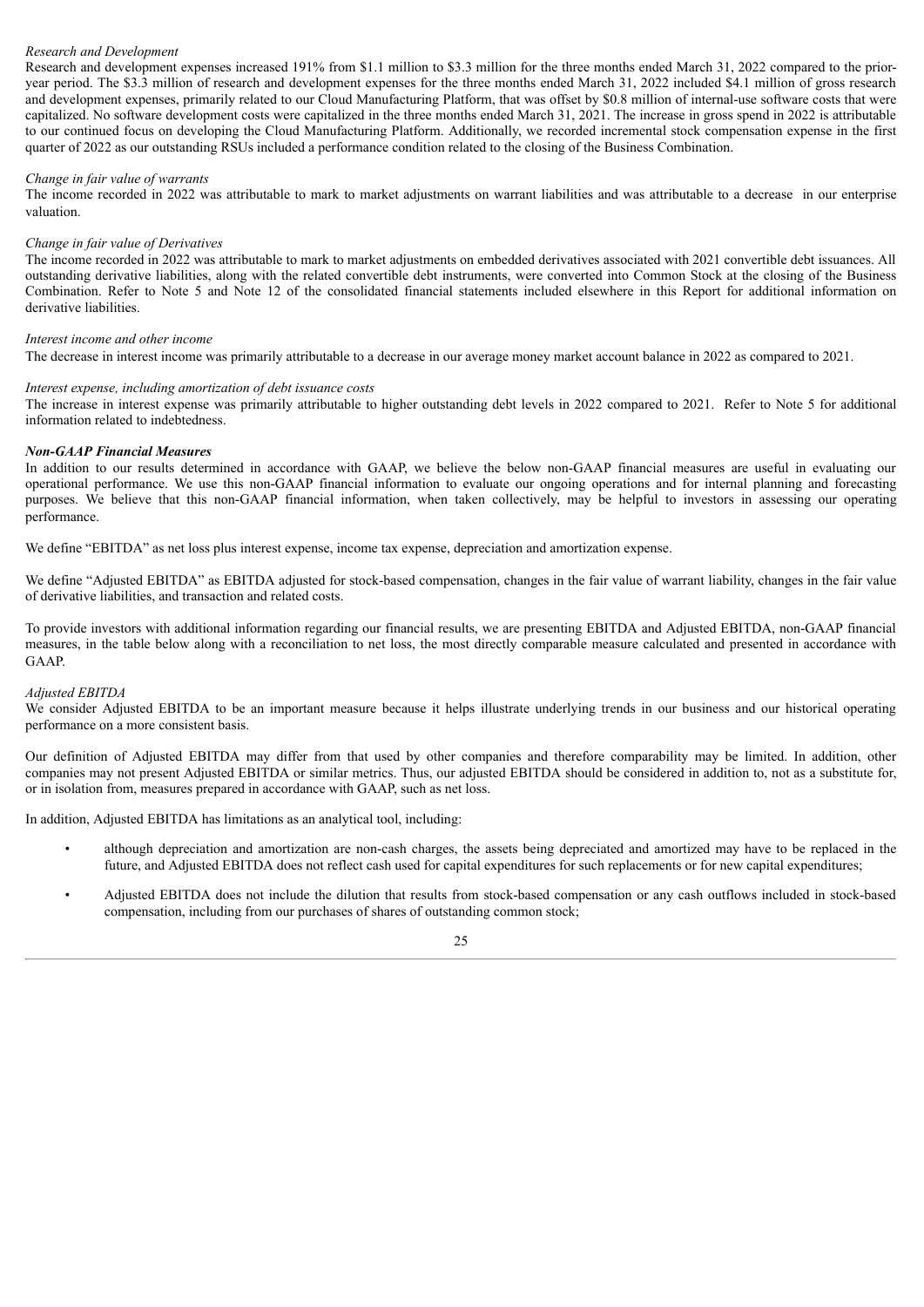• Adjusted EBITDA does not reflect tax payments that may represent a reduction in cash available to us; and other companies may calculate Adjusted EBITDA differently, which reduces its usefulness as a comparative measure.

We provide investors and other users of our financial information with a reconciliation of Adjusted EBITDA to net loss. We encourage investors and others to review our financial information in its entirety, not to rely on any single financial measure and to view Adjusted EBITDA in conjunction with net loss.

*Stock compensation expense* is a non-cash expense relating to stock-based awards issued to executive officers, employees, and outside directors, consisting of options and restricted stock units. We exclude this expense because it is a non-cash expense and we assess our internal operations excluding this expense, and we believe it facilitates comparisons to the performance of other companies in our industry.

*Change in the fair value of warrant liability* is a non-cash gain or loss impacted by the fair value of the issued liability-classified warrants. We believe the assessment of our operations excluding this activity is relevant to our assessment of internal operations and to comparisons with the performance of other companies in our industry.

*Change in the fair value of derivative liabilities* is a non-cash gain or loss impacted by the fair value of the derivative liabilities. We believe the assessment of our operations excluding this activity is relevant to our assessment of internal operations and to comparisons with the performance of other companies in our industry.

*Transaction costs* are costs for advisory, consulting, accounting and legal expenses in connection with the Business Combination as well as certain bonuses to employees that were contingent on the closing of the Business Combination.

The following table provides a reconciliation of net loss, the most closely comparable GAAP financial measure, to EBITDA and Adjusted EBITDA:

|                                              | For the Three Months Ended March 31, |           |          |           |  |  |  |  |
|----------------------------------------------|--------------------------------------|-----------|----------|-----------|--|--|--|--|
| (in thousands)                               |                                      | 2022      | 2021     |           |  |  |  |  |
| Net loss                                     |                                      | (44,600)  | <b>S</b> | (12,786)  |  |  |  |  |
| Interest expense                             |                                      | 2,664     |          | 45        |  |  |  |  |
| Income tax expense (benefit), net            |                                      |           |          |           |  |  |  |  |
| Depreciation and amortization                |                                      | 654       |          | 231       |  |  |  |  |
| <b>EBITDA</b>                                |                                      | (41, 282) |          | (12, 510) |  |  |  |  |
| Stock compensation expense                   |                                      | 20,368    |          | 254       |  |  |  |  |
| Change in fair value of warrant liability    |                                      | (5,295)   |          | 1,253     |  |  |  |  |
| Change in fair value of derivative liability |                                      | (30)      |          |           |  |  |  |  |
| Transaction costs                            |                                      | 4,994     |          | 2,776     |  |  |  |  |
| <b>Adjusted EBITDA</b>                       |                                      | (21, 245) |          | (8,227)   |  |  |  |  |

# **Liquidity and Capital Resources**

We measure liquidity in terms of our ability to fund the cash requirements of our business operations, including working capital and capital expenditure needs, contractual obligations and other commitments, with cash flows from operations and other sources of funding. Our current liquidity needs include the working capital to support the purchase of custom component parts from our third-party supplier partners on behalf of our customers. In many cases, we pay our suppliers prior to being paid by our customers, resulting in a need for working capital. We also consume cash through other growth initiatives, including investing in new micro-factories, sales and marketing expenses and development of our Cloud Manufacturing Platform. Additionally, we will consume cash for additional expenses as a public company for, among other things, D&O liability insurance, director fees and additional internal and external accounting, legal and administrative resources, including increased audit and legal fees. Our ability to maintain, expand and grow our business will depend on many factors, including our working capital needs and the evolution of our operating cash flows.

We had \$57.4 million in cash and cash equivalents as of March 31, 2022. Upon consummation of the Business Combination, we received approximately \$73 million in cash, primarily due to \$75.0 million in gross proceeds from the PIPE Investment and \$29.6 million in proceeds from the Trust Account, partially offset by cash payments that were disbursed at the Closing which included \$8.3 million of transaction expenses, \$2.5 million in debt repayments, \$8.2 million in D&O insurance premiums, and \$12.8 million related to IT and other costs. Certain other transaction costs associated with and liabilities assumed as a result of the Business Combination totaling approximately \$14 million as of March 31, 2022 have been deferred until later in 2022 or 2023.

On May 11, 2022, the Company entered into the Purchase Agreement with Lincoln Park, pursuant to which Lincoln Park has committed to purchase up to \$30.0 million of Common Stock. Under the terms and subject to the conditions of the Purchase Agreement, the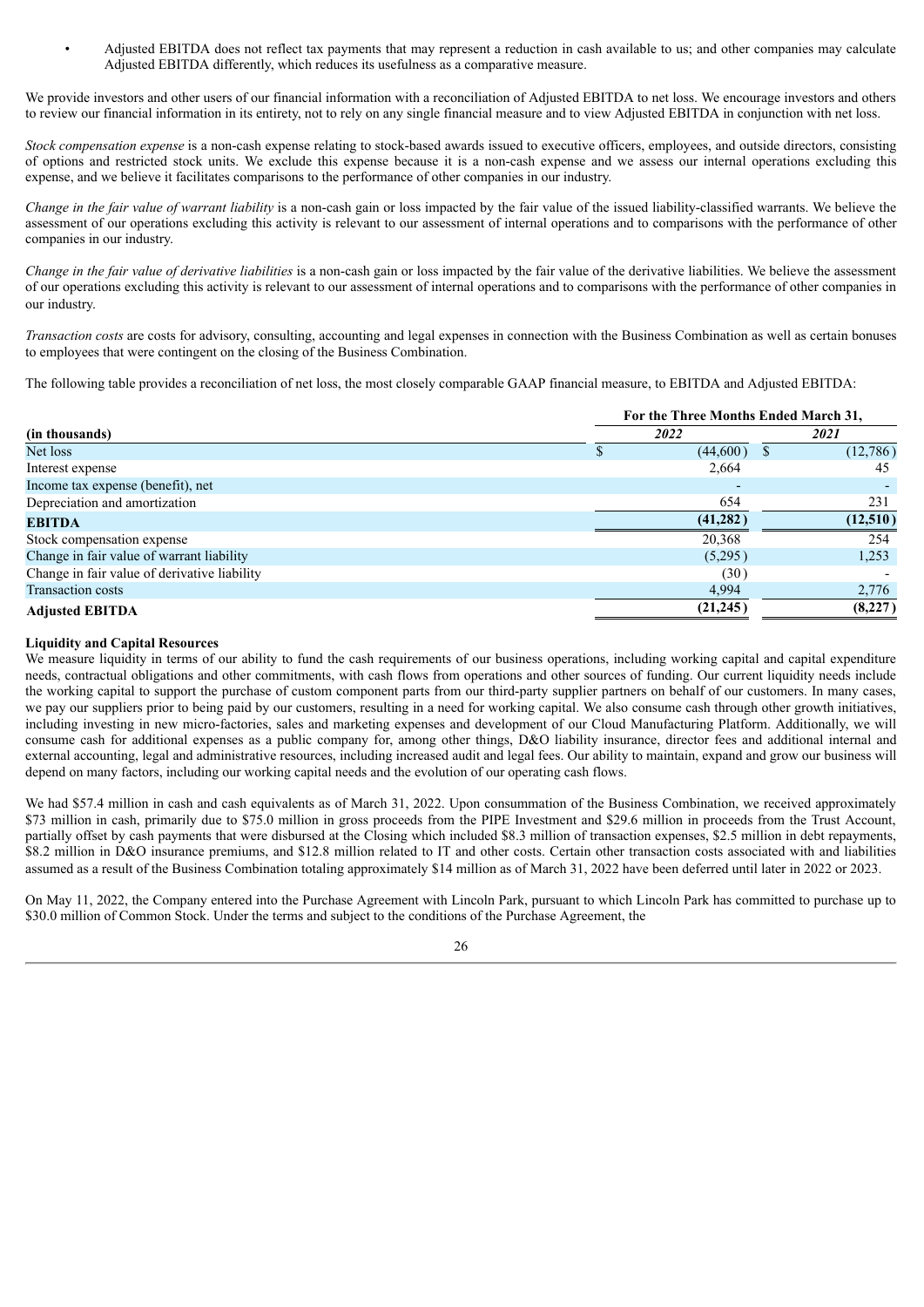Company has the right, but not the obligation, to sell to Lincoln Park, and Lincoln Park is obligated to purchase up to \$30.0 million of Common Stock. Such sales of Common Stock by the Company, if any, will be subject to certain limitations, and may occur from time to time, at the Company's sole discretion, over the 24-month period commencing on the date that is one business day following the satisfaction of certain customary conditions, including effectiveness of a registration statement covering the resale of such shares of Common Stock. Refer to Note 14 for additional information related to the Purchase Agreement.

We expect our capital expenditures and working capital requirements to continue to increase in the immediate future as we are still in the growth stage of our business and expect to continue to make substantial investments in our business, including in the expansion of our product portfolio and research and development, sales and marketing teams, in addition to incurring additional costs as a result of being a public company. Our short-term liquidity priorities are to pay off existing indebtedness and liabilities, to fund ongoing working capital needs, and to invest in the Company's growth strategy.

We believe the cash we obtained from the Business Combination and the PIPE Investment, as well as potential proceeds available under the Purchase Agreement with Lincoln Park, are not sufficient to meet our working capital and capital expenditure requirements for a period of at least twelve months from the date of this Quarterly Report on Form 10-Q. We expect to seek additional cash to fund our growth through future debt or equity financing transactions; however, there can be no assurance that we will be able to obtain additional capital on terms acceptable to us, if at all, or that we will generate sufficient future revenues and cash flows to fund our operations. Failure to secure additional funding may require us to modify, delay, or abandon some of our planned future expansion or development, or to otherwise enact operating cost reductions available to management, which could have a material adverse effect on our business, operating results, financial condition, and ability to achieve our intended business objectives.

As of March 31, 2022, we had \$28.9 million in debt, net of discounts and issuance costs, outstanding.

On February 4, 2022, the 2021 SVB Loan was amended to extend the maturity date from the Closing Date to April 3, 2023 and required payment of \$2.0 million of the \$20.0 million outstanding principal balance upon consummation of the Business Combination. This amendment also added the original \$0.8 million fee due at the SPAC closing to the amended loan's outstanding principal balance, deferring its repayment until maturity. In exchange for the extension of the loan, we will pay an additional fee of \$2.1 million due at maturity. We will make six interest-only payments beginning March 1, 2022 and will begin paying \$2.4 million in principal beginning September 1, 2022.

Additionally, on February 4, 2022, as part of the closing of the Business Combination, the related party convertible notes that had a carrying value of \$12.5 million as of December 31, 2021 were converted into Common Stock. 15,516,639 ENNV liability-classified warrants were also assumed as part of the Business Combination with a carrying and fair value of \$2.5 million as of March 31, 2022. Finally, certain other transaction costs associated with and liabilities assumed as a result of the Business Combination totaling approximately \$14 million as of March 31, 2022 have been deferred until later in 2022 or 2023.

#### *Other commitments*

In May 2021, we entered into a master subscription agreement with Palantir for access to Palantir's proprietary software for a six-year period for a total of \$45.0 million. The non-cancellable future minimum payments due on this firm purchase agreement are \$10.1 million after taking into account the \$9.4 million payment made to Palantir at Close. Refer to Note 6 of the consolidated financial statements included elsewhere in this Report for additional information on our agreement with Palantir.

#### *Cash Flows*

The following table sets forth a summary of cash flows for the three months ended March 31, 2022 and 2021:

|                                            | For the Three Months Ended March 31. |                |  |         |  |  |  |  |
|--------------------------------------------|--------------------------------------|----------------|--|---------|--|--|--|--|
| <i>(in thousands)</i>                      |                                      | 2022           |  |         |  |  |  |  |
| Net cash used by operating activities      |                                      | $(48, 133)$ \$ |  | (9,094) |  |  |  |  |
| Net cash used by investing activities      |                                      | $(1,610)$ \$   |  | (1,372) |  |  |  |  |
| Net cash generated by financing activities |                                      | 93,401         |  | 584     |  |  |  |  |
| Net increase (decrease) in cash flows      |                                      | 43,658         |  | (9,882) |  |  |  |  |

#### *Operating Activities*

Cash used in operating activities for the three months ended March 31, 2022 and 2021 was \$48.1 million and \$9.1 million, respectively. The increase in operating cash outflows in 2022 was partly due to higher operating losses in the current year. Additionally, we used a portion of the proceeds from the Business Combination described below in Financing Activities to make cash payments related to various transaction and other costs that became due as a result of the Business Combination.

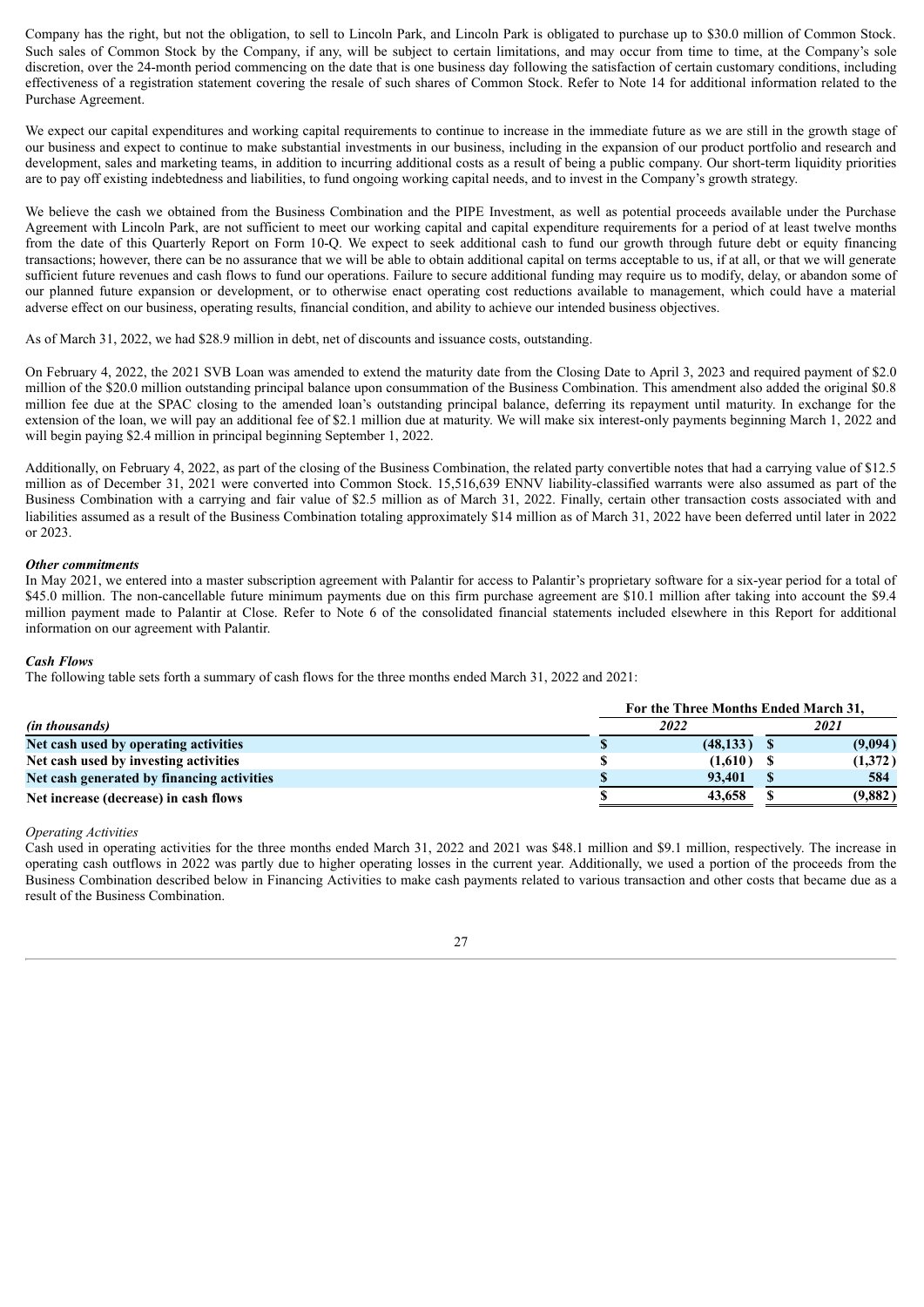# *Investing Activities*

Cash used in investing activities for the three months ended March 31, 2022 and 2021 was \$1.6 million and \$1.4 million, respectively. The increase was attributable to higher purchases of property and equipment and capitalized software development costs during the period.

#### *Financing Activities*

Cash provided by financing activities for the three months ended March 31, 2022 and 2021 was \$93.4 million and \$0.6 million, respectively.

In 2022, we received proceeds from the Business Combination of approximately \$97.6 million, net of transaction costs. A portion of those proceeds were used to settle debt obligations of \$2.9 million and to pay various transaction and other expenses included in Operating Activities above. Additionally, we made payments of approximately \$1.4 million related to deferred underwriting fees associated with the ENNV IPO in 2021 that were assumed as a result of the Business Combination. Refer to Note 3 of the condensed consolidated financial statements included elsewhere in this Report for additional information on the Business Combination.

#### *Contractual Obligations*

Our contractual obligations consist primarily of debt liabilities and operating leases which impact our short-term and long-term liquidity and capital needs. The table below is presented as of March 31, 2022.

|                                | <b>Payments Due By Period</b> |              |  |        |  |           |  |           |  |                          |
|--------------------------------|-------------------------------|--------------|--|--------|--|-----------|--|-----------|--|--------------------------|
| <i>(in thousands)</i>          |                               | <b>Total</b> |  | 2022   |  | 2023-2024 |  | 2025-2026 |  | More than 5<br>years     |
| <b>Contractual obligations</b> |                               |              |  |        |  |           |  |           |  |                          |
| Operating leases               |                               | 6,034        |  | 2,193  |  | 2.971     |  | 870 \$    |  |                          |
| Debt                           |                               | 31,463       |  | 12,147 |  | 19,109    |  | 207       |  | $\sim$                   |
| Interest on debt               |                               | 2,063        |  | 1,500  |  | 557       |  | h         |  |                          |
| Purchase commitments           |                               | 10,125       |  | 5,625  |  | 2,250     |  | 2,250     |  | $\overline{\phantom{0}}$ |
| Total contractual obligations  |                               | 49,685       |  | 21,465 |  | 24,887    |  | 3.333     |  |                          |

#### **Off-Balance Sheet Arrangements**

As of March 31, 2022 and December 31, 2021, we did not have any off-balance sheet arrangements, as defined in Regulation S-K, Item 303(a)(4)(ii).

# **Critical Accounting Policies and Estimates**

The preparation of consolidated financial statements, in conformity with GAAP, requires management to make estimates and assumptions that affect the reported amounts of assets and liabilities, and disclosure of contingent assets and liabilities at the date of the financial statements, and the reported amounts of revenues and expenses during the reporting period. Our most significant estimates and judgements involve valuation of our equity, including assumptions made in the fair value of stock-based compensation. Such policies are summarized in the Management's Discussion and Analysis of Financial Condition and Results of Operations section in our Current Report on Form 8-K/A filed with the SEC on March 30, 2022*.* Although we regularly assess these estimates, actual results could differ materially from these estimates. Changes in estimates are recorded in the period in which they become known. We base our estimates on historical experience and various other assumptions that we believe to be reasonable under the circumstances. Actual results may differ from management's estimates if these results differ from historical experience or other assumptions prove not to be substantially accurate, even if such assumptions are reasonable when made.

#### <span id="page-29-0"></span>**Item 3. Quantitative and Qualitative Disclosures About Market Risk.**

As a smaller reporting company, this information is not required.

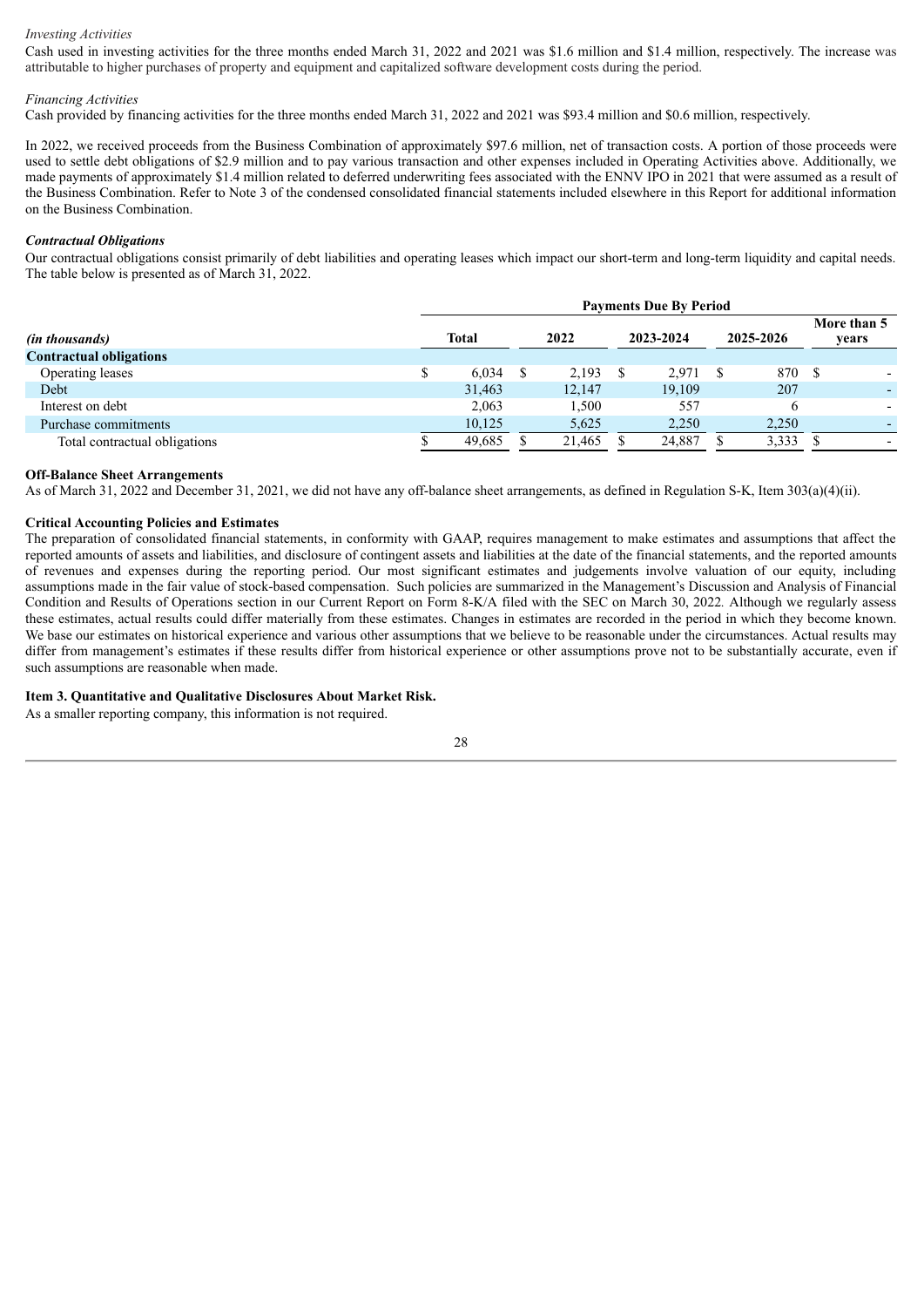# <span id="page-30-0"></span>**Item 4. Controls and Procedures.**

# **Evaluation of Disclosure Controls and Procedures**

The term "disclosure controls and procedures," as defined in Rules 13a-15(e) and 15d-15(e) under the Exchange Act refers to controls and procedures that are designed to ensure that information required to be disclosed by a company in the reports that it files or submits under the Exchange Act is recorded, processed, summarized and reported within the time periods specified in the SEC's rules and forms. Disclosure controls and procedures include, without limitation, controls and procedures designed to ensure that information required to be disclosed by a company in the reports that it files or submits under the Exchange Act is accumulated and communicated to the company's management, including its principal executive and principal financial officers, or persons performing similar functions, as appropriate to allow timely decisions regarding required disclosure. Because there are inherent limitations in all control systems, a control system, no matter how well conceived and operated, can provide only reasonable, as opposed to absolute, assurance that the objectives of the control system are met. These inherent limitations include the realities that judgments in decision-making can be faulty, and that breakdowns can occur because of simple error or mistake. Additionally, controls can be circumvented by the individual acts of some persons, by collusion of two or more people, or by management override of the control. Further, the design of a control system must reflect the fact that there are resource constraints, and the benefits of controls must be considered relative to their costs.

Our management, with the participation of our Chief Executive Officer and Chief Financial Officer, evaluated the effectiveness of our disclosure controls and procedures as of the end of the period covered by this report. Based on that evaluation, our Chief Executive Officer and Chief Financial Officer concluded that our disclosure controls and procedures were not effective at the reasonable assurance level as of the end of the period covered by this report due to the material weaknesses in our internal control over financial reporting as described below.

A material weakness is a deficiency, or combination of deficiencies, in internal control over financial reporting, such that there is a reasonable possibility that a material misstatement of our annual or interim consolidated financial statements will not be prevented or detected on a timely basis. The material weaknesses identified relate to the fact that we did not design or maintain an effective control environment commensurate with our financial reporting requirements, including(a) lack of a sufficient number of trained professionals with an appropriate level of accounting knowledge, training and experience to appropriately analyze, record and disclose accounting matters timely and accurately, and (b) lack of accounting processes, structures, reporting lines and appropriate authorities and responsibilities to achieve financial reporting objectives. This deficiency in our control environment contributed to the following additional deficiencies (each of which individually represents a material weakness) in our internal control over financial reporting:

We did not design and maintain formal accounting policies, procedures, and controls to achieve complete, accurate and timely financial accounting, reporting and disclosures, including controls over the preparation and review of account reconciliations, journal entries, and complex transactions; and

• We did not design and maintain effective controls over segregation of duties for key financial processes and access within IT systems, which includes certain personnel having the ability to both prepare and post manual journal entries without an independent review by someone without the ability to prepare and post manual journal entries.

We have begun remediation and will continue to implement several measures, including, among others:

- engaged a third party to assist with the development of our Sarbanes-Oxley program;
- hiring additional competent and qualified accounting and reporting personnel with appropriate knowledge and experience of GAAP and SEC financial reporting requirements;
- establishing and designing internal financial reporting structures and authorizing certain departments or capable and responsible persons to be in charge of the overall financial management and financial objectives of the Company;
- establishing an ongoing program to provide sufficient additional training to our accounting staff, especially training related to GAAP and SEC financial reporting requirements;
- designing and preparing accounting policies in accordance with relevant rules, especially in relation to complex and major transactions; and
- updating our policies and procedures to address segregation of duties for key financial processes.

Notwithstanding this material weakness, management has concluded that our financial statements included in this Quarterly Report on Form 10-Q present fairly, in all material respects, our financial position, results of operations and cash flows for the periods presented in accordance with GAAP.

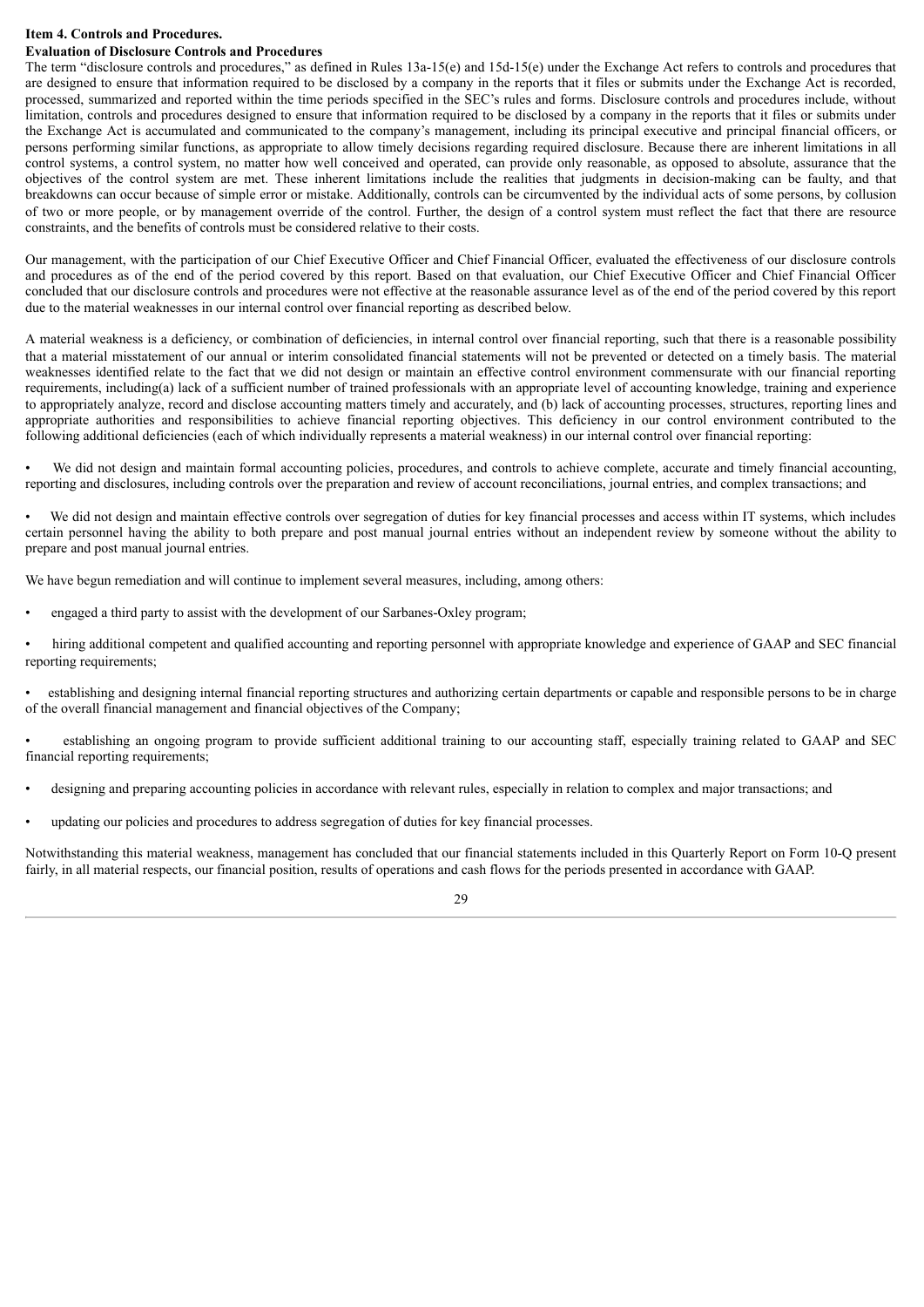#### **Changes in Internal Control Over Financial Reporting**

During the quarter ended March 31, 2022, we completed the Business Combination, and the internal controls of Fast Radius Operations, Inc. became our internal controls. We are engaged in the process of the design and implementation of our internal control over financial reporting (as defined in Rules 13a-15(f) and 15d-15(f) under the Exchange Act) in a manner commensurate with the scale of our operations subsequent to the Business Combination.

There have been no other changes in our internal control over financial reporting during the fiscal quarter ended March 31, 2022, that has materially affected, or is reasonably likely to materially affect, our internal control over financial reporting.

# **PART II—OTHER INFORMATION**

#### <span id="page-31-1"></span><span id="page-31-0"></span>**Item 1. Legal Proceedings.**

The information in Part I, Item 1, Note 6 is incorporated herein by reference.

#### <span id="page-31-2"></span>**Item 1A. Risk Factors.**

There have been no material changes to the risk factors previously disclosed in Part I, Item 1A, Risk Factors of our Annual Report on Form 10-K for the year ended December 31, 2021.

#### <span id="page-31-3"></span>**Item 2. Unregistered Sales of Equity Securities and Use of Proceeds.**

(a) Recent Sales of Unregistered Securities

On February 4, 2022 and in connection with the closing of the Business Combination, we issued (i) 7.5 million shares of Common Stock for a purchase price of \$10.00 per share and an aggregate purchase price of \$75.0 million pursuant to separate subscription agreements entered into effective as of July 18, 2021 and (ii) 2.0 million shares of Common Stock upon conversion of the outstanding principal and unpaid accrued interest due on the Convertible Notes to certain institutional and accredited investors. Such shares of Common Stock were issued in reliance on the exemption from registration provided by Section 4(a)(2) of the Securities Act.

# <span id="page-31-4"></span>**Item 3. Defaults Upon Senior Securities.**

None.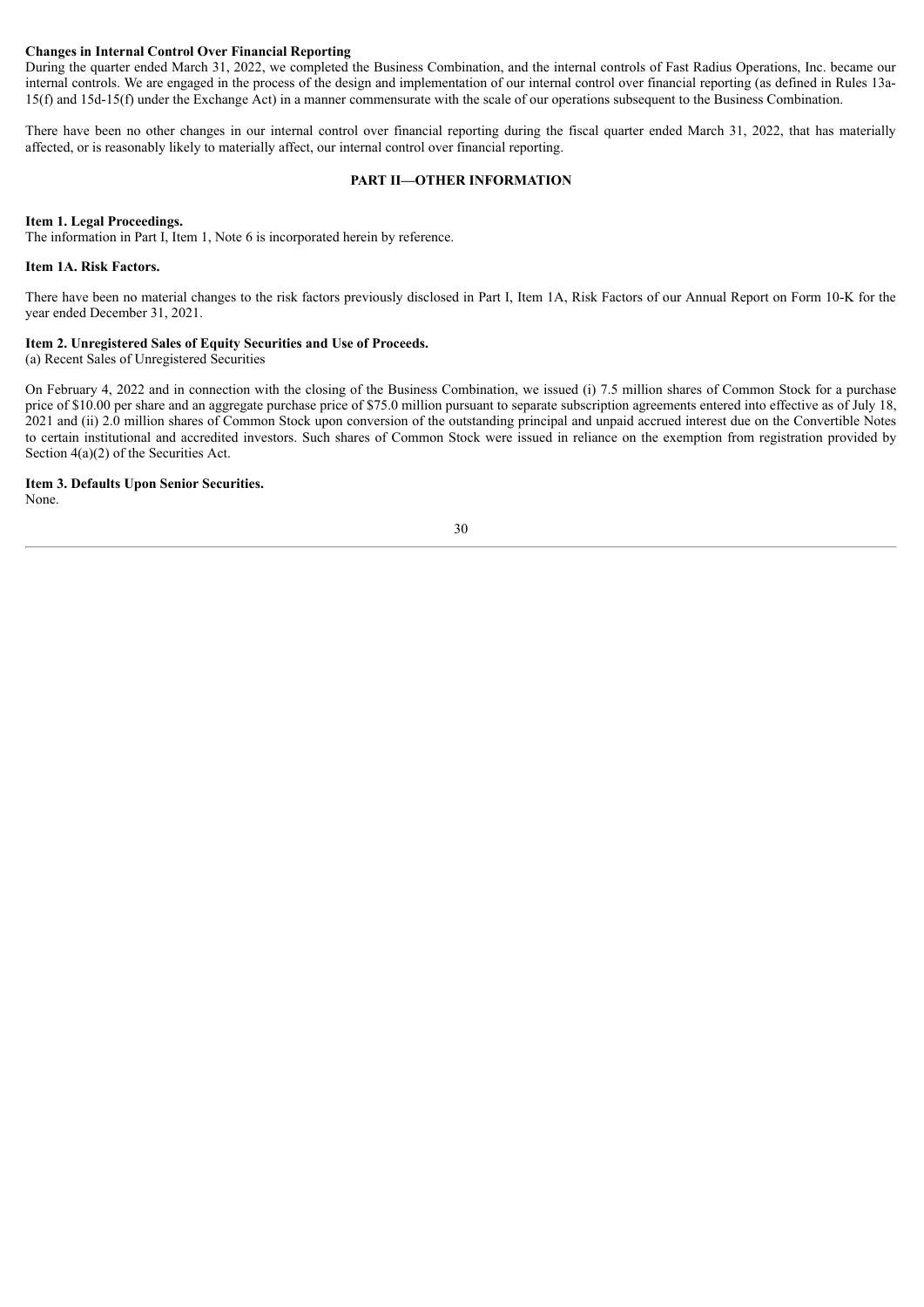# <span id="page-32-1"></span><span id="page-32-0"></span>**Item 5. Other Information.**

None.

# <span id="page-32-2"></span>**Item 6. Exhibits.**

Furnish the exhibits required by Item 601 of Regulation S-K (§ 229.601 of this chapter).

| Exhibit<br><b>Number</b> | <b>Description</b>                                                                                                                        |
|--------------------------|-------------------------------------------------------------------------------------------------------------------------------------------|
| $31.1*$                  | Certification of Principal Executive Officer Pursuant to Rules 13a-14(a) and 15d-14(a) under the Securities Exchange Act of 1934, as      |
|                          | Adopted Pursuant to Section 302 of the Sarbanes-Oxley Act of 2002.                                                                        |
| $31.2*$                  | Certification of Principal Financial Officer Pursuant to Rules 13a-14(a) and 15d-14(a) under the Securities Exchange Act of 1934, as      |
|                          | Adopted Pursuant to Section 302 of the Sarbanes-Oxley Act of 2002.                                                                        |
| $32.1*$                  | Certification of Principal Executive Officer Pursuant to 18 U.S.C. Section 1350, as Adopted Pursuant to Section 906 of the Sarbanes-Oxley |
|                          | Act of 2002.                                                                                                                              |
| $32.2*$                  | Certification of Principal Financial Officer Pursuant to 18 U.S.C. Section 1350, as Adopted Pursuant to Section 906 of the Sarbanes-Oxley |
|                          | Act of 2002.                                                                                                                              |
| $101$ . INS              | Inline XBRL Instance Document – the instance document does not appear in the Interactive Data File because XBRL tags are embedded         |
|                          | within the Inline XBRL document.                                                                                                          |
| 101.SCH                  | Inline XBRL Taxonomy Extension Schema Document                                                                                            |
| 101.CAL                  | Inline XBRL Taxonomy Extension Calculation Linkbase Document                                                                              |
| 101.DEF                  | Inline XBRL Taxonomy Extension Definition Linkbase Document                                                                               |
| 101.LAB                  | Inline XBRL Taxonomy Extension Label Linkbase Document                                                                                    |
| 101.PRE                  | Inline XBRL Taxonomy Extension Presentation Linkbase Document                                                                             |
| 104                      | Cover Page Interactive Data File (embedded within the Inline XBRL document)                                                               |
|                          |                                                                                                                                           |

\* Filed herewith.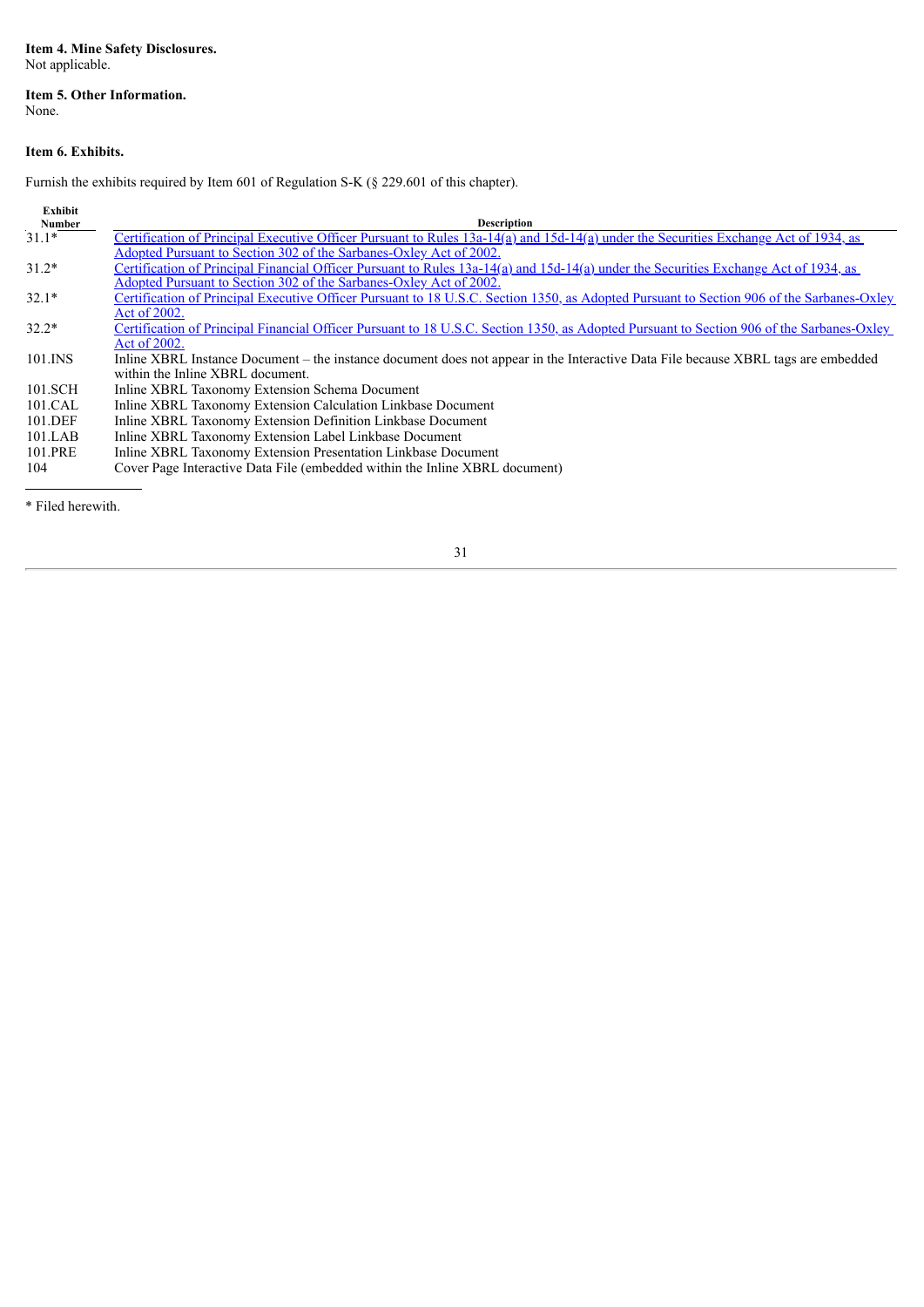# **SIGNATURES**

<span id="page-33-0"></span>Pursuant to the requirements of the Securities Exchange Act of 1934, the registrant has duly caused this report to be signed on its behalf by the undersigned thereunto duly authorized.

# Company Name

Date: May 12, 2022 By: /s/ Prithvi Gandhi Name: Prithvi Gandhi **Chief Financial Officer**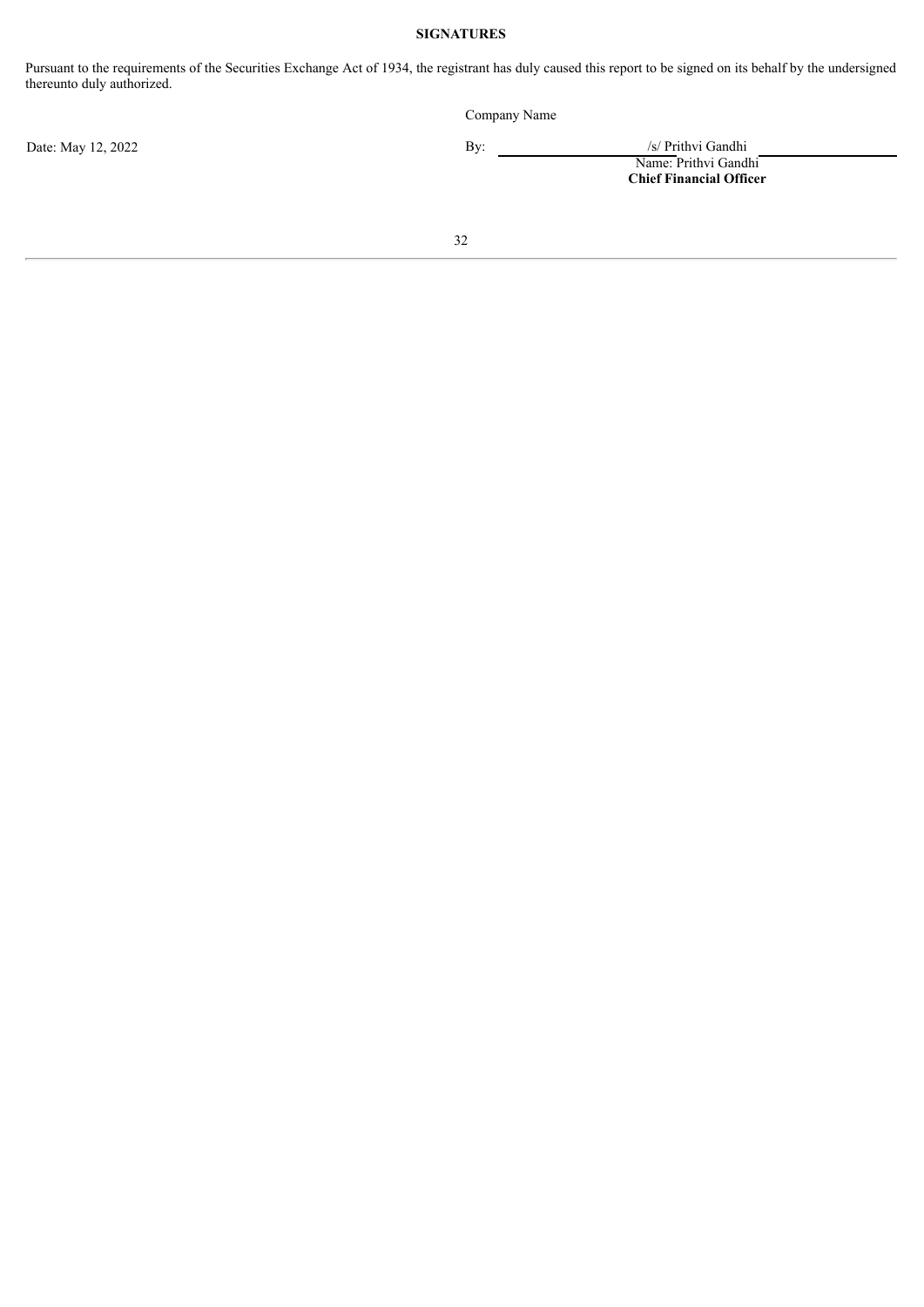# **CERTIFICATION PURSUANT TO RULES 13a-14(a) AND 15d-14(a) UNDER THE SECURITIES EXCHANGE ACT OF 1934, AS ADOPTED PURSUANT TO SECTION 302 OF THE SARBANES-OXLEY ACT OF 2002**

<span id="page-34-0"></span>I, Louis Rassey, certify that:

- 1. I have reviewed this Quarterly Report on Form 10-Q of Fast Radius, Inc.;
- 2. Based on my knowledge, this report does not contain any untrue statement of a material fact or omit to state a material fact necessary to make the statements made, in light of the circumstances under which such statements were made, not misleading with respect to the period covered by this report;
- 3. Based on my knowledge, the financial statements, and other financial information included in this report, fairly present in all material respects the financial condition, results of operations and cash flows of the registrant as of, and for, the periods presented in this report;
- 4. The registrant's other certifying officer(s) and I are responsible for establishing and maintaining disclosure controls and procedures (as defined in Exchange Act Rules 13a-15(e) and 15d-15(e)) and internal control over financial reporting (as defined in Exchange Act Rules 13a-15(f) and 15d-15(f)) for the registrant and have:
	- (a) Designed such disclosure controls and procedures, or caused such disclosure controls and procedures to be designed under our supervision, to ensure that material information relating to the registrant, including its consolidated subsidiaries, is made known to us by others within those entities, particularly during the period in which this report is being prepared;
	- (b) Designed such internal control over financial reporting, or caused such internal control over financial reporting to be designed under our supervision, to provide reasonable assurance regarding the reliability of financial reporting and the preparation of financial statements for external purposes in accordance with generally accepted accounting principles;
	- (c) Evaluated the effectiveness of the registrant's disclosure controls and procedures and presented in this report our conclusions about the effectiveness of the disclosure controls and procedures, as of the end of the period covered by this report based on such evaluation; and
	- (d) Disclosed in this report any change in the registrant's internal control over financial reporting that occurred during the registrant's most recent fiscal quarter (the registrant's fourth fiscal quarter in the case of an annual report) that has materially affected, or is reasonably likely to materially affect, the registrant's internal control over financial reporting; and
- 5. The registrant's other certifying officer(s) and I have disclosed, based on our most recent evaluation of internal control over financial reporting, to the registrant's auditors and the audit committee of the registrant's board of directors (or persons performing the equivalent functions):
	- (a) All significant deficiencies and material weaknesses in the design or operation of internal control over financial reporting which are reasonably likely to adversely affect the registrant's ability to record, process, summarize and report financial information; and
	- (b) Any fraud, whether or not material, that involves management or other employees who have a significant role in the registrant's internal control over financial reporting.

Date: May 12, 2022 By: /s/ Louis Rassey **Name: Louis Rassey**

**Chief Executive Officer**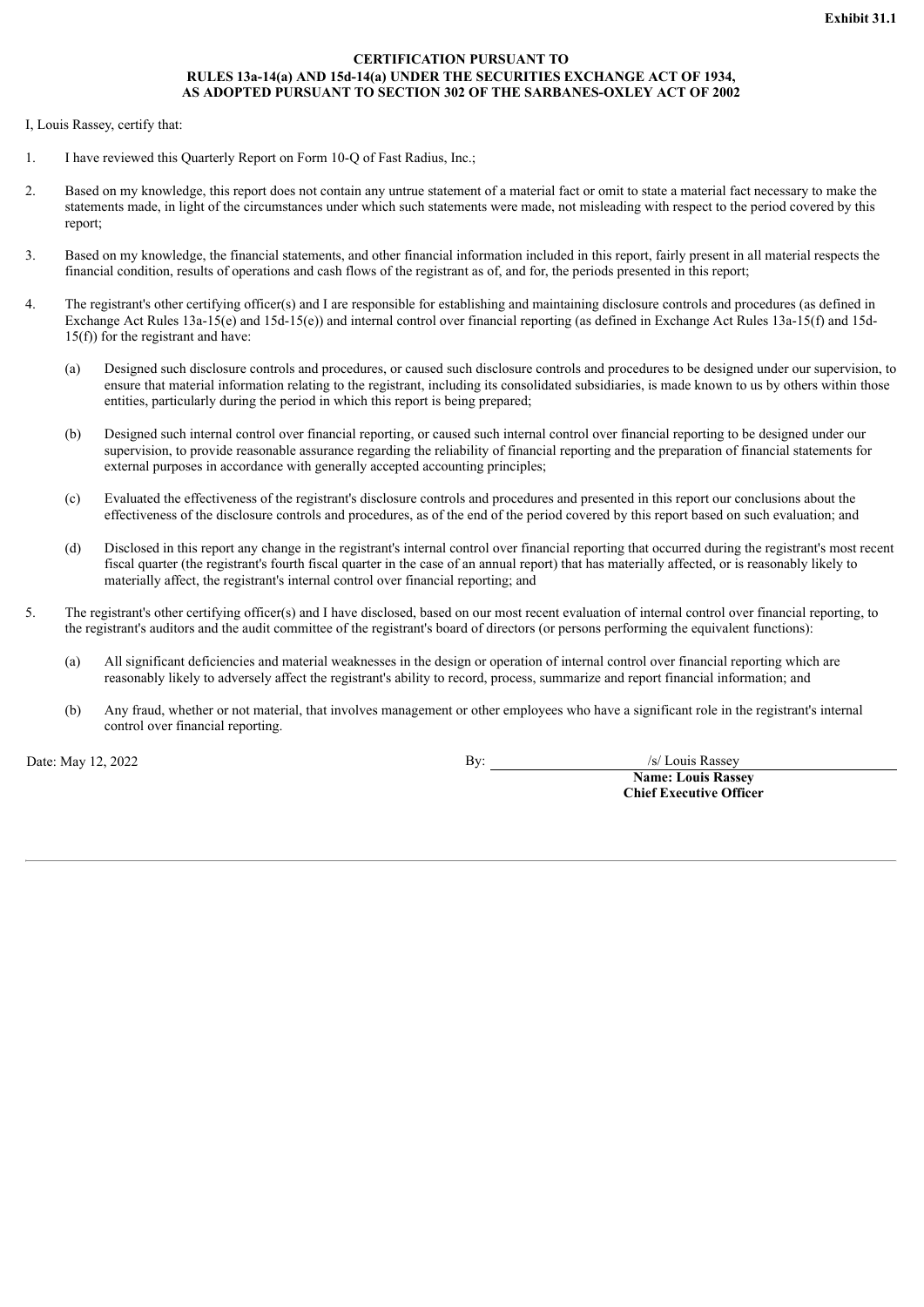# **CERTIFICATION PURSUANT TO RULES 13a-14(a) AND 15d-14(a) UNDER THE SECURITIES EXCHANGE ACT OF 1934, AS ADOPTED PURSUANT TO SECTION 302 OF THE SARBANES-OXLEY ACT OF 2002**

<span id="page-35-0"></span>I, Prithvi Gandhi, certify that:

- 1. I have reviewed this Quarterly Report on Form 10-Q of Fast Radius, Inc.;
- 2. Based on my knowledge, this report does not contain any untrue statement of a material fact or omit to state a material fact necessary to make the statements made, in light of the circumstances under which such statements were made, not misleading with respect to the period covered by this report;
- 3. Based on my knowledge, the financial statements, and other financial information included in this report, fairly present in all material respects the financial condition, results of operations and cash flows of the registrant as of, and for, the periods presented in this report;
- 4. The registrant's other certifying officer(s) and I are responsible for establishing and maintaining disclosure controls and procedures (as defined in Exchange Act Rules 13a-15(e) and 15d-15(e)) and internal control over financial reporting (as defined in Exchange Act Rules 13a-15(f) and 15d-15(f)) for the registrant and have:
	- (a) Designed such disclosure controls and procedures, or caused such disclosure controls and procedures to be designed under our supervision, to ensure that material information relating to the registrant, including its consolidated subsidiaries, is made known to us by others within those entities, particularly during the period in which this report is being prepared;
	- (b) Designed such internal control over financial reporting, or caused such internal control over financial reporting to be designed under our supervision, to provide reasonable assurance regarding the reliability of financial reporting and the preparation of financial statements for external purposes in accordance with generally accepted accounting principles;
	- (c) Evaluated the effectiveness of the registrant's disclosure controls and procedures and presented in this report our conclusions about the effectiveness of the disclosure controls and procedures, as of the end of the period covered by this report based on such evaluation; and
	- (d) Disclosed in this report any change in the registrant's internal control over financial reporting that occurred during the registrant's most recent fiscal quarter (the registrant's fourth fiscal quarter in the case of an annual report) that has materially affected, or is reasonably likely to materially affect, the registrant's internal control over financial reporting; and
- 5. The registrant's other certifying officer(s) and I have disclosed, based on our most recent evaluation of internal control over financial reporting, to the registrant's auditors and the audit committee of the registrant's board of directors (or persons performing the equivalent functions):
	- (a) All significant deficiencies and material weaknesses in the design or operation of internal control over financial reporting which are reasonably likely to adversely affect the registrant's ability to record, process, summarize and report financial information; and
	- (b) Any fraud, whether or not material, that involves management or other employees who have a significant role in the registrant's internal control over financial reporting.

Date: May 12, 2022

| By: | /s/ Prithvi Gandhi             |
|-----|--------------------------------|
|     | Name: Prithvi Gandhi           |
|     | <b>Chief Financial Officer</b> |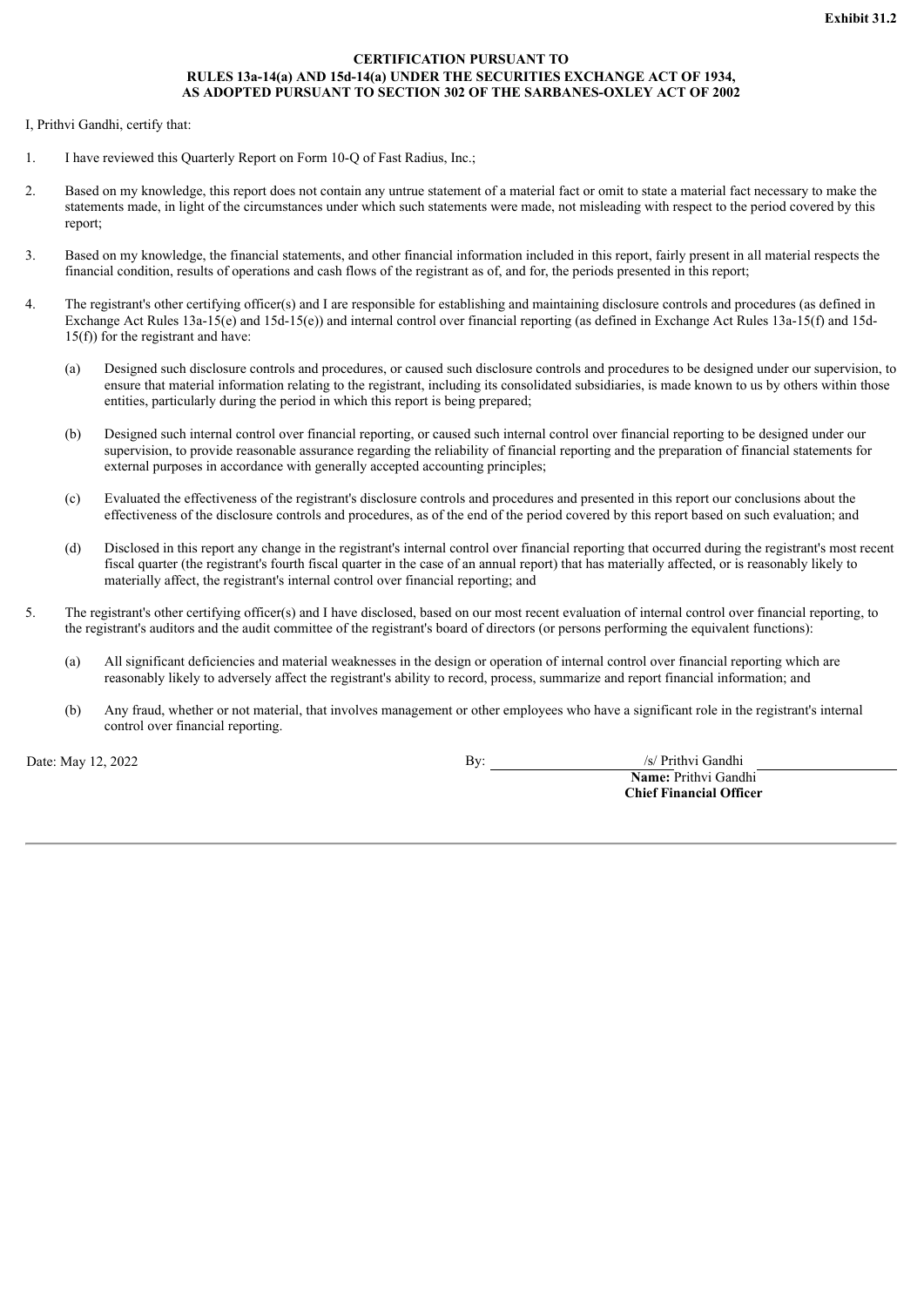# **CERTIFICATION PURSUANT TO 18 U.S.C. SECTION 1350, AS ADOPTED PURSUANT TO SECTION 906 OF THE SARBANES-OXLEY ACT OF 2002**

<span id="page-36-0"></span>In connection with the Quarterly Report of Fast Radius, Inc. (the "Company") on Form 10-Q for the period ending March 31, 2022 as filed with the Securities and Exchange Commission on the date hereof (the "Report"), I certify, pursuant to 18 U.S.C. § 1350, as adopted pursuant to § 906 of the Sarbanes-Oxley Act of 2002, that:

- (1) The Report fully complies with the requirements of section 13(a) or 15(d) of the Securities Exchange Act of 1934; and
- (2) The information contained in the Report fairly presents, in all material respects, the financial condition and result of operations of the Company.

Date: May 12, 2022 By: /s/ Louis Rassey

**Name:** Louis Rassey **Chief Executive Officer**